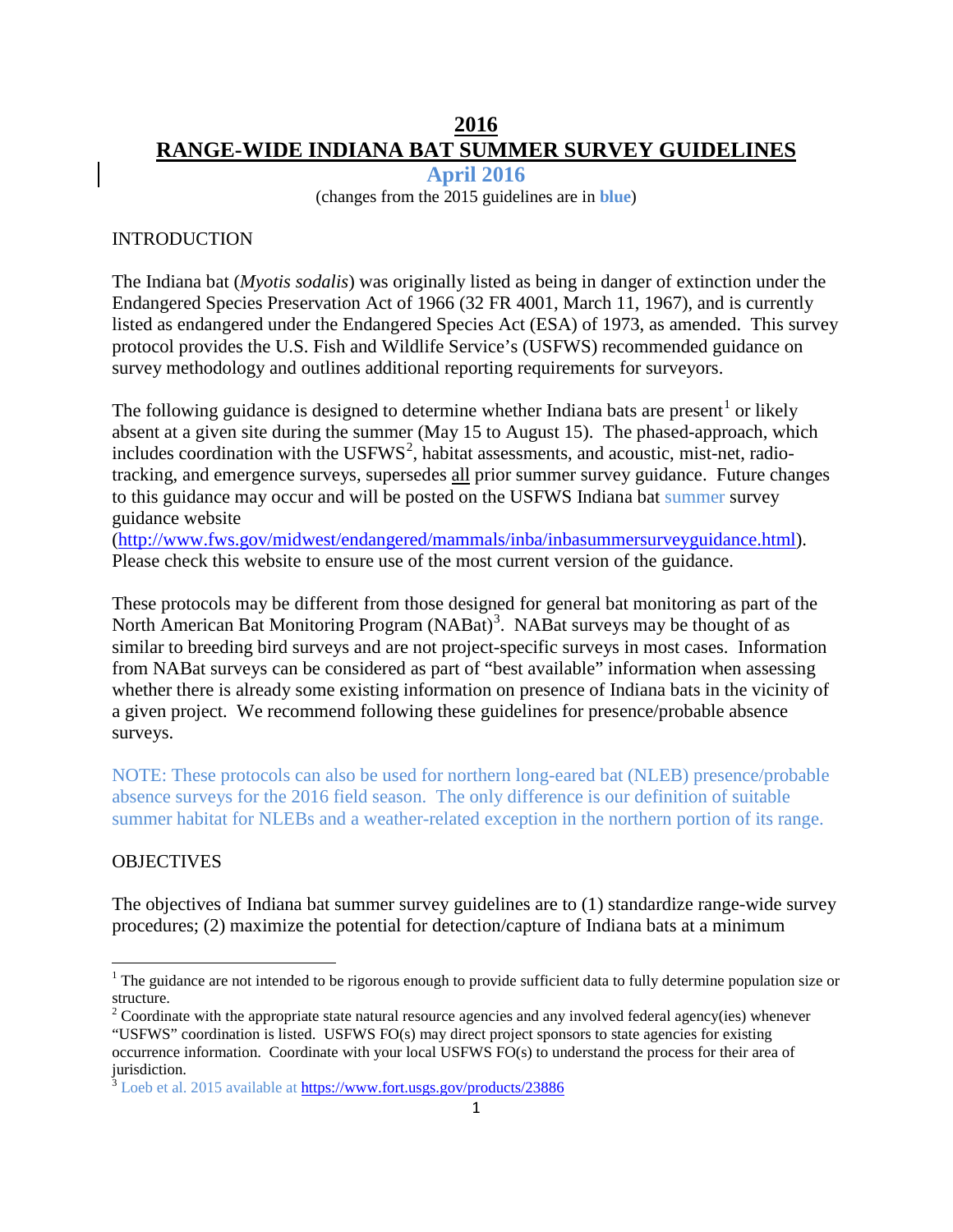acceptable level of effort;(3) make accurate presence/absence determinations; and (4) aid in conservation efforts for the species by identifying areas where the species is present.

#### BACKGROUND

In 2011, the USFWS developed a multi-agency team to determine whether improvements could be made to the 2007 Indiana Bat Mist-Net Protocols. The team included members of the four USFWS regions (Midwest, Northeast, Southeast, and Southwest) where Indiana bats are known to occur, representatives of state natural resource agencies from three of those four regions (Midwest, Northeast, and Southeast), and representatives from three federal agencies (U.S. Geological Survey (USGS), Department of Defense, and U.S. Forest Service). We obtained informal peer review of the draft guidelines in February 2012, gathered additional information in 2012, and made a revised version available for public comment in 2013 [78 FR 1879, January 9, 2013, and 78 FR 9409, February 8, 2013]. The USFWS implemented revised guidance in 2014. The USGS conducted initial independent testing of automated acoustic software programs during the winter of 2014-15 and continues to test new versions of available software. The USFWS made some additional revisions to the guidelines in 2015.

We considered the best available information for all aspects of the guidance. For example, please see our white paper<sup>[4](#page-1-0)</sup> outlining the methodologies used to determine the minimum level of survey effort. The USFWS continues to work with local, State, and Federal biologists; scientific and academic institutions; commercial organizations; and other interested parties to collect additional data on the distribution, ecology, and biology of the Indiana bat and looks forward to receiving any additional pertinent information.

#### GENERAL PROCESS

Indiana bat surveys for some proposed projects will require modification (or clarification) of this guidance through coordination with the USFWS FO(s) responsible for the state(s) in which the project occurs<sup>[5](#page-1-1)</sup>. If not already required by federal permit, federal action agencies and surveyors should develop a proposed survey study plan in coordination with the USFWS FO(s) so that all parties fully understand which methods will be deployed, what assumptions will be made, and what the various outcomes would be based on the results of each step. Project proponents may stop survey work at any point once an assumption or documentation of Indiana bat presence occurs. Pre-survey coordination typically will preclude the need for subsequent reviews of intermediate steps by USFWS FO(s) during the busy field season. An online directory of USFWS FO(s) is available at [http://www.fws.gov/offices/.](http://www.fws.gov/offices/) Unless otherwise agreed to by the USFWS, negative presence/probable absence survey results obtained using this guidance are

<span id="page-1-1"></span><span id="page-1-0"></span>

<sup>&</sup>lt;sup>4</sup> Available at  $\frac{http://www.fws.gov/midwest/endanged/mammals/inba/inbasummersurveyguidance.html}{$  For example, project sponsors for large acreage and/or landscape-scale projects that do not result in permanent habitat loss and would not pose an ongoing threat of lethal take, especially those proposed by land management agencies, may work with local USFWS FOs to apply different scales of surveys (broad vs. project-level) or different types of surveys, such as long-term monitoring results (e.g., forest-wide acoustic transect data) and/or targeted survey efforts (e.g., sub-sampling of large project areas), to address P/A concerns.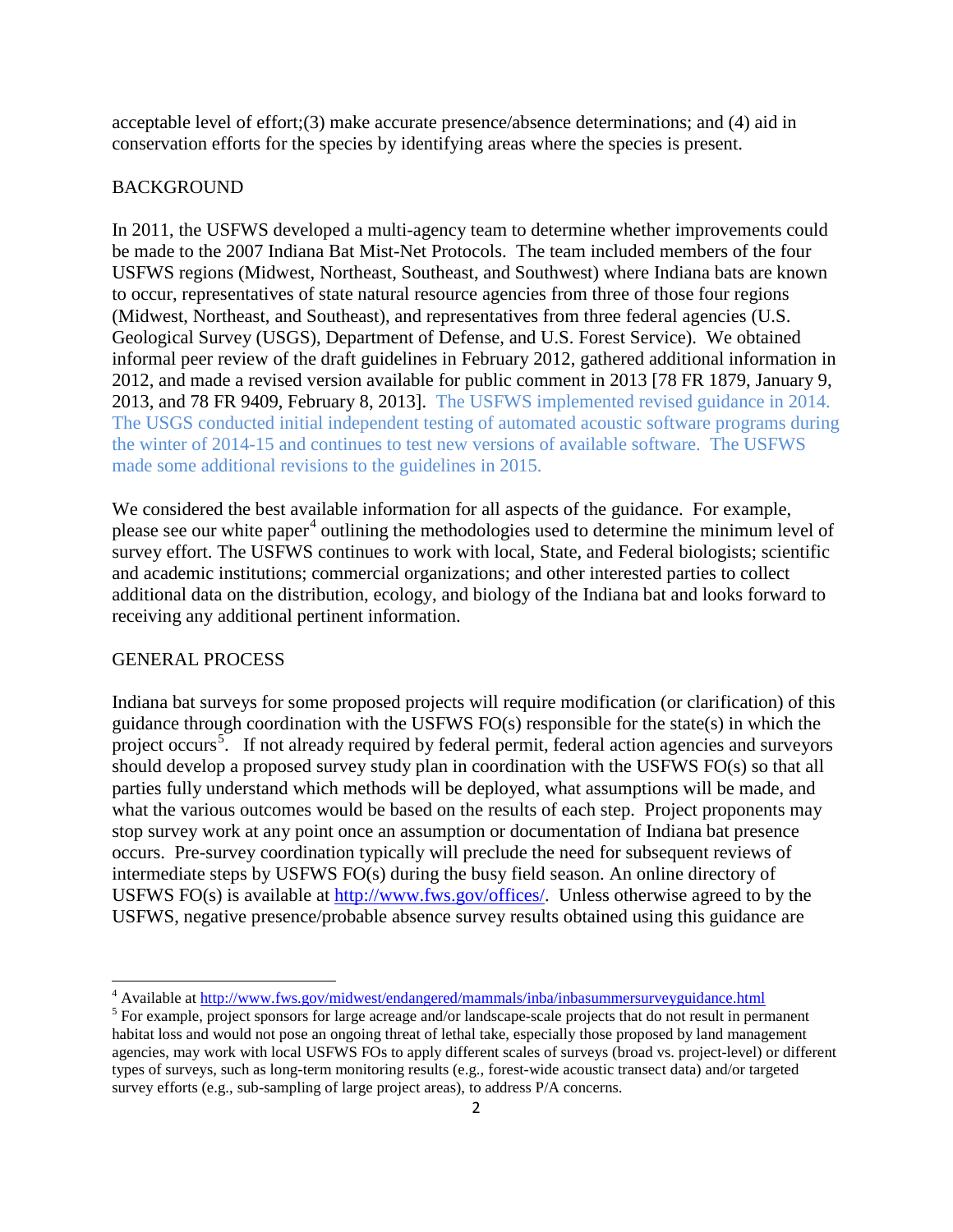valid for a minimum of two years<sup>[6](#page-2-0)</sup> from the completion of the survey unless new information (e.g., other nearby surveys) suggest otherwise. If not already required by federal permit, please submit all results (negative or positive) from any phase to the USFWS FO(s). We strongly encourage this coordination as it improves the USFWS' understanding of (1) the level of survey effort underway and (2) the distribution of the species. A single report can be submitted at the end of all phases conducted for a given project.

USFWS FO(s) level coordination is also important during the survey planning process. The USFWS recognizes that there may be project-specific habitat conditions that do not lend themselves to surveying with either acoustic detectors or mist-nets even though it met the definition of suitable Indiana bat summer habitat. The guidelines that are described in this document are designed to be implemented in habitats conducive to each technique described. We strongly encourage coordination with the FO(s) prior to implementation of methodologies that may not be appropriate for site-specific habitat conditions.

Because Indiana bat surveys may result in take, such surveys should only be conducted by a qualified biologist<sup>[7](#page-2-1)</sup>. Generally, a recovery permit for the Indiana bat authorizes the capture of bats for identification, and handling of bats for measurements, photography, and radio transmitter attachment. Following this guidance will meet standard USFWS requirements; however, surveyors also need to ensure they meet all applicable state permitting and reporting requirements. Failure to follow the survey guidance, as written, and/or failure to follow a study plan which has received concurrence from the local USFWS FO(s), may result in USFWS FO recommendations for additional survey effort.

The following provides a step-by-step outline of how Indiana bat summer surveys should be conducted in 2016. Some of these steps can occur concurrently.

#### **PHASE 1 – INITIAL PROJECT SCREENING**

 $\overline{\phantom{a}}$ 

- **Step 1. Coordinate with the U.S. Fish and Wildlife Service Field Office(s)[8](#page-2-2) regarding existing Indiana bat summer occurrence information. [***Projects located within known Indiana bat summer habitat will not proceed to Phase 2 of this process.***]**
	- a) If a project (located within or outside of a known maternity colony home range) is

<span id="page-2-0"></span><sup>&</sup>lt;sup>6</sup> The timeframe may be reduced if significant habitat changes have occurred in the area or increased based on local information.

<span id="page-2-1"></span> $^7$  A qualified biologist is an individual who holds a USFWS Recovery Permit (Federal Fish and Wildlife Permit) for Indiana bats in the state/region in which they are surveying and/or has been authorized by the appropriate state agency to net and handle Indiana bats. Several USFWS offices maintain lists of qualified bat surveyors, and if working in one of those states with authorizations in lieu of a Recovery Permits, the individual will either need to be on that list or submit qualifications to receive USFWS approval prior to conducting any field work.

<span id="page-2-2"></span><sup>&</sup>lt;sup>8</sup> Coordinate with the appropriate state natural resource agencies and any involved Federal Action agencies whenever "USFWS" coordination is listed. USFWS FO(s) may direct project sponsors to state agencies for existing occurrence information. Coordinate with your local USFWS FO(s) to understand the process for their area of jurisdiction.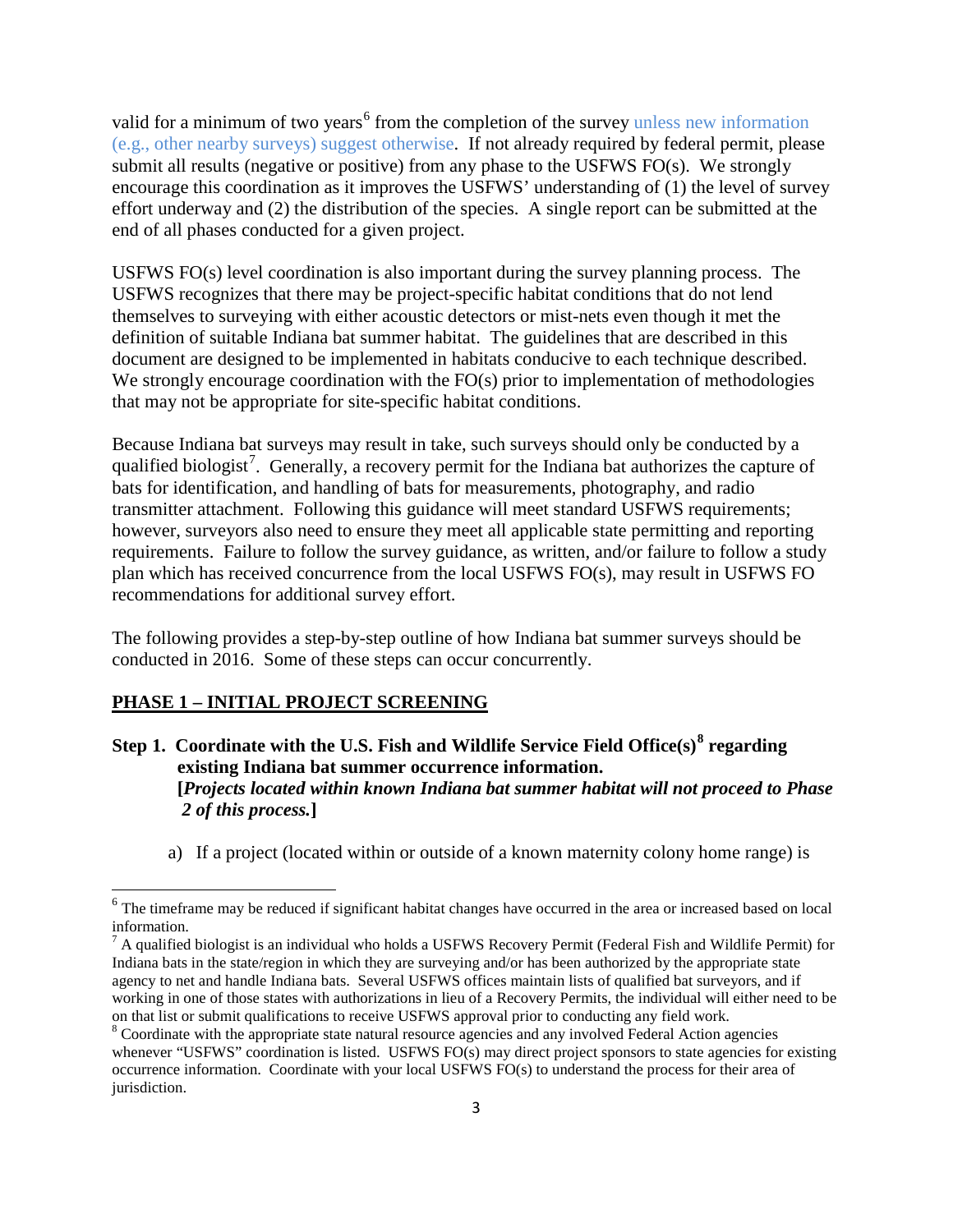already covered under an existing Endangered Species Act (ESA) incidental take authorization (e.g., HCP, BO), then no further summer surveys are needed, follow the procedures previously authorized by the USFWS FO(s).

b) If there are known Indiana bat summer occurrences (e.g., known roost trees, capture locations, foraging locations) within the project action area<sup>[9](#page-3-0)</sup>; OR

if there are no known Indiana bat summer occurrences within the proposed project area itself, but the project area is located within a known maternity colony home range<sup>[10](#page-3-1)</sup>; OR

if the project is located outside a known maternity colony home range, but is within the range of the Indiana bat (note this can change over time), then proceed to Step 2.

#### **Step 2. Conduct Habitat Assessment (Desktop or Field-based; see Appendix A).**

- a) If suitable summer habitat is present within the action area, then proceed to Step 3.
- b) If suitable summer habitat is absent within the action area, then no further summer surveys are necessary; however, additional coordination with the USFWS FO(s) will be necessary if Indiana bats may be present during any other season and may be affected by the proposed project.

#### **Step 3. Assess potential for adverse effects to Indiana bats.**

- a) If the project is not anticipated to result in adverse effects to Indiana bats (as proposed), then no further summer surveys are necessary, coordinate with the USFWS FO(s).
- b) If the project may result in adverse effects to Indiana bats but the impacts can be adequately assessed and conservation measures can be designed to minimize those effects without additional presence/absence information (this includes **all** proposed projects within known maternity colony home ranges, but may include other areas as well), then no further summer surveys are necessary, coordinate with the USFWS FO(s) regarding an assessment of the project's potential effects, development of conservation measures, and determination of the need for any ESA incidental take authorization.
- c) If the project does not meet the conditions of 3a or 3b, then proceed to **Phase 2**.

<span id="page-3-0"></span> $9$  The "action area" is defined as all areas to be affected directly or indirectly by the Federal action and not merely the immediate area involved in the action. [50 CFR Section 402.02]

<span id="page-3-1"></span><sup>&</sup>lt;sup>10</sup> See USFWS Indiana Bat Section 7 and Section 10 Guidance for Wind Energy Projects (Questions 4 & 5) <http://www.fws.gov/midwest/endangered/mammals/inba/WindEnergyGuidance.html>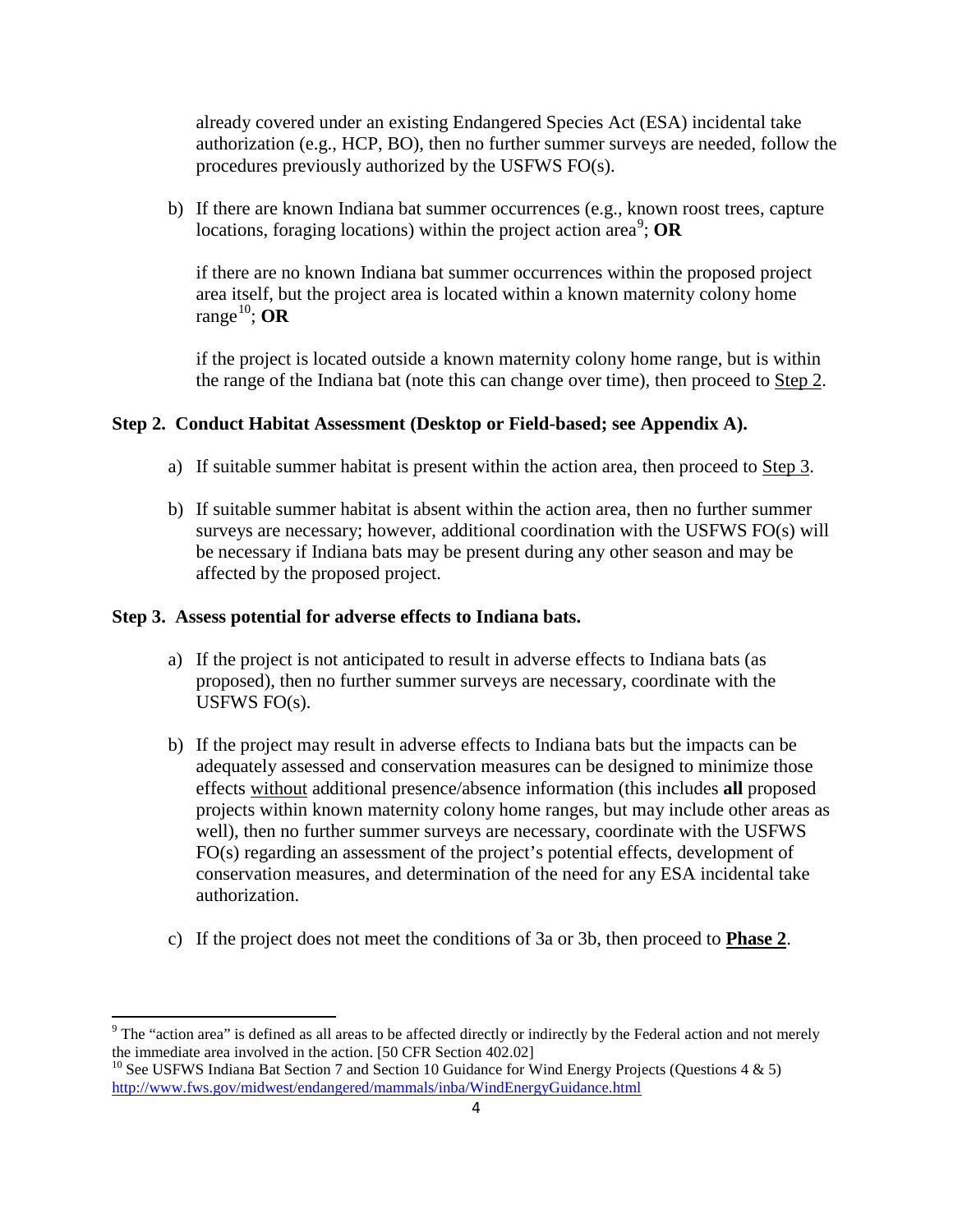# **PHASE 2 - PRESENCE/ABSENCE SURVEYS (NETTING OR ACOUSTIC SURVEYS)[11](#page-4-0)**

During the summer of 2016, presence/probable absence (P/A) of Indiana bats may be determined by conducting either Step 4 (mist-netting; see Appendix B) or Step 5 (acoustics; see Appendix C) as outlined below. It is the project proponent's choice as to which option to use. The summer survey season is from 15 May through 15 August<sup>[12](#page-4-1)</sup> for either survey option. If netting is chosen as the preferred P/A method and an Indiana bat(s) is captured, then surveyors may immediately begin Phase 4/radio-tracking. Project proponents must decide whether they will proceed to Phase 4 in coordination with the USFWS FO before any mist netting occurs. Submit Phase 2 study plans to USFWS FO prior to conducting surveys.

### **Step 4. Conduct Mist-Netting Surveys following Recovery Unit-based Protocols[13](#page-4-2) (see Appendix B)**

### **Northeast and Appalachian Recovery Units (CT, DE, MA, MD, NC, NJ, NY, PA, eastern TN, WV, VA, VT):**

Linear projects: a minimum of 6 net nights per km (0.6 miles) of suitable summer habitat (see Appendix F).

Non-linear projects: a minimum of 42 net nights per 123 acres  $(0.5 \text{ km}^2)$  of suitable summer habitat.

For example:

- 7 sites, 2 nets/site for 3 calendar nights  $= 42$  net nights
- 7 sites, 3 nets/site for 2 calendar nights  $= 42$  net nights
- 3 sites, 2 nets/site for 7 calendar nights  $* = 42$  net nights

\*Maximum of 3 nights of consecutive netting at any given net location. After 3 consecutive nights of netting at the same location, you must change net locations or wait at least 2 calendar nights before resuming netting at the same location.

<span id="page-4-0"></span> $11$  Note: acoustic and/or mist-net surveys should be conducted in the best suitable habitat possible for each survey type to increase the likelihood of detecting/capturing Indiana bats. In some cases, the most suitable habitat for effectively conducting surveys may occur outside a project site boundary and may be sampled if landowner permission is available. For projects with multiple survey areas (e.g., >123 acres or >1 km), survey methods may be interchanged. For example, acoustics could be used for one 123-acre survey area and netting could be used for another 123-acre area.<br><sup>12</sup> With prior USFWS FO approval, a survey may be completed after August 15 if it was initiated in time to be

<span id="page-4-1"></span>completed by August 15 and extenuating weather circumstances resulted in delaying completion. Delays as a result of not meeting the acceptable weather requirements are the ONLY valid justification for surveying after August 15.

<span id="page-4-2"></span><sup>&</sup>lt;sup>13</sup> The Indiana bat populations in the Northeast and Appalachian Recovery Units have been most heavily impacted by white-nose syndrome to date; therefore, we recommend higher survey effort when compared to the Midwest and Ozark-Central Recovery Units. We have no recommendations for reducing the minimum level of effort required to demonstrate probable absence for projects <123 acres in size. Level of effort is based on detection probabilities and occupancy estimates that were derived from past survey efforts that used the same acreage threshold. Level of effort is designed to reach 90% confidence in negative survey results (see Niver et al. 2013).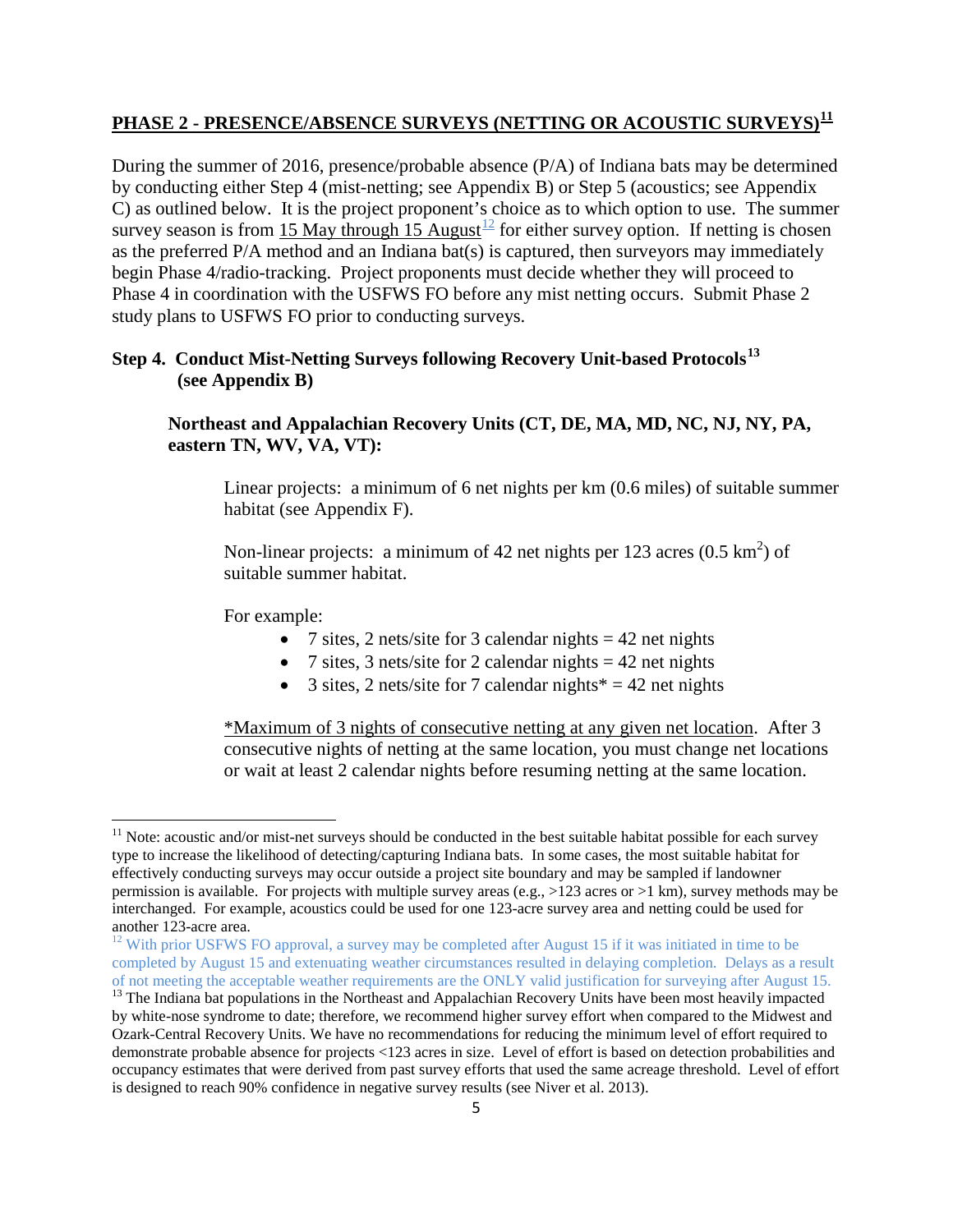- a) If no capture of Indiana bats, then no further summer surveys are necessary [14](#page-5-0).
- b) If capture of Indiana bat(s), then stop or proceed to **Phase 4** as previously decided in coordination with the FO.

#### **Midwest and Ozark-Central Recovery Units (AL, AR, IA, IL, IN, GA, KY, MI, MO, MS, OH, OK, central & western TN, and Lee County, VA):**

Linear projects: a minimum of 4 net nights per km (0.6 miles) of suitable summer habitat (see Appendix F).

Non-linear projects: a minimum of 9 net nights per 123 acres  $(0.5 \text{ km}^2)$  of suitable summer habitat.

For Example:

- 3 sites, 1 nets/site for 3 calendar nights  $= 9$  net nights
- 1 sites, 3 nets/site for 3 calendar nights  $= 9$  net nights

The sampling period for each net shall begin at sunset and continue for at least 5 hours (longer survey periods may also improve success).

\*Maximum of 3 nights of consecutive netting at any given net location. After 3 consecutive nights of netting at the same location, you must change net locations or wait at least 2 calendar nights before resuming netting at the same location.

- a) If no capture of Indiana bats, then no further summer surveys are necessary.
- b) If capture of Indiana bat(s), then stop or proceed to **Phase 4** as previously decided in coordination with the FO.

#### **OR**

# **Step 5. Conduct Acoustic Surveys[15](#page-5-1) (see Appendix C)**

Linear projects: a minimum of 2 detector nights per km (0.6 miles) of suitable summer habitat (see Appendix F).

Non-linear projects: a minimum of 4 detector nights per 123 acres  $(0.5 \text{ km}^2)$  of suitable summer habitat.

<span id="page-5-0"></span><sup>&</sup>lt;sup>14</sup> NOTE: For Phase 2 Presence/Absence Surveys, wherever the phrase "no further summer surveys are necessary" occurs within this document, the USFWS FO(s) is in affect assuming probable absence of Indiana bats.

<span id="page-5-1"></span><sup>&</sup>lt;sup>15</sup> Acoustic surveys are available as a Presence/Absence option throughout the range (i.e., Northeast, Appalachian, Midwest, and Ozark-Central Recovery Units).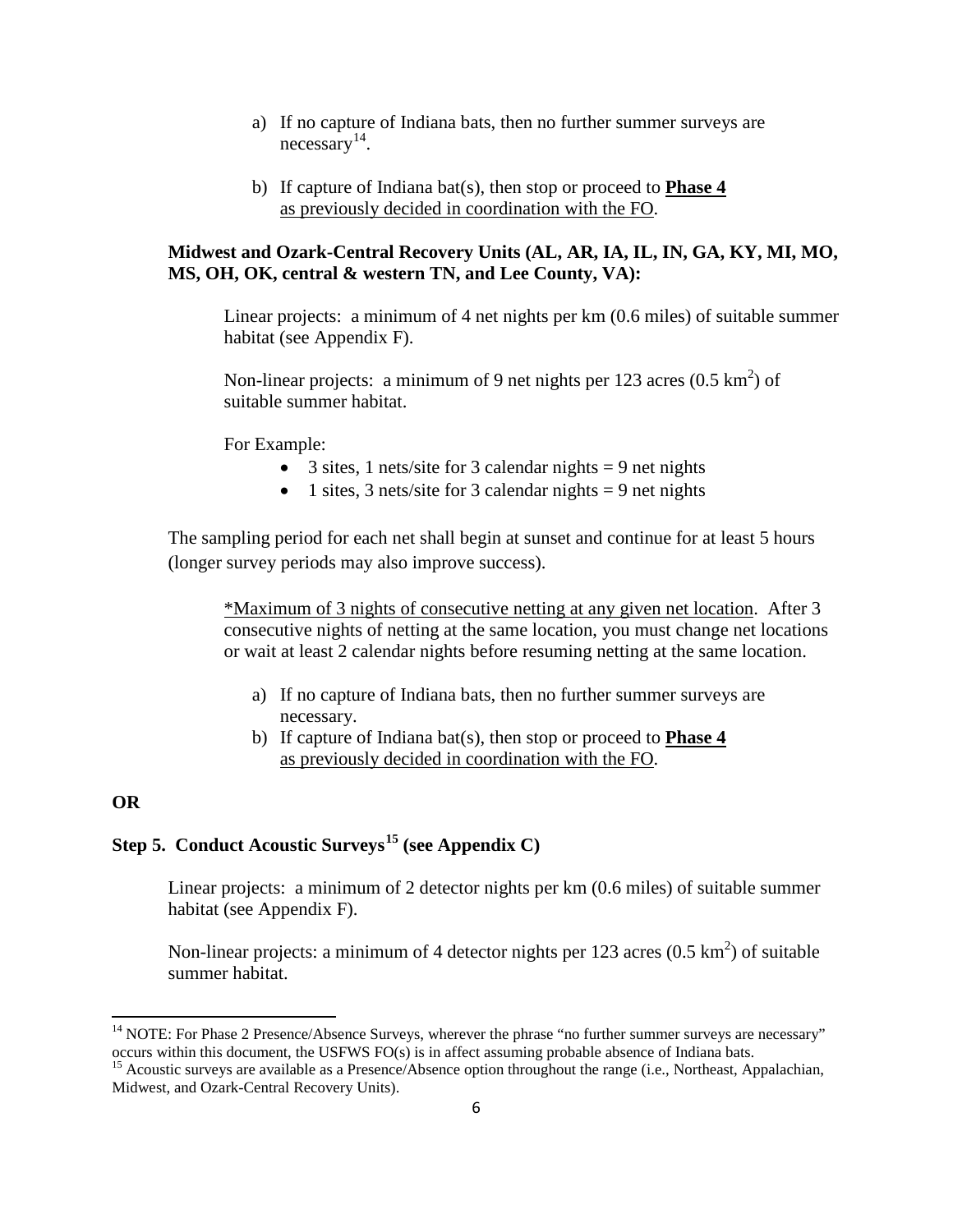2 detector locations per 123 acre "site" shall be sampled until at least 4 detector nights has been completed over the course of at least 2 calendar nights (may be consecutive).

For example:

- 2 detectors for 2 nights each (can sample the same location or move within the site)
- 1 detector for 4 nights (must sample at least 2 locations)

The acoustic sampling period for each site must begin at sunset  $16$  and ends at sunrise each night of sampling.

Optional coarse screening - for high frequency (HF) or myotid calls (depending on available filters) or Proceed to Step 6

- i) If no positive detection of HF calls ( $\geq$ 35 kHz) or myotid calls, no further summer surveys necessary.
- ii) If positive detection of HF or myotid calls, then
	- (a) proceed to Step 6 for further acoustic analysis; **OR**
	- (b) assume presence of Indiana bats and coordinate with the USFWS FO(s); **OR**
	- (c) assume presence and proceed to **Phase 3**.

### **Step 6. Conduct Automated Acoustic Analyses for each site that had HF or Myotid calls from Step 5 or ALL sites if Step 5 was not conducted. (NOTE: cannot skip this step and proceed directly to Step 7)**

Use **one or more** of the currently available 'approved' acoustic bat ID programs<sup>[17](#page-6-1)</sup> (use most current approved software versions available and manufacturer's recommended settings for Indiana bat P/A surveys). 'Candidate' programs are not yet approved by USFWS for stand-alone use for Indiana bat P/A surveys, but may be used in conjunction with one or more of the approved programs. Include your plans for which specific software program(s) you will use in your survey work plan and submit for USFWS FO(s) review prior to conducting surveys. Beginning with acoustic data from night one at each acoustic site, run each night's data for each site through your chosen ID program(s). Review results by site by night from each acoustic ID program used  $18$ .

<span id="page-6-0"></span><sup>&</sup>lt;sup>16</sup> Surveys may need to start a little earlier or later than official sunset times (i.e., at "dusk") in some settings such as a deep/dark forested valleys or ridge tops to avoid missing early-flying bats or capturing late-flying birds, respectively. Sunset tables for the location of survey can be found at:

[http://aa.usno.navy.mil/data/docs/RS\\_OneYear.php](http://aa.usno.navy.mil/data/docs/RS_OneYear.php) <sup>17</sup> Approved and candidate programs are listed at

<span id="page-6-2"></span><span id="page-6-1"></span><http://www.fws.gov/midwest/Endangered/mammals/inba/surveys/inbaAcousticSoftware.html><br><sup>18</sup> The approved acoustic identification programs all have implemented a maximum likelihood estimator (MLE) at this time. If the analysis of collected calls at a given site on a given night results in the probable presence of Indiana bats with high levels of certainty (P<0.05), then select one of the options available in Step 6b.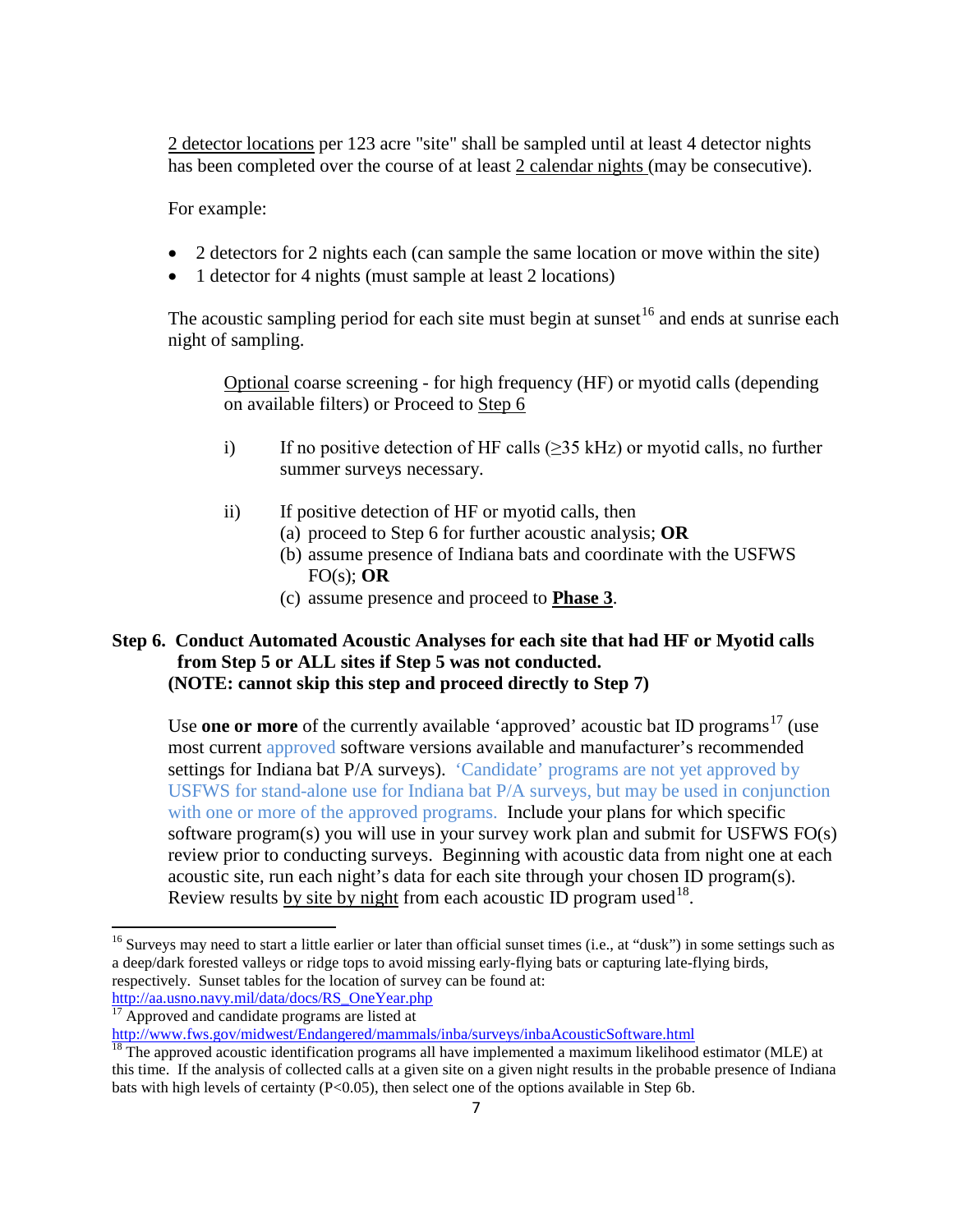a) If Indiana bat presence is considered unlikely by all of the approved and candidate program(s) used in analysis, then no further summer surveys necessary.

b) If Indiana bat presence is considered likely at one or more sites on one or more nights by any approved or candidate program(s) used in analysis, then

- i) proceed to Step 7 for qualitative ID; **OR**
- ii) assume presence of Indiana bats and coordinate with the USFWS FO(s); **OR**
- iii) assume presence and proceed to **Phase 3**.

### **Step 7. Conduct Qualitative Analysis of probable Indiana bat calls from Step 6.**

At a minimum, for each site/night a program considered Indiana presence likely (MLE results) review all files from that site/night. Qualitative analysis<sup>[19](#page-7-0)</sup> must also include a comparison of the results of each acoustic ID program by site and night (including: number of call files flagged as probable Indiana bats by each tool used; an evaluation of other species identified by the acoustic ID program; individual file level agreements and disagreements on Indiana bats between programs; and a qualitative analysis of ALL probable Indiana bat call sequences to further evaluate that the correct ID has been recommended by the program used).

- a) If no visual confirmation of probable Indiana bats, then no further summer surveys necessary.
- b) If visual confirmation of probable Indiana bats, then
	- i) assume presence of Indiana bats and coordinate with the USFWS FO(s); **OR**
	- ii) assume presence and proceed to **Phase 3**.

#### **PHASE 3. CONDUCT MIST-NETTING SURVEYS TO CAPTURE INDIANA BATS.**

If netting was not conducted as the P/A method, then netting may be conducted in Phase 3 to capture and characterize (e.g., sex, age, reproductive condition) the Indiana bats that are present in an area and to facilitate Phase 4 efforts. We encourage working with the FOs to develop Phase 3 netting plans based on best available information (e.g., positive acoustic locations). There are no minimum requirements for this phase as this is not a P/A phase.

- a) If no Indiana bats are captured, then coordinate with the USFWS FO.
- b) If Indiana bats are captured, then proceed to **Phase 4**.

<span id="page-7-0"></span><sup>&</sup>lt;sup>19</sup> Qualitative analysis of each acoustic site and night with probable detections of Indiana bats during Step 6 must include the entire night's high-frequency call data and not just those files making it through the acoustic analysis tools as probable Indiana bats.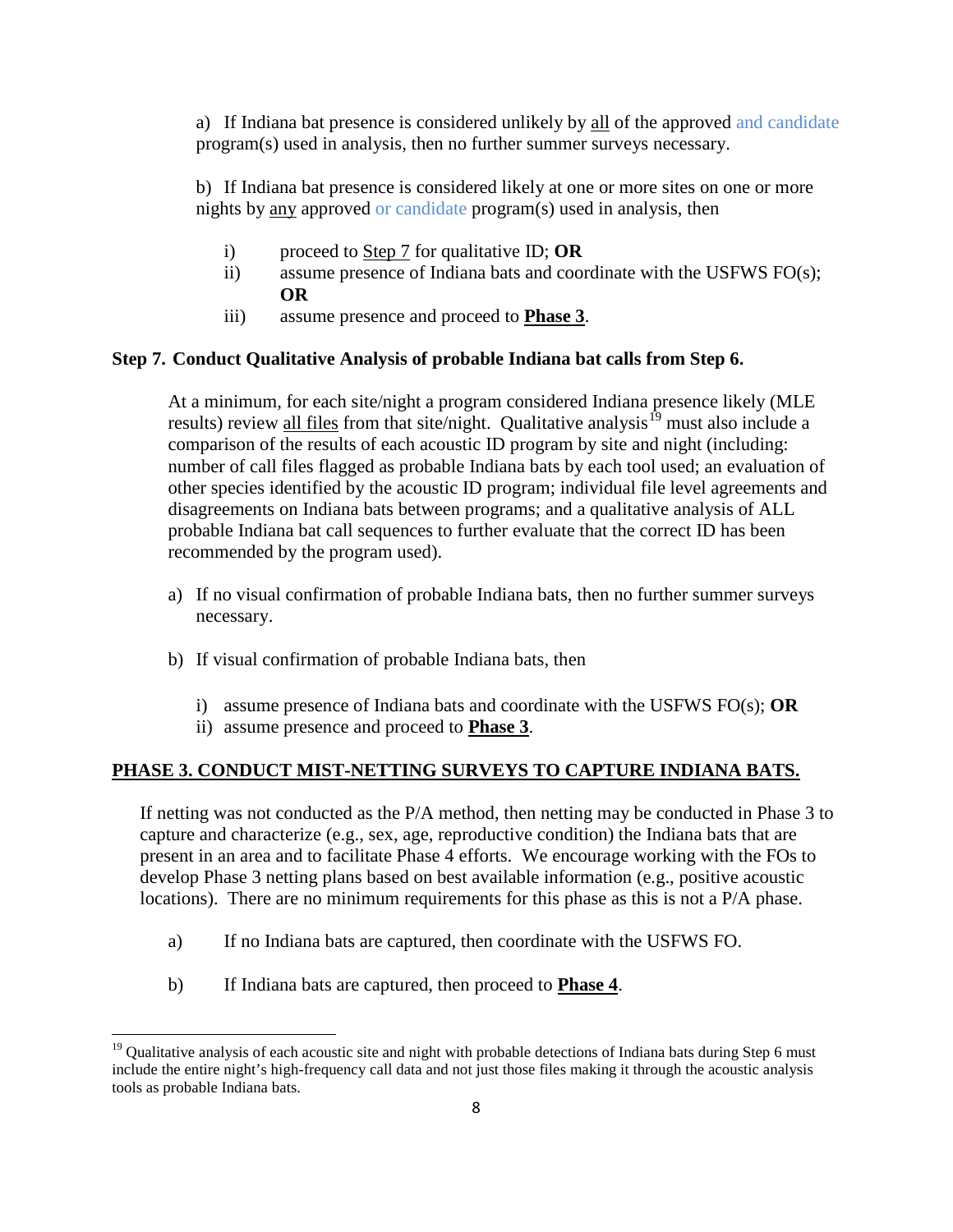### **PHASE 4. CONDUCT RADIO-TRACKING AND EMERGENCE SURVEYS (See Appendices D and E).**

#### **REFERENCES**

Amelon, S.K. 2007. Multi-scale factors influencing detection, site occupancy, and resource use by foraging bats in the Ozark Highlands of Missouri. PhD Dissertation. University of Missouri – Columbia.

Duchamp, J.E., M. Yates, R. Muzika, and R.K. Swihart. 2006. Estimating probabilities of detection for bat echolocation calls: an application of the double-observer method. Wildlife Society Bulletin 34(2):408-412.

Loeb, S.C., T.J. Rodhouse, L.E. Ellison, C.L. Lausen, J.D. Reichard, K.M. Irvine, T.E. Ingersoll, J.T.H. Coleman, W.E. Thogmartin, J.R. Sauer, C.M. Francis, M.L. Bayless, T.R. Stanley, and D.H. Johnson. 2015. A plan for the North American Bat Monitoring Program (NABat). General Technical Report SRS-208. Asheville, NC: U.S. Department of Agriculture Forest Service, Southern Research Station. 112 p.

Niver, R.A., R.A. King, M.P. Armstrong, and W.M. Ford. 2014. Methods to Evaluate and Develop Minimum Recommended Summer Survey Effort for Indiana Bats: White Paper. Accessed 13 January 2014 [<http://www.fws.gov/midwest/Endangered/mammals/inba/inbasummersurveyguidance.html>](http://www.fws.gov/midwest/Endangered/mammals/inba/inbasummersurveyguidance.html)

Romeling, S., C.R. Allen, and L. Robbins. 2012. Acoustically detecting Indiana bats: how long does it take? Bat Research News 53(4):51-58.

Yates, M.D. and R.M. Muzika. 2006. Effect of forest structure and fragmentation on site occupancy of bat species in Missouri Ozark forests. Journal of Wildlife Management 70(5):1238-1248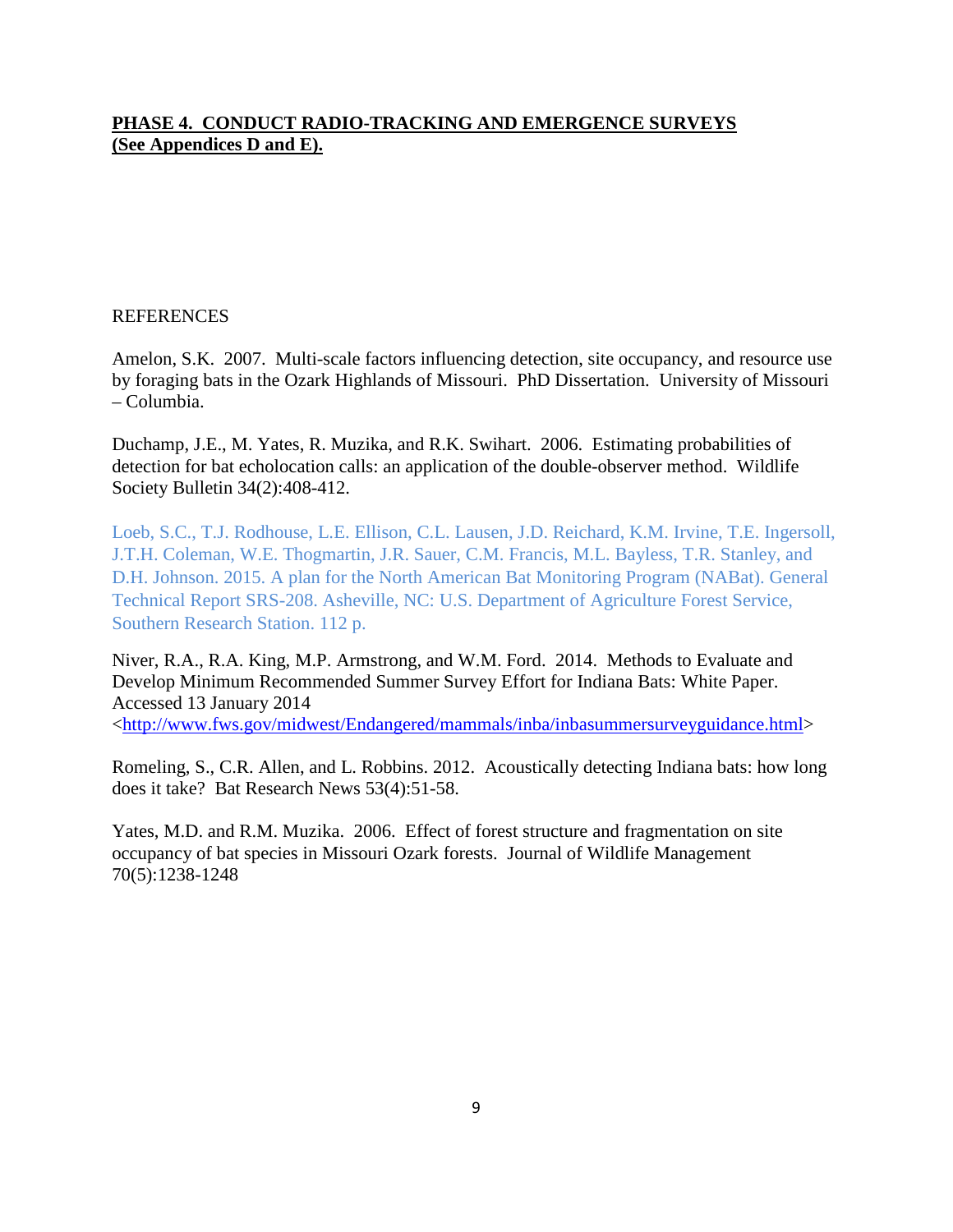Summer habitat assessments are Step 2 of Phase 1- Initial Project Screening. The information below is provided to assist applicants, consultants, and/or project proponents (hereinafter termed the "applicant") in establishing whether summer surveys for Indiana bats should be conducted. As a reminder, the first step for determining presence of Indiana bats at a given site is to determine whether there is any existing occurrence data available for the vicinity of the project from the local USFWS FO. This step can be conducted remotely via a desktop analysis (e.g., use of aerial photography to assess the potential presence of suitable habitat). The applicant is responsible for developing and providing sufficient information as to whether potentially suitable summer Indiana bat habitat exists within a proposed project area. If suitable habitat is present, the applicant should calculate the amount and submit this to the USFWS FO(s) and determine the need for any presence/absence surveys (Phase 2). Note: if Indiana bats are present or assumed to be present during any phase, more detailed habitat information may be necessary to adequately assess the potential for impacts (see attached example Indiana Bat Habitat Assessment Datasheet). If no suitable habitat is present, no surveys are needed to assess risk during the summer. Habitat assessments for Indiana bats can be completed any time of year and applicants are encouraged to submit results and proposed Phase 2 study plans well in advance of the summer survey season.

#### **PERSONNEL**

Habitat assessments should be completed by individuals with a natural resource degree or equivalent work experience.

#### DEFINITION FOR POTENTIALLY SUITABLE INDIANA BAT SUMMER HABITAT

Suitable summer habitat for Indiana bats consists of a wide variety of forested/wooded habitats where they roost, forage, and travel and may also include some adjacent and interspersed non-forested habitats<sup>[20](#page-9-0)</sup> such as emergent wetlands and adjacent edges of agricultural fields, old fields and pastures. This includes forests and woodlots containing potential roosts (i.e., live trees and/or snags  $\geq$ 5 inches dbh<sup>[21](#page-9-1)</sup> (12.7 centimeter) that have exfoliating bark, cracks, crevices, and/or hollows), as well as linear features such as fencerows, riparian forests, and other wooded corridors. These wooded areas may be dense or loose aggregates of trees with variable amounts of canopy closure. Individual trees may be considered suitable habitat when they exhibit the characteristics of a potential roost tree and are located within 1,000 feet (305 meters) of other forested/wooded habitat. We recommend that project proponents or their representatives

<span id="page-9-0"></span> $20$  Non-forested habitats typically should be excluded from acreages used to establish a minimum level of survey effort for Phase 2 surveys.

<span id="page-9-1"></span><sup>&</sup>lt;sup>21</sup> While trees  $\lt 5$  inches ( $\lt 12.7$  cm) dbh that have exfoliating bark, cracks, crevices, and/or hollows may have some potential to be male Indiana bat summer roosting habitat, the USFWS does not consider early-successional, evenaged stands of trees <5 inches dbh to be suitable roosting habitat for the purposes of this guidance. Suitable *roosting* habitat is defined as forest patches with trees of 5-inch (12.7 cm) dbh or larger. However, early successional habitat with small diameter trees may be used as foraging habitat by Indiana bats. Therefore, a project that would remove or otherwise adversely affect ≥20 acres of early successional habitat containing trees between 3 and 5 inches (7.6- 12.7 cm) dbh would require coordination/consultation with the USFWS FO to ensure that associated impacts would not rise to the level of take. The USFWS may request P/A surveys if >20 acres of early successional habitat were proposed for removal.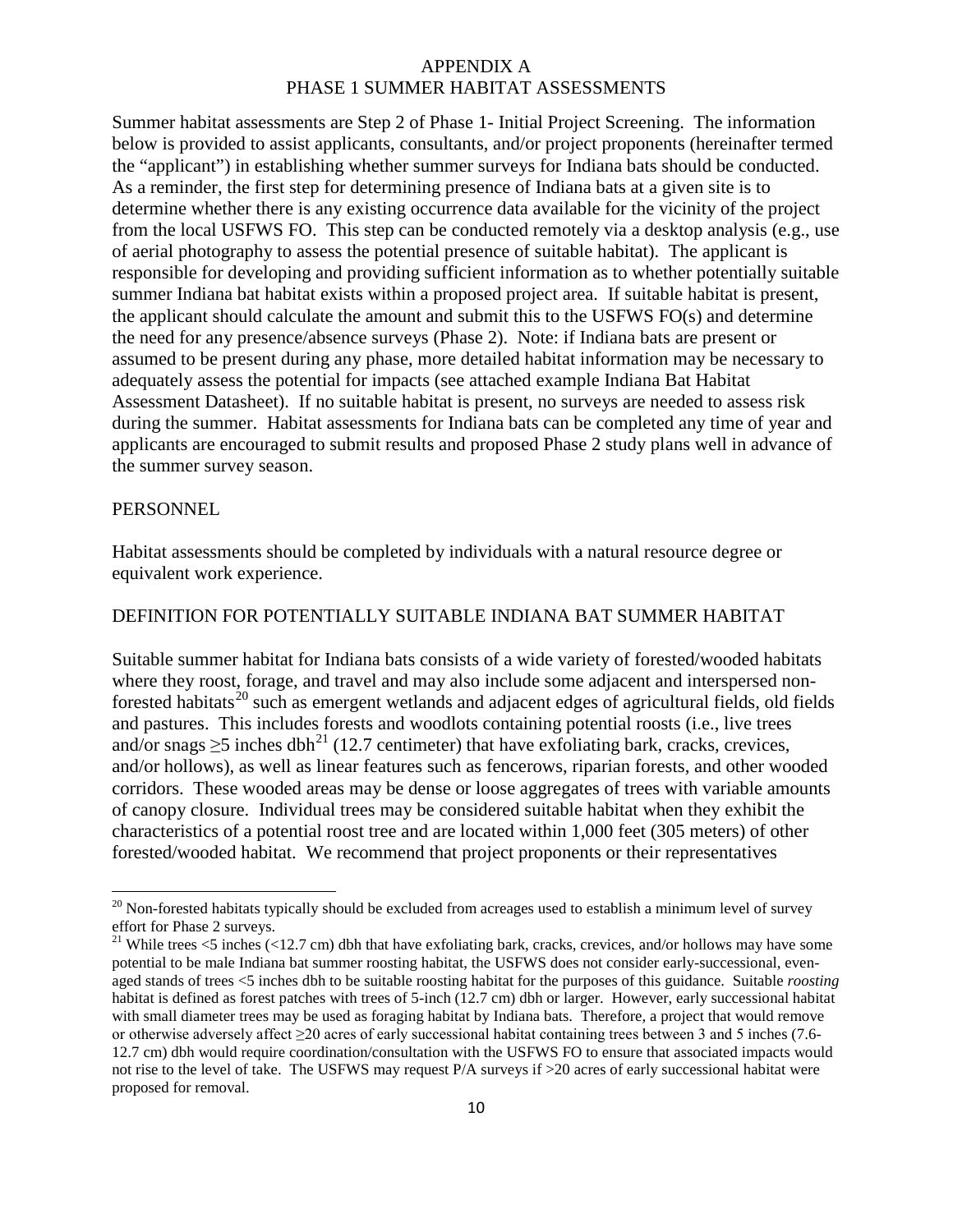coordinate with the appropriate USFWS Field Office to more clearly define suitable habitat for their particular region as some differences in state/regional suitability criteria may be warranted (e.g., high-elevation areas may be excluded as suitable habitat in some states).

#### Examples of unsuitable habitat:

- Individual trees that are greater than 1,000 feet from forested/wooded areas;
- Trees found in highly-developed urban areas (e.g., street trees, downtown areas); and
- A pure stand of less than  $3$ -inch dbh<sup>[22](#page-10-0)</sup> trees that are not mixed with larger trees.

### DEFINITION FOR POTENTIALLY SUITABLE NORTHERN LONG-EARED BAT SUMMER HABITAT

Suitable summer habitat for NLEB consists of a wide variety of forested/wooded habitats where they roost, forage, and travel and may also include some adjacent and interspersed non-forested habitats such as emergent wetlands and adjacent edges of agricultural fields, old fields and pastures. This includes forests and woodlots containing potential roosts (i.e., live trees and/or snags ≥3 inches dbh that have exfoliating bark, cracks, crevices, and/or cavities), as well as linear features such as fencerows, riparian forests, and other wooded corridors. These wooded areas may be dense or loose aggregates of trees with variable amounts of canopy closure. Individual trees may be considered suitable habitat when they exhibit characteristics of suitable roost trees and are within 1,000 feet of other forested/wooded habitat<sup>[23](#page-10-1)</sup>. NLEB has also been observed roosting in human-made structures, such as buildings, barns, bridges, and bat houses; therefore, these structures should also be considered potential summer habitat<sup>[24](#page-10-2)</sup>. NLEBs typically occupy their summer habitat from mid-May through mid-August each year<sup>[25](#page-10-3)</sup> and the species may arrive or leave some time before or after this period.

### Examples of unsuitable habitat:

- Individual trees that are greater than 1,000 feet from forested/wooded areas;
- Trees found in highly-developed urban areas (e.g., street trees, downtown areas); and
- A pure stand of less than 3-inch dbh trees that are not mixed with larger trees.

<span id="page-10-0"></span><sup>&</sup>lt;sup>22</sup> Suitable *roosting* habitat is defined as forest patches with trees of 5-inch (12.7 cm) dbh or larger. However, early successional habitat with small diameter trees may be used as foraging habitat by Indiana bats. Therefore, a project that would remove or otherwise adversely affect  $\geq$  20 acres of early successional habitat containing trees between 3 and 5 inches (7.6-12.7 cm) dbh would require coordination/consultation with the USFWS FO to ensure that associated impacts would not rise to the level of take. The USFWS may request P/A surveys if >20 acres of early successional habitat were proposed for removal.

<span id="page-10-1"></span><sup>&</sup>lt;sup>23</sup> This number is based on observations of bat behavior indicating that such an isolated tree (i.e.,  $\geq$ 1000 feet) would be extremely unlikely to be used as a roost. This distance has also been evaluated and vetted for use for the Indiana bat. See the "Indiana bat Section 7 and Section 10 Guidance for wind Energy Projects," question 33, found at: http://www.fws.gov/midwest/endangered/mammals/inba/WindEnergyGuidance.html <sup>24</sup> Trees found in highly-developed urban areas (e.g., street trees, downtown areas) are extremely unlikely to be

<span id="page-10-2"></span>suitable habitat.

<span id="page-10-3"></span> $25$  Exact dates vary by location.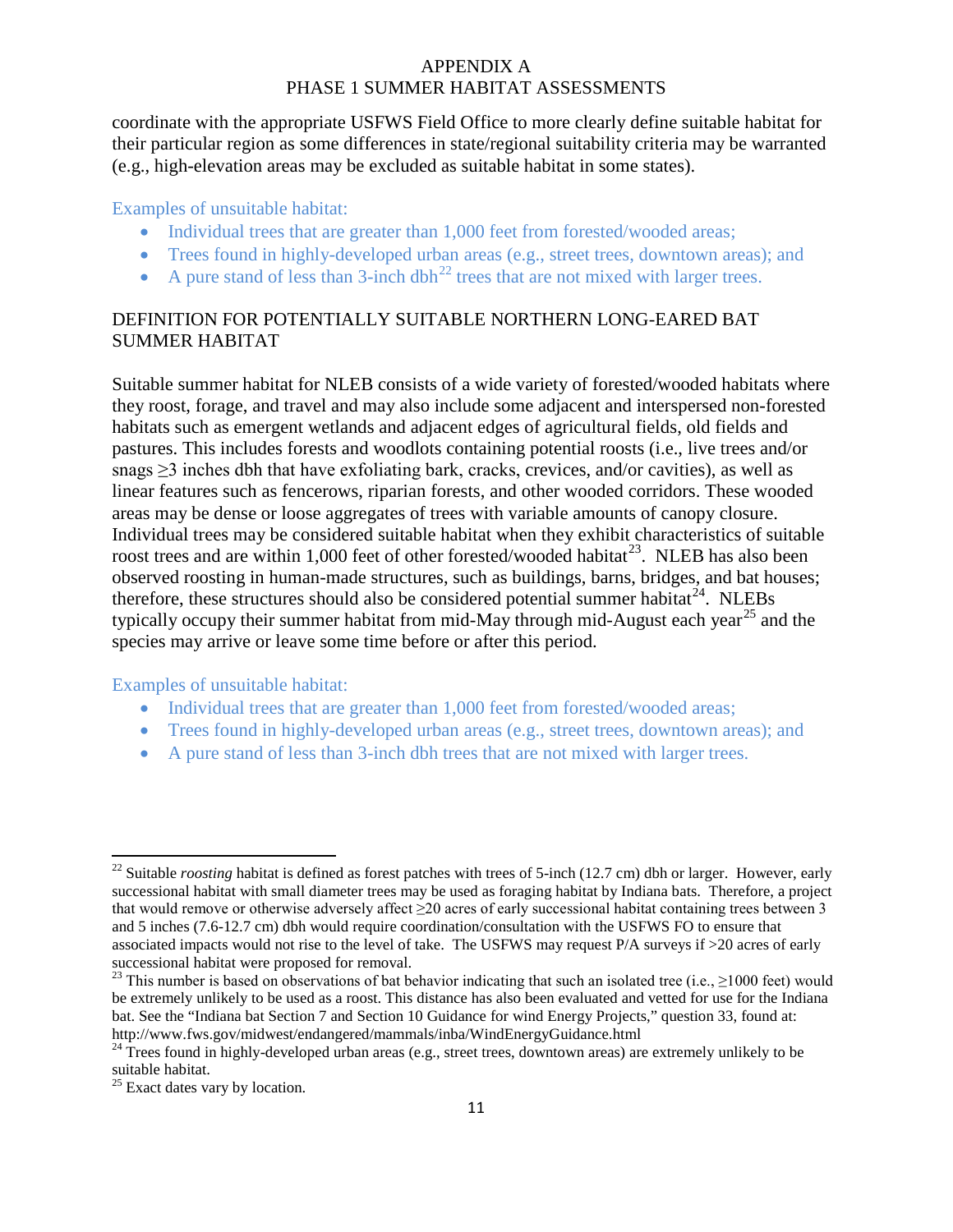### SUBMISSION OF HABITAT ASSESSMENT AND PHASE 2 STUDY PLAN (IF NEEDED)

If a proposed project may affect (positively or negatively) Indiana bats and the conditions outlined in Step 3 a or b are not met, a habitat assessment report should be submitted to the appropriate USFWS FO(s) (and/or to the lead Federal Action Agency, such as the USACE, as appropriate) along with a draft study plan for the Phase 2 (acoustic or netting) survey (if suitable habitat is present). Complete reports will include the following:

- 1. Full names and relevant titles/qualifications of individuals (e.g., John E. Smith, Biologist II, State University, B.S. Wildlife Science 2007) completing the habitat assessment and when the assessment was conducted
- 2. A map and latitude/longitude or UTM clearly identifying the project location (or approximate center point) and boundaries
- 3. A detailed project description (if available)
- 4. Documentation of any known/occupied spring staging, summer, fall swarming, and/or winter habitat for Indiana bats within or near the project area
- 5. A description of methods used during the habitat assessment
- 6. A summary of the assessment findings and a completed Indiana Bat Habitat Assessment Datasheet (see attached below; use of this particular datasheet is optional)
- 7. Other information that may have a bearing on Indiana bat use of the project area (e.g., presence of fall or winter habitat [caves, crevices, fissures, or sinkholes, or abandoned mines of any kind], bridges and other non-tree potential summer roosts.)
- 8. Any other information requested by the local USFWS FO(s) related to the project

In addition, Phase 2 Study Plans should contain the following:

- 1. A statement as to which type of P/A surveys will be conducted (i.e., mist netting or acoustic surveys) and how the proposed survey level of effort (i.e., total # of net nights or detector nights) was calculated/determined;
- 2. A map depicting the proposed number of survey sites (mist netting or acoustic) and their tentative distribution throughout the project area;
- 3. A tentative list of surveyors names and copies of relevant federal permits (if required in the project State);
- 4. A tentative survey schedule (e.g., start date, duration, end date);
- 5. For mist netting surveys with planned Phase 4 radio-tracking the approximate number and distribution of transmitters (e.g., prioritization of sex/age, maximum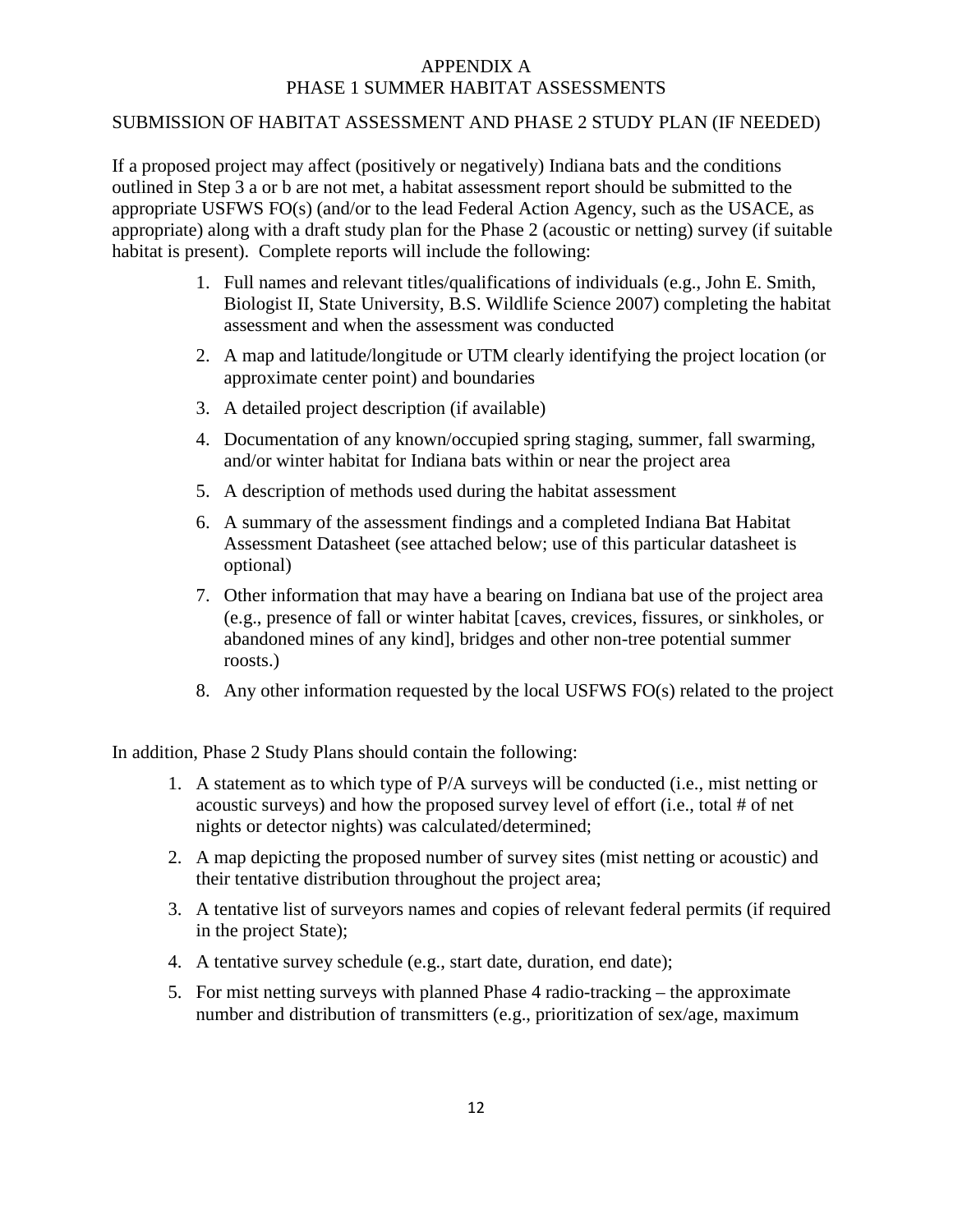number per site) and a request that bats targeted for tracking may be held for up to 45 minutes<sup>[26](#page-12-0)</sup> to allow for application of transmitters; and

6. For acoustic surveys - information on which specific program(s) will be used and what level of acoustic analyses will be conducted.

<span id="page-12-0"></span><sup>&</sup>lt;sup>26</sup> Current standard federal Section 10 bat permit conditions require prior written approval from the Field Supervisor in the USFWS FO(s) if capture times may exceed 30 minutes.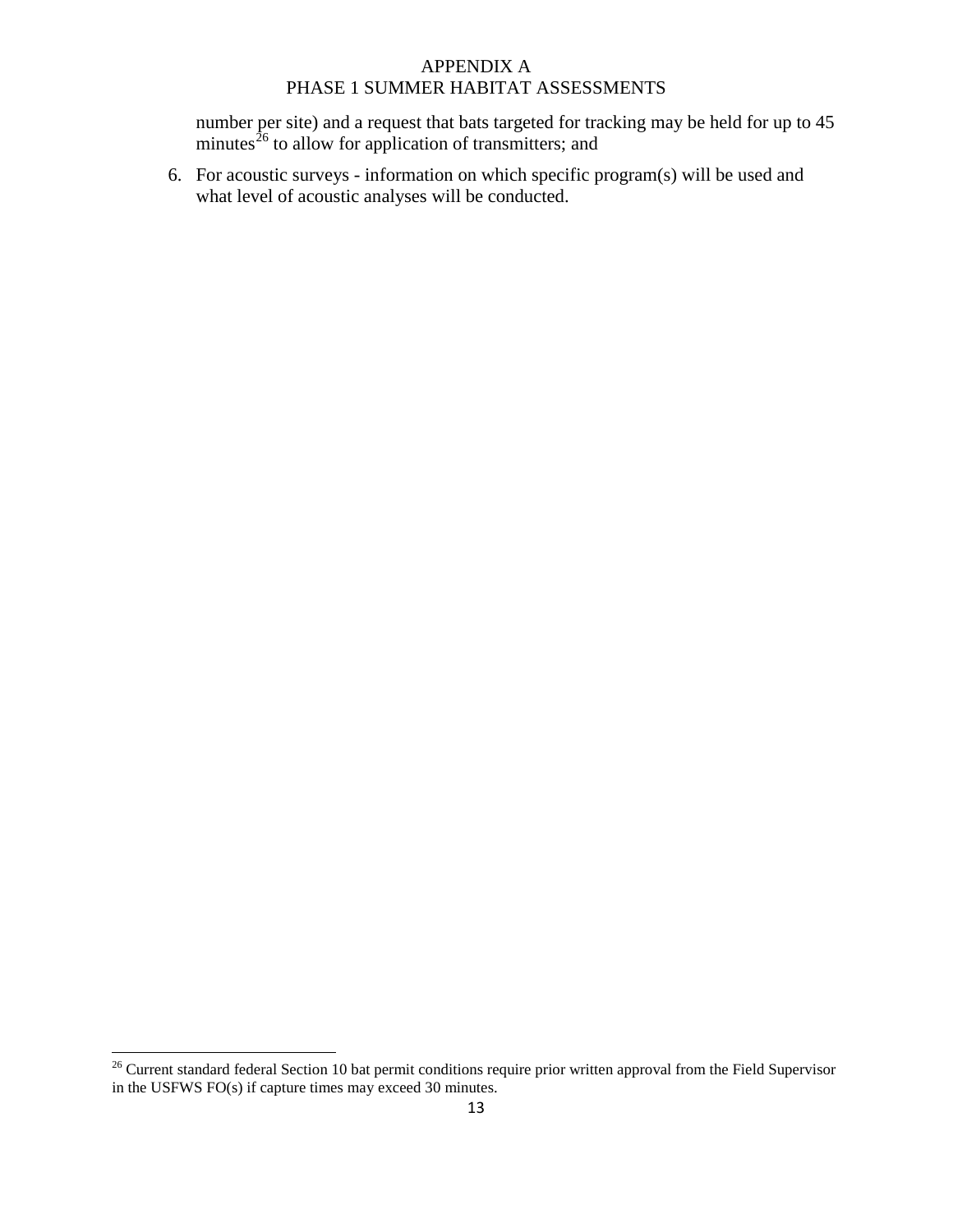#### INDIANA BAT HABITAT ASSESSMENT DATASHEET

|                                                                             |                    |                                                        |                    | Date:                                                                                                                         |  |  |
|-----------------------------------------------------------------------------|--------------------|--------------------------------------------------------|--------------------|-------------------------------------------------------------------------------------------------------------------------------|--|--|
|                                                                             | Project Name:      |                                                        |                    |                                                                                                                               |  |  |
| Lat Long/UTM/Zone:                                                          |                    |                                                        |                    | Surveyor:                                                                                                                     |  |  |
|                                                                             |                    |                                                        |                    |                                                                                                                               |  |  |
| <b>Brief Project Description</b>                                            |                    |                                                        |                    |                                                                                                                               |  |  |
|                                                                             |                    |                                                        |                    |                                                                                                                               |  |  |
|                                                                             |                    |                                                        |                    |                                                                                                                               |  |  |
|                                                                             |                    |                                                        |                    |                                                                                                                               |  |  |
|                                                                             |                    |                                                        |                    |                                                                                                                               |  |  |
| Project Area                                                                |                    |                                                        |                    |                                                                                                                               |  |  |
|                                                                             | <b>Total Acres</b> |                                                        | Forest Acres       | Open Acres                                                                                                                    |  |  |
| Project                                                                     |                    |                                                        |                    |                                                                                                                               |  |  |
|                                                                             |                    |                                                        |                    |                                                                                                                               |  |  |
|                                                                             | Completely         | Partially cleared                                      | Preserve acres- no |                                                                                                                               |  |  |
| <b>Proposed Tree</b>                                                        | cleared            | (will leave trees)                                     | clearing           |                                                                                                                               |  |  |
| Removal (ac)                                                                |                    |                                                        |                    |                                                                                                                               |  |  |
|                                                                             |                    |                                                        |                    |                                                                                                                               |  |  |
|                                                                             |                    |                                                        |                    |                                                                                                                               |  |  |
| <b>Vegetation Cover Types</b>                                               |                    |                                                        |                    |                                                                                                                               |  |  |
| Pre-Project                                                                 |                    |                                                        | Post-Project       |                                                                                                                               |  |  |
|                                                                             |                    |                                                        |                    |                                                                                                                               |  |  |
|                                                                             |                    |                                                        |                    |                                                                                                                               |  |  |
|                                                                             |                    |                                                        |                    |                                                                                                                               |  |  |
|                                                                             |                    |                                                        |                    |                                                                                                                               |  |  |
|                                                                             |                    |                                                        |                    |                                                                                                                               |  |  |
|                                                                             |                    |                                                        |                    |                                                                                                                               |  |  |
|                                                                             |                    |                                                        |                    |                                                                                                                               |  |  |
|                                                                             |                    |                                                        |                    |                                                                                                                               |  |  |
|                                                                             |                    |                                                        |                    |                                                                                                                               |  |  |
|                                                                             |                    |                                                        |                    |                                                                                                                               |  |  |
|                                                                             |                    |                                                        |                    |                                                                                                                               |  |  |
|                                                                             |                    |                                                        |                    |                                                                                                                               |  |  |
|                                                                             |                    |                                                        |                    | Describe Adjacent Properties (e.g. forested, grassland, commercial or residencial development, water sources)                 |  |  |
| Landscape within 5 mile radius<br>Flight corridors to other forested areas? |                    |                                                        |                    |                                                                                                                               |  |  |
|                                                                             |                    |                                                        |                    |                                                                                                                               |  |  |
|                                                                             |                    |                                                        |                    |                                                                                                                               |  |  |
| <b>Proximity to Public Land</b>                                             |                    |                                                        |                    |                                                                                                                               |  |  |
|                                                                             |                    | parks, conservation areas, wildlife management areas)? |                    | What is the distance (mi.) from the project area to forested public lands (e.g., national or state forests, national or state |  |  |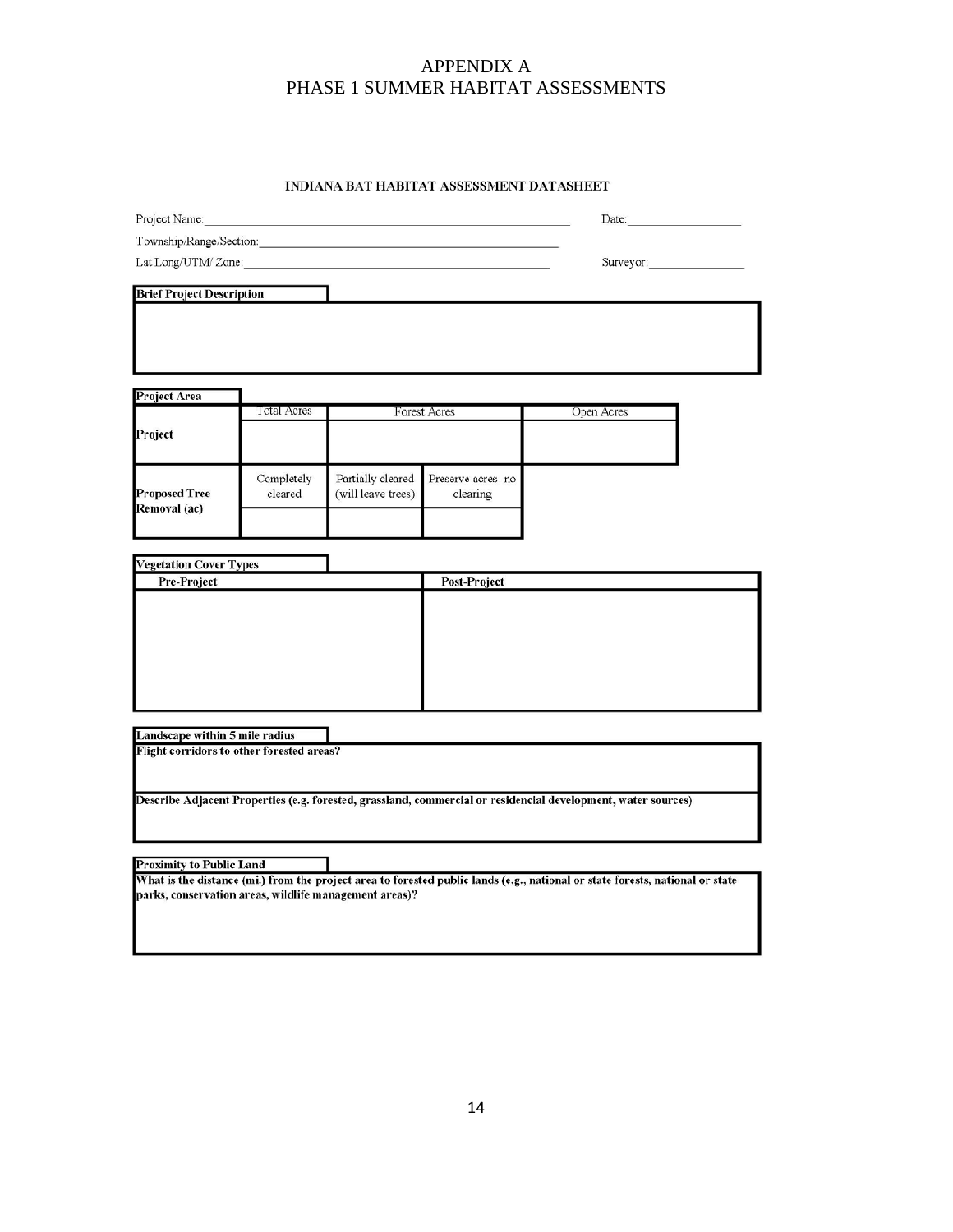#### Use additional sheets to assess discrete habitat types at multiple sites in a project area

Include a map depicting locations of sample sites if assessing discrete habitats at multiple sites in a project area A single sheet can be used for multiple sample sites if habitat is the same

| <b>Sample Site Description</b>                                                                                 |                    |                   |                              |                                                                                              |
|----------------------------------------------------------------------------------------------------------------|--------------------|-------------------|------------------------------|----------------------------------------------------------------------------------------------|
| Sample Site No.(s):                                                                                            |                    |                   |                              |                                                                                              |
| <b>Water Resources at Sample Site</b>                                                                          |                    |                   |                              |                                                                                              |
| <b>Stream Type</b><br>(# and length)                                                                           | Ephemeral          | Intermittent      | Perennial                    | Describe existing condition of water<br>sources:                                             |
| <b>Pools/Ponds</b><br>(# and size)                                                                             |                    |                   | Open and accessible to bats? |                                                                                              |
| Wetlands<br>(approx. ac.)                                                                                      | Permanent          | Seasonal          |                              |                                                                                              |
| <b>Forest Resources at Sample Site</b>                                                                         |                    |                   |                              |                                                                                              |
| <b>Closure/Density</b>                                                                                         | Canopy ( $> 50$ ') | Midstory (20-50') | Understory (<20')            | $1=1-10\%$ , $2=11-20\%$ , $3=21-40\%$ , $4=41-60\%$ ,<br>$5 = 61 - 80\%$ , $6 = 81 = 100\%$ |
| <b>Dominant Species</b><br>of Mature Trees                                                                     |                    |                   |                              |                                                                                              |
| $%$ Trees $w/$<br><b>Exfoliating Bark</b>                                                                      |                    |                   |                              |                                                                                              |
| <b>Size Composition of</b><br>Live Trees (%)                                                                   | Small $(3-8$ in)   | Med (9-15 in)     | Large $(>15 \text{ in})$     |                                                                                              |
| <b>No. of Suitable Snags</b><br>Standing dead trees with exfoliating bark, cracks, crevices, or hollows. Snags |                    |                   |                              |                                                                                              |

without these characteristics are not considered suitable.

#### 

#### **Additional Comments:**

Attach aerial photo of project site with all forested areas labeled and a general description of the habitat

Photographic Documentation: habitat shots at edge and interior from multiple locations; understory/midstory/canopy; examples of potential suitable snags and live trees; water sources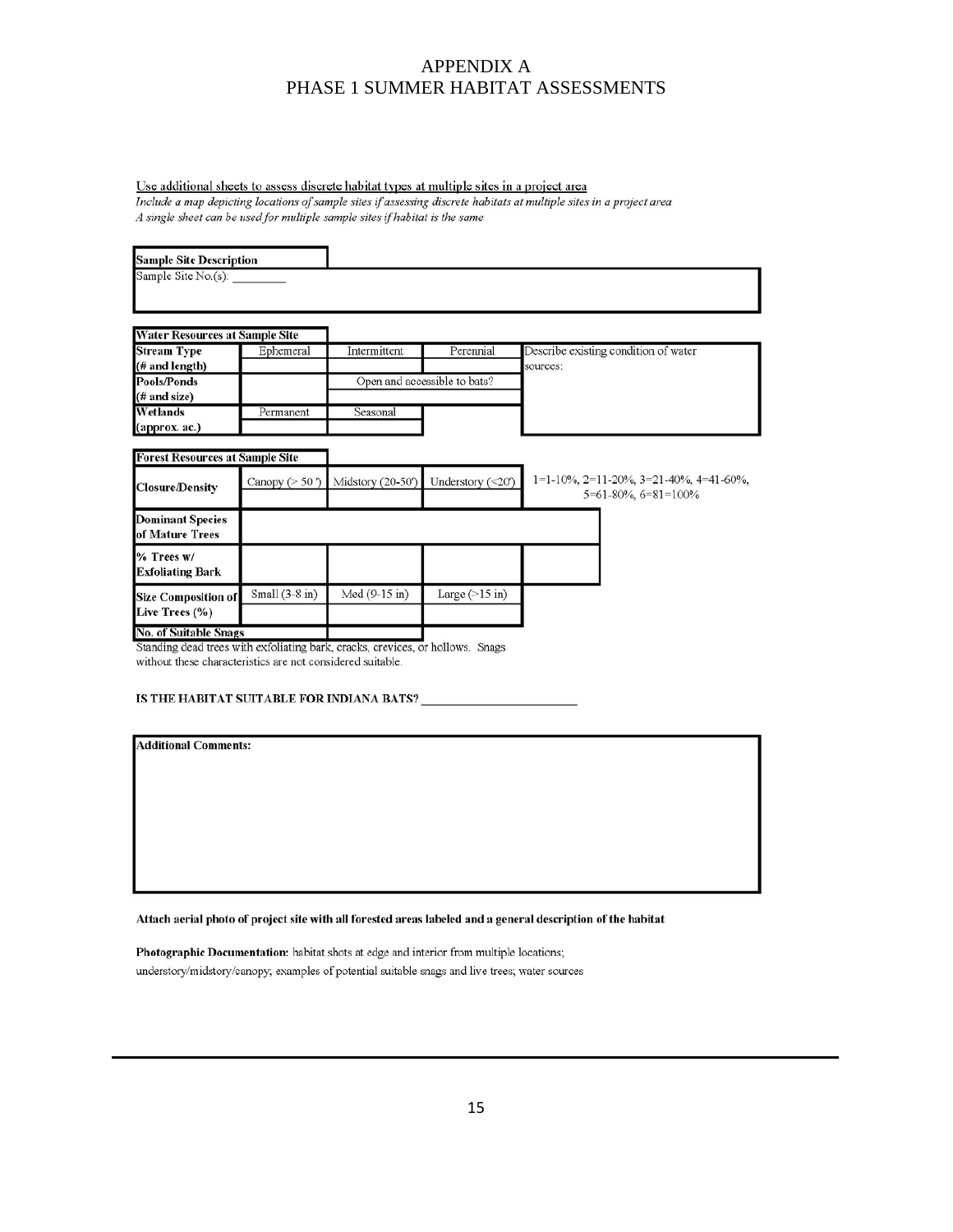Mist-netting can be used as a presence/probable absence method (Phase 2 surveys) or it can be conducted for the purpose of attempting to capture Indiana bats after detection during acoustic presence/probable absence surveys (Phase 3 surveys). The same recommendations (e.g., season, personnel, equipment, net placement, checking nets) apply for either use of mist-netting surveys.

# SUMMER MIST-NETTING SEASON: May  $15^{27}$  $15^{27}$  $15^{27}$  – August  $15^{28}$  $15^{28}$  $15^{28}$

Capture of reproductive adult females (i.e., pregnant, lactating, or post-lactating) and/or young of the year during May 15 – August 15 confirms the presence of a maternity colony in the area. Since adult males and non-reproductive females have commonly been found summering with maternity colonies, radio-tracking results will be relied upon to help determine the presence or absence of a maternity colony or large concentrations of bats in the area when only males and/or non-reproductive females are captured.

### PERSONNEL

A qualified biologist(s)<sup>[29](#page-15-2)</sup> must (1) select/approve mist-net set-ups in areas that are most suitable for capturing Indiana bats, (2) be physically present at each mist-net site throughout the survey period, and (3) confirm all bat species identifications. This biologist may oversee other biological technicians and manage mist-net set-ups in close proximity to one another as long as the net-check timing (i.e., every 10 minutes) can be maintained while **walking** between nets.

### COORDINATION WITH USFWS FO(s)

If not already required by federal permit, we recommend that applicants submit a draft study plan for all survey phases to the USFWS FO(s) for review and approval. Study plans should include a map/aerial photo identifying the proposed project area boundaries, suitable bat habitats and acreages within the project area, and the proposed number and tentative locations of net sites.

### EQUIPMENT

Use the finest, lowest visibility mesh mist-nets commercially available, as practicable. Currently, the finest net on the market is 75 denier, 2 ply, denoted 75/2 (Arndt and Schaetz

<span id="page-15-0"></span> $27$  Due to concerns with transmission of white-nose syndrome, some USFWS FO(s) and state natural resource agencies have delayed the start of the Indiana bat summer field survey season/mist-netting until June 1. Surveyors/applicants should always coordinate with local USFWS FO(s) and state natural resource agencies before beginning surveys.

<span id="page-15-1"></span><sup>&</sup>lt;sup>28</sup> With prior USFWS FO approval, a survey may be completed after August 15 if it was initiated in time to be completed by August 15 and extenuating weather circumstances resulted in delaying completion. Delays as a result of not meeting the acceptable weather requirements are the ONLY valid justification for surveying after August 15.

<span id="page-15-2"></span><sup>&</sup>lt;sup>29</sup> A qualified biologist is an individual who holds a USFWS Recovery Permit (Federal Fish and Wildlife Permit) for Indiana bats in the state/region in which they are surveying and/or has been authorized by the appropriate state agency to net and handle Indiana bats. Several USFWS offices maintain lists of qualified bat surveyors, and if working in one of those states with authorizations in lieu of a Recovery Permits, the individual will either need to be on that list or submit qualifications to receive USFWS approval prior to conducting any field work.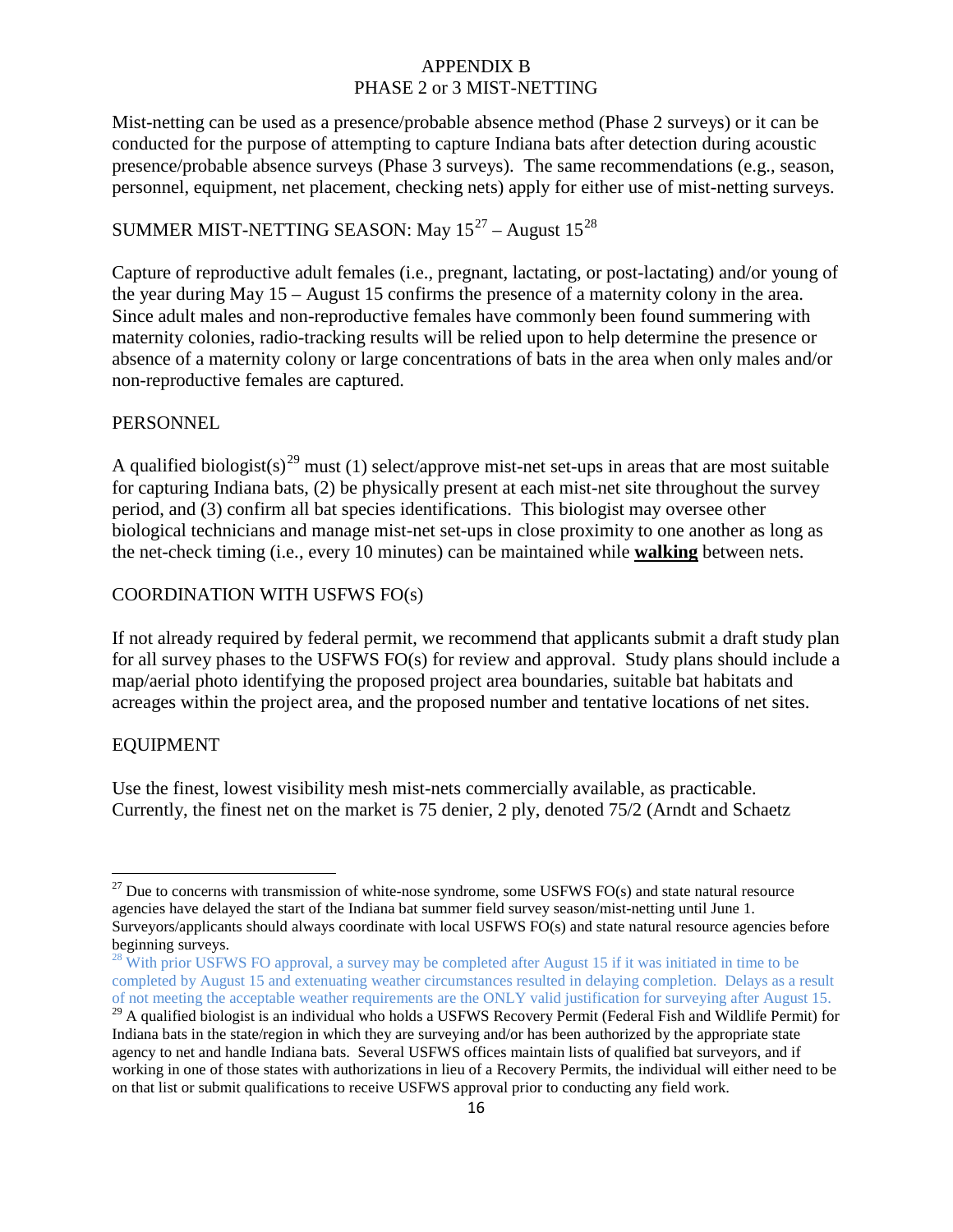2009); however, the 50 denier nets are still acceptable for use at this time. The finest mesh size available is approximately 1½ inches (38 millimeters).

No specific hardware is required. There are many suitable systems of ropes and/or poles to hold nets. The system of Gardner et al. (1989) has been widely used. See NET PLACEMENT for minimum net heights, habitats, and other netting requirements that affect the choice of hardware.

To minimize potential for disease transmission, any equipment that comes in contact with bats should be kept clean and disinfected, following approved protocols; this is particularly a concern relative to white-nose syndrome (WNS). Disinfection of equipment to avoid disease transmission (e.g., WNS) is required; protocols are posted at [http://www.whitenosesyndrome.org/.](http://www.whitenosesyndrome.org/) Federal and state permits may also have specific equipment restrictions and disinfection requirements.

### MINIMUM PRESENCE/ABSENCE MIST-NETTING LEVEL OF EFFORT (PHASE 2)

The number of net sites required for a non-linear project will be dependent upon the overall acreage of suitable habitat proposed to be impacted by the action. To determine the survey effort, quantify the amount of suitable summer habitat within the project area. NOTE: for projects where other impacts are likely (e.g., collision), ensure that presence/probable absence surveys are designed to cover the entire project area and NOT just the locations where tree removal is planned. Additional guidance for linear project is in Appendix F.

# **Conduct Mist-Netting Surveys following Recovery Unit-based protocols[30](#page-16-0)**

### **Northeast and Appalachian Recovery Units (CT, DE, MA, MD, NC, NJ, NY, PA, eastern TN, WV, VA, VT):**

Linear projects: a minimum of 6 net nights per km (0.6 miles) of suitable summer habitat (see Appendix F).

Non-linear projects: a minimum of 42 net nights per 123 acres<sup>[31](#page-16-1)</sup> (0.5  $\text{km}^2$ ) of suitable summer habitat.

For example:

• 7 sites<sup>[32](#page-16-2)</sup>, 2 nets<sup>33</sup>/site for 3 calendar nights = 42 net nights

<span id="page-16-0"></span> $30$  The Indiana bat populations in the Northeast and Appalachian Recovery Units have been most heavily impacted by white-nose syndrome; therefore, we recommend higher survey effort when compared to the Midwest and Ozark-

<span id="page-16-1"></span> $31$  We have no recommendations for reducing the minimum level of effort required to demonstrate probable absence for projects <123 acres in size. Detection probabilities and occupancy estimates were derived from past survey efforts that used the same acreage threshold (see Niver et al. 2013).

<span id="page-16-2"></span> $32$  A site is defined as a geographic area to be sampled. It can include one or more nets that can be managed by one Qualified Biologist.

<span id="page-16-3"></span>A net is defined as any combination of individual panels and poles (e.g., single, double, triple high) to fill the area (e.g., corridor) being sampled.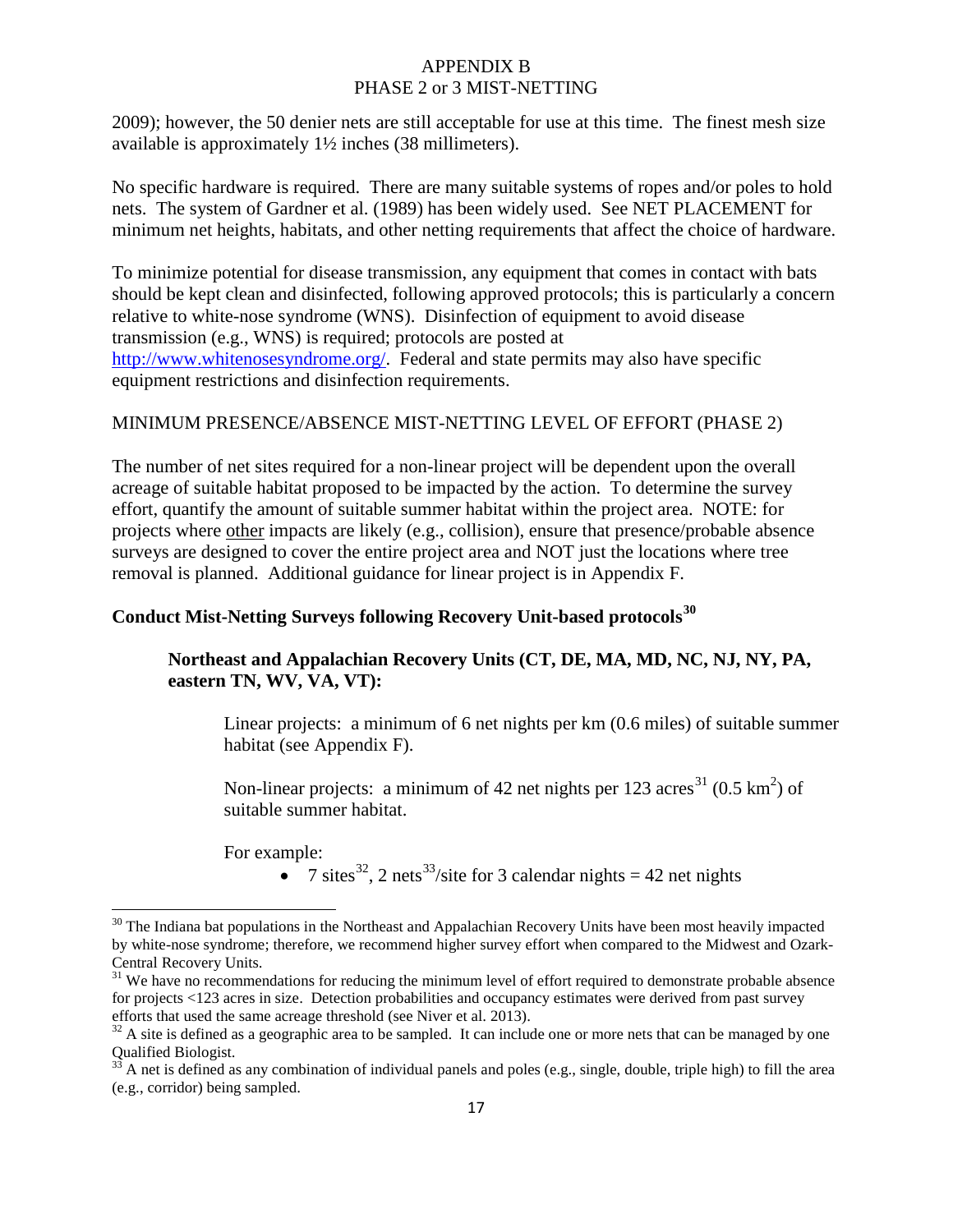- 7 sites, 3 nets/site for 2 calendar nights  $= 42$  net nights
- 3 sites, 2 nets/site for 7 calendar nights  $* = 42$  net nights

Maximum of 3 nights of consecutive netting at any given net location. After 3 consecutive nights of netting at the same location, you must change net locations or wait at least 2 calendar nights before resuming netting at the same location.

- a) If no capture of Indiana bats, then no further summer surveys are necessary<sup>34</sup>.
- b) If capture of Indiana bat(s), then stop or proceed to **Phase 4** as previously decided in coordination with the FO(s).

### **Midwest and Ozark-Central Recovery Units (AL, AR, GA, IA, IL, IN, KY, MI, MO, MS, OH, OK, and central & western TN):**

Linear projects: a minimum of 4 net nights per km (0.6 miles) of suitable summer habitat (see Appendix F).

Non-linear projects: a minimum of 9 net nights per 123 acres  $(0.5 \text{ km}^2)$  of suitable summer habitat.

- 3 sites, 1 nets/site for 3 calendar nights  $= 9$  net nights
- 1 sites, 3 nets/site for 3 calendar nights  $= 9$  net nights

Maximum of 3 nights of consecutive netting at any given net location. After 3 consecutive nights of netting at the same location, you must change net locations or wait at least 2 calendar nights before resuming netting at the same location.

- a) If no capture of Indiana bats, then no further summer surveys are necessary.
- b) If capture of Indiana bat(s), then stop or proceed to **Phase 4** as previously decided in coordination with the FO(s).

### MIST-NETTING SURVEYS TO CAPTURE INDIANA BATS AFTER ACOUSTICS WERE USED AS P/A METHOD (PHASE 3)

If netting was not conducted as the P/A method, then netting may be conducted to capture and characterize (e.g., sex, age, reproductive condition) the Indiana bats (documented through the Phase 2 acoustic P/A survey) present in an area and to facilitate radio-tracking (Phase 4) efforts. We encourage working with the FO(s) to develop Phase 3 netting plans based on best available information (e.g., positive acoustic locations). There are no

<span id="page-17-0"></span><sup>&</sup>lt;sup>34</sup> NOTE: For Phase 2 Presence/Absence Surveys, wherever the phrase "no further summer surveys are necessary" occurs within this document, the USFWS FO(s) is in affect assuming probable absence of Indiana bats during the summer.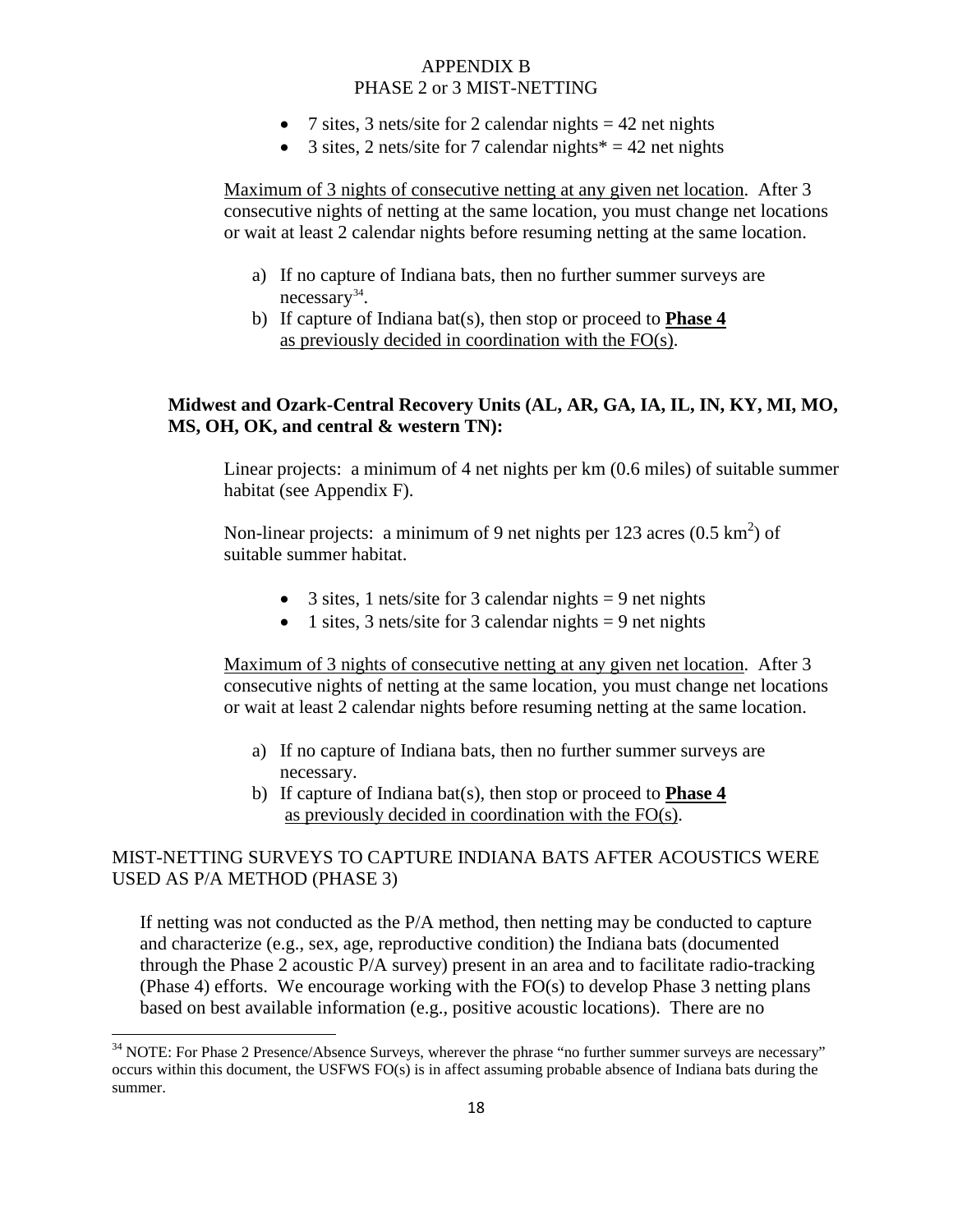minimum requirements for this phase as this is not a P/A phase.

- a) If no Indiana bats are captured, then coordinate with the USFWS FO.
- b) If Indiana bats are captured, then proceed to **Phase 4** as previously decided in coordination with the FO(s).

### NET PLACEMENT

Potential travel corridors (e.g., streams, logging trails) typically are the most effective places to net (although other places may also be productive; see Carroll et al. 2002). Place nets approximately perpendicular across the corridor. Nets should fill the corridor from side to side, extending beyond the corridor boundaries when possible, and from stream (or ground) level up to the overhanging canopy. Nets of varying widths and heights may be used as the situation dictates. A typical set is at least 5 m to 9 m high consisting of two or more nets stacked on top one another and from 6 m to 18 m wide. If netting over water, ensure there is enough space between the net and the water so that captured bats will not get wet.

Occasionally it may be necessary or desirable to net where a suitable corridor is lacking. The typical equipment described in the section above may be inadequate for these situations, requiring innovation on the part of the surveyor (see Humphrey et al. 1968). See Kiser and MacGregor (2005) for additional discussion about net placement.

Although no minimum spacing between mist-nets is being specified, surveyors should attempt to evenly distribute net set-ups throughout suitable habitat and must provide written justification in their report if net set-ups were not distributed throughout suitable habitat (i.e., why were they clumped?). Net set-ups can be repeatedly sampled throughout the project, but generally no more than 2-3 nights at a single location is recommended. In addition, changing locations within a project area may improve capture success (see Robbins et al. 2008; Winhold and Kurta 2008). Photo-document placement of nets.

### SURVEY PERIOD

The survey period for each net shall begin at sunset<sup>[35](#page-18-0)</sup> and continue for at least 5 hours (longer survey periods may also improve success).

### CHECKING NETS

Each net set-up should be checked approximately every 10 minutes (Gannon et al. 2007). If surveyors monitor nets continuously, take care to minimize noise, lights and movement near the nets. Monitoring the net set-up continuously with a bat detector (ideally using ear phones to avoid alerting bats) can be beneficial: (a) bats can be detected immediately when they are

<span id="page-18-0"></span> $35$  Surveys may need to start a little earlier or later than official sunset times (i.e., at "dusk") in some settings such as a deep/dark forested valleys or ridge tops to avoid missing early-flying bats or capturing late-flying birds, respectively. Sunset tables for the location of survey can be found at: [http://aa.usno.navy.mil/data/docs/RS\\_OneYear.php.](http://aa.usno.navy.mil/data/docs/RS_OneYear.php)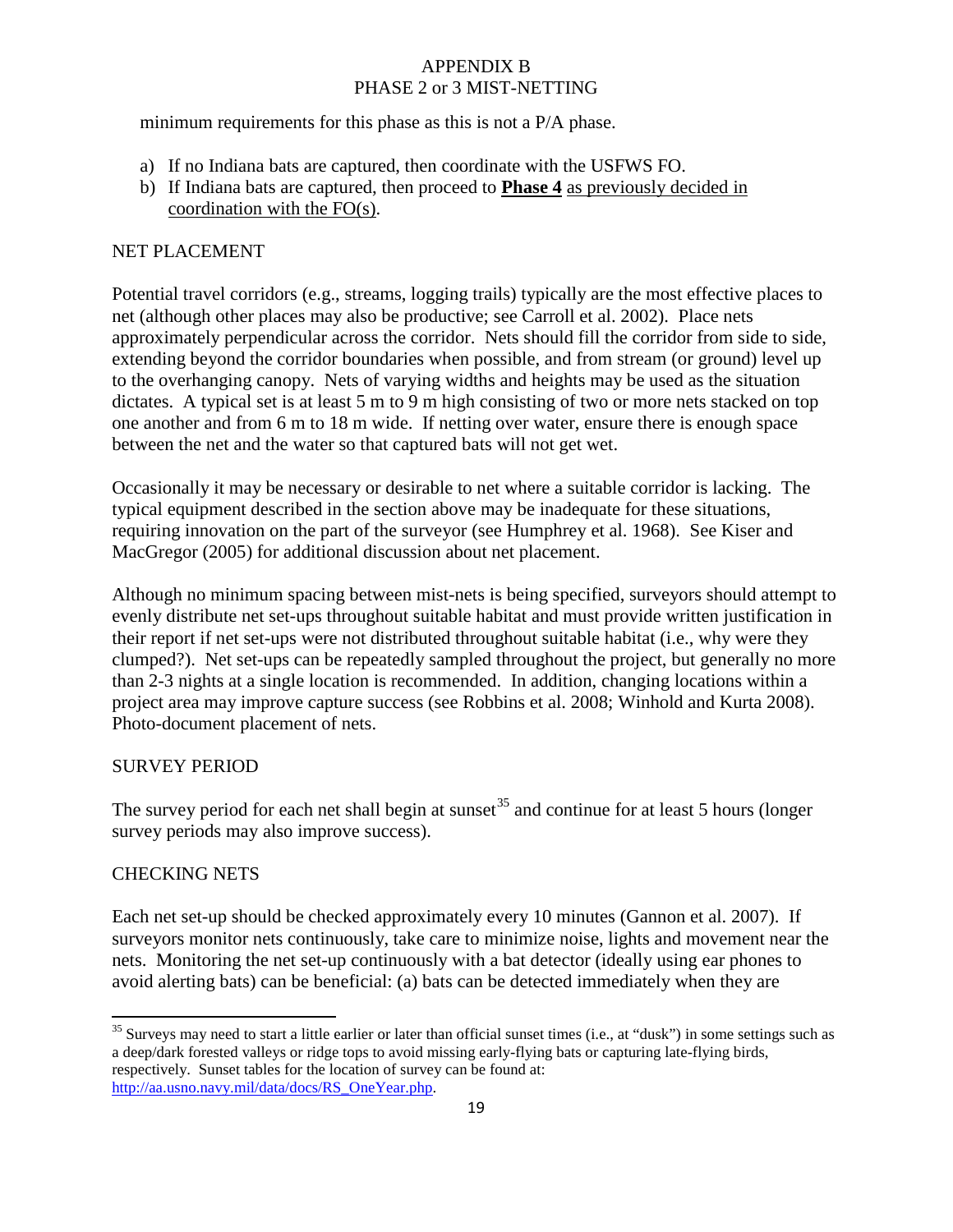captured, (b) prompt removal from the net decreases stress on the bat and potential for the bat to escape (MacCarthy et al. 2006), and (c) monitoring with a bat detector also allows the biologist to assess the effectiveness of each net placement (i.e., if bats are active near the net set-up but avoiding capture), which may allow for adjustments that will increase netting success on subsequent nights. There should be no other disturbance near the nets, other than to check nets and remove bats. Biologists should be prepared to cut the net if a bat is severely entangled and cannot be safely extracted within 3 or 4 minutes (CCAC 2003; Kunz et al. 2009).

Capture and handling are stressful for bats. Emphasis should be on minimizing handling and holding bats to as short a time as possible to achieve field study objectives. Indiana bats should not be held for more than 30 minutes after capture, unless the individual is targeted for radiotracking. Bats targeted for radio-tracking should be released as quickly as possible, but no longer than 30 minutes<sup>[36](#page-19-0)</sup> after capture, or as allowed in federal and state permits. See Kunz and Kurta (1988) for general recommendations for holding bats.

### WEATHER, LIGHTING, AND OTHER ENVIRONMENTAL CONDITIONS

Severe weather adversely affects capture of bats. Some Indiana bats may remain active despite inclement weather and may still be captured while others in the same area become inactive. Therefore, negative surveys combined with any of the following weather conditions throughout all or most of a sampling period are likely to require an additional night of mist-netting<sup>[37](#page-19-1)</sup>: (a) temperatures that fall below 50 $^{\circ}$ F (10 $^{\circ}$ C)<sup>[38](#page-19-2)</sup>; (b) precipitation, including rain and/or heavy fog, that exceeds 30 minutes or continues intermittently during the survey period; and (c) sustained wind speeds greater than 9 miles/hour (4 meters/seconds; 3 on Beaufort scale) for 30 or more minutes.

NOTE: Provided that nets are not dripping wet, surveyors can resume netting to meet the minimum 5-hour requirement after short periods of adverse weather. If nets are under good cover, light rain may not alter bat behavior. However, if no bats are being captured during marginal weather, coordinate with the USFWS FO(s).

<span id="page-19-0"></span><sup>&</sup>lt;sup>36</sup> Current standard federal Section 10 bat permit conditions require prior written approval from the Field Supervisor in the USFWS FO(s) if capture times may exceed 30 minutes.

<span id="page-19-1"></span><sup>&</sup>lt;sup>37</sup> With prior USFWS FO approval, a survey may be completed after August 15 if it was initiated in time to be completed by August 15 and extenuating weather circumstances resulted in delaying completion. Delays as a result

<span id="page-19-2"></span>of not meeting the acceptable weather requirements are the ONLY valid justification for surveying after August 15.<br><sup>38</sup> If using this guidance for NLEB: Overnight survey temperatures may be lower in northern portions of th range, please coordinate with the local USFWS FO in the northern portion of the range for any variation in temperature requirements.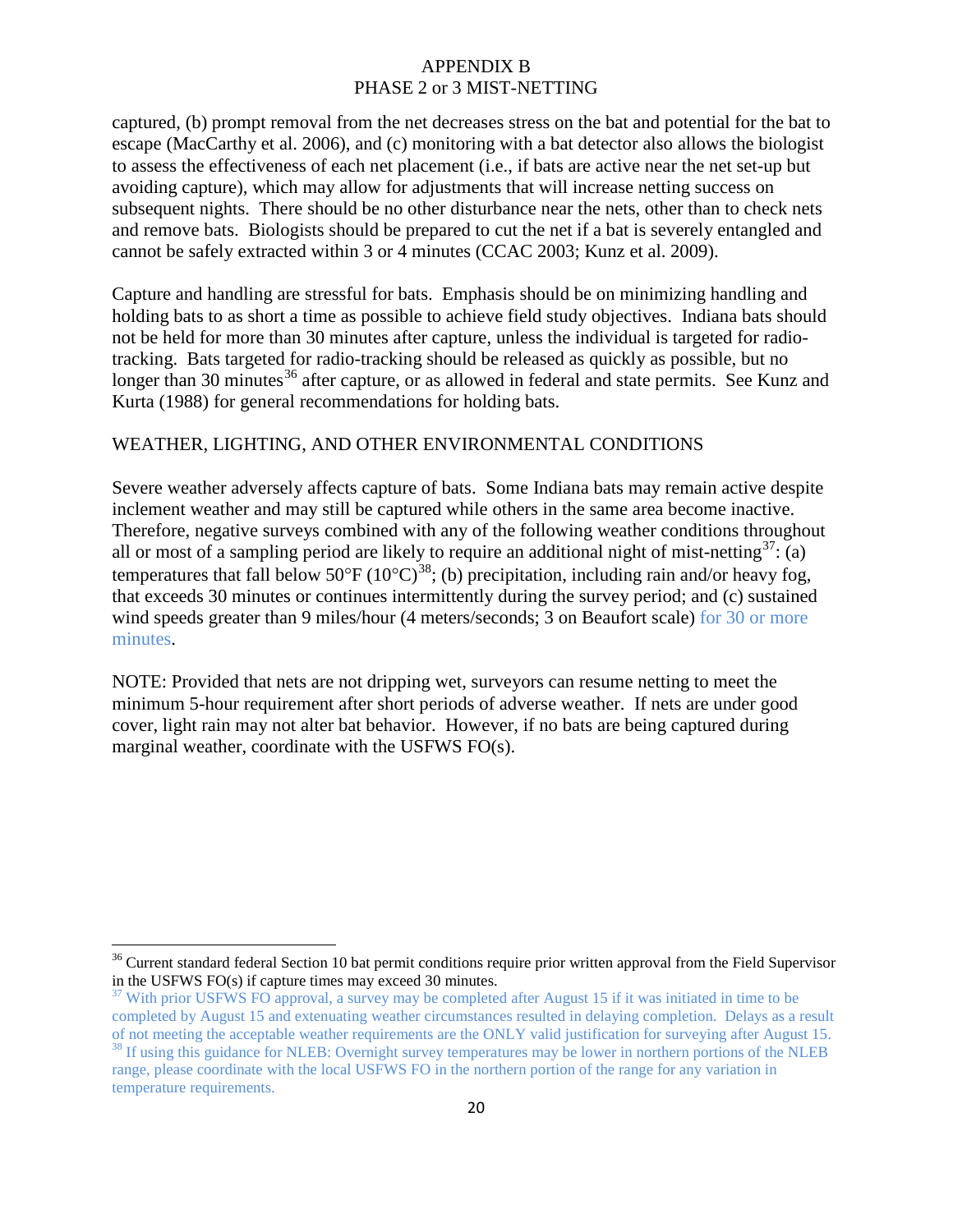It is typically best to place net set-ups under the canopy where they are out of moonlight, particularly when the moon is half-full or greater. Net set-ups illuminated by artificial light sources should also be avoided.

The shining of lights, and noise should be kept to a minimum with no smoking around the survey sites. In addition, the use of radios, campfires, running vehicles, punk sticks, citronella candles and other disturbances will not be permitted within 300 feet of mist nets (or acoustic detectors) during surveys.

### DOCUMENTATION OF INDIANA BAT CAPTURES

If an Indiana bat(s) is captured during mist-netting, protocols for radio-tracking and emergence survey requirements, as provided in Appendix D and E, respectively, should be followed. In addition, the appropriate USFWS FO(s) must be notified of the capture within 48 hours (or in accordance with permit conditions), and the sex and reproductive condition of the bat and GPS coordinates of the capture site should be provided.

Several species of bats from the genus *Myotis* share common features which can make identification difficult; Indiana bats and little brown bats (*Myotis lucifugus)* can be particularly difficult to distinguish. Photo-documentation of all bats captured and identified as Indiana bats and the first 10 little brown bats per project are requested to verify the identifications made in the field.

Photo-documentation should include diagnostic characteristics:

- a ¾-view of face showing ear, tragus, and muzzle
- view of calcar showing presence/absence of keel
- a transverse view of toes showing extent of toe hairs

If a bat from the genus *Myotis* is captured during mist netting that cannot be readily identified to the species level, then species verification may be attempted through fecal DNA analysis. Collect one or more fecal pellets (i.e., guano) from the bat in question by placing it temporarily in a holding bag (15 minutes is usually sufficient, no more than 30 minutes is recommended). The pellet (or pellets) collected should be placed in a small vial (e.g., 1.5 ml) with silica gel desiccant; pellets from each individual bat should be stored in separate vials and out of direct light. Fees charged by independent laboratories for sequencing fecal DNA samples is generally inexpensive (approx. \$50 per guano sample), however, it has been challenging to identify labs willing to consistently conduct these analyses. Any additional information and a list of available laboratories will be made available on the Indiana bat webpage on the USFWS's Region 3 website [\(http://www.fws.gov/midwest/Endangered/mammals/inba/index.html\)](http://www.fws.gov/midwest/Endangered/mammals/inba/index.html).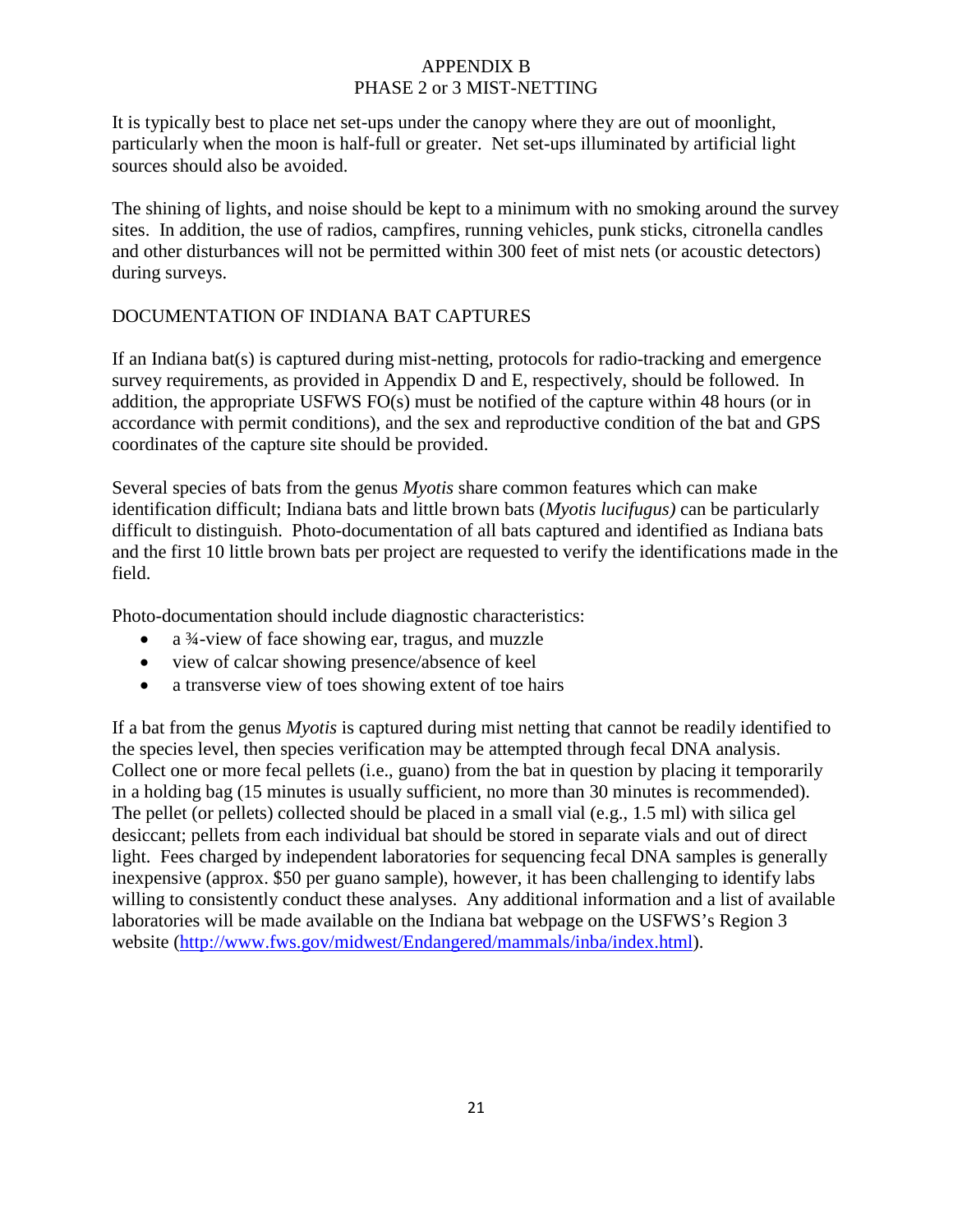#### SUBMISSION OF MIST-NETTING RESULTS

Provide results of netting surveys to the appropriate USFWS FO(s) in accordance with previously agreed upon<sup>[39](#page-21-0)</sup> timeframes and formats<sup>40</sup>. If Indiana bats are captured, this report should also include the results of subsequent radio-tracking and emergence counts. Reports should include the following:

- 1. Copy of prior phase reports (if not previously provided).
- 2. Explanation of any modifications from original survey plan (e.g., altered net locations).<sup>[41](#page-21-2)</sup>
- 3. Description of net locations (including site diagrams), net set-ups (include net heights), survey dates, duration of surveys, weather conditions, and a summary of findings.
- 4. Map identifying netting locations and information regarding net set-ups, including lat/long or UTM, individual net placement, net spacing (i.e., include mist-netting equipment in photographs of net locations), and adequate justification if net setups are not evenly distributed across suitable habitat within the project area.
- 5. Full names of mist-netting personnel attending each mist-net site during an operation, including the federally-permitted/qualified biologist present at each mist-net site. Indicate on the field data sheet the full name of person who identified bats each night at each site.
- 6. Legible copies of all original mist-netting datasheets (see example datasheet below) and a summary table with information on all bats captured during the survey including, but not limited to: capture site, date of capture, time of capture, sex, reproductive condition, age, weight, right forearm measurement, band number and type (if applicable), and Reichard's wing damage index score (Reichard and Kunz. 2009).
- 7. Photographs of all net set-ups, as well as **all** Indiana bats and the first 10 little brown bats captured from each project, so that the placement of netting equipment and identification of species can be verified. Photographs of bats should include all diagnostic characteristics that resulted in the identification of the bat to the species level.
- 8. Any other information requested by the local USFWS FO(s) related to the project.

<span id="page-21-0"></span> $39$  As discussed in the Introduction, we encourage coordination with USFWS FO(s) prior to implementation of any surveys to ensure that all parties agree upon the need for surveys, the methods proposed, and the decisions from various survey results.<br><sup>40</sup> In 2016, Region 3 (R3) of the USFWS is conducting a pilot study to help standardize reporting of bat survey data.

<span id="page-21-1"></span>In addition to a traditional written report, R3 federal permit holders (and other regions/FOs as requested) will be required to submit their survey data using standardized permit reporting spreadsheets available on the R3 Indiana Bat Summer Survey Guidance webpage

<sup>(</sup>http://www.fws.gov/midwest/Endangered/mammals/inba/inbasummersurveyguidance.html).

<span id="page-21-2"></span> $41$  If the USFWS previously agreed upon the study plan we need to understand whether the revised work still accomplished the agreed upon methods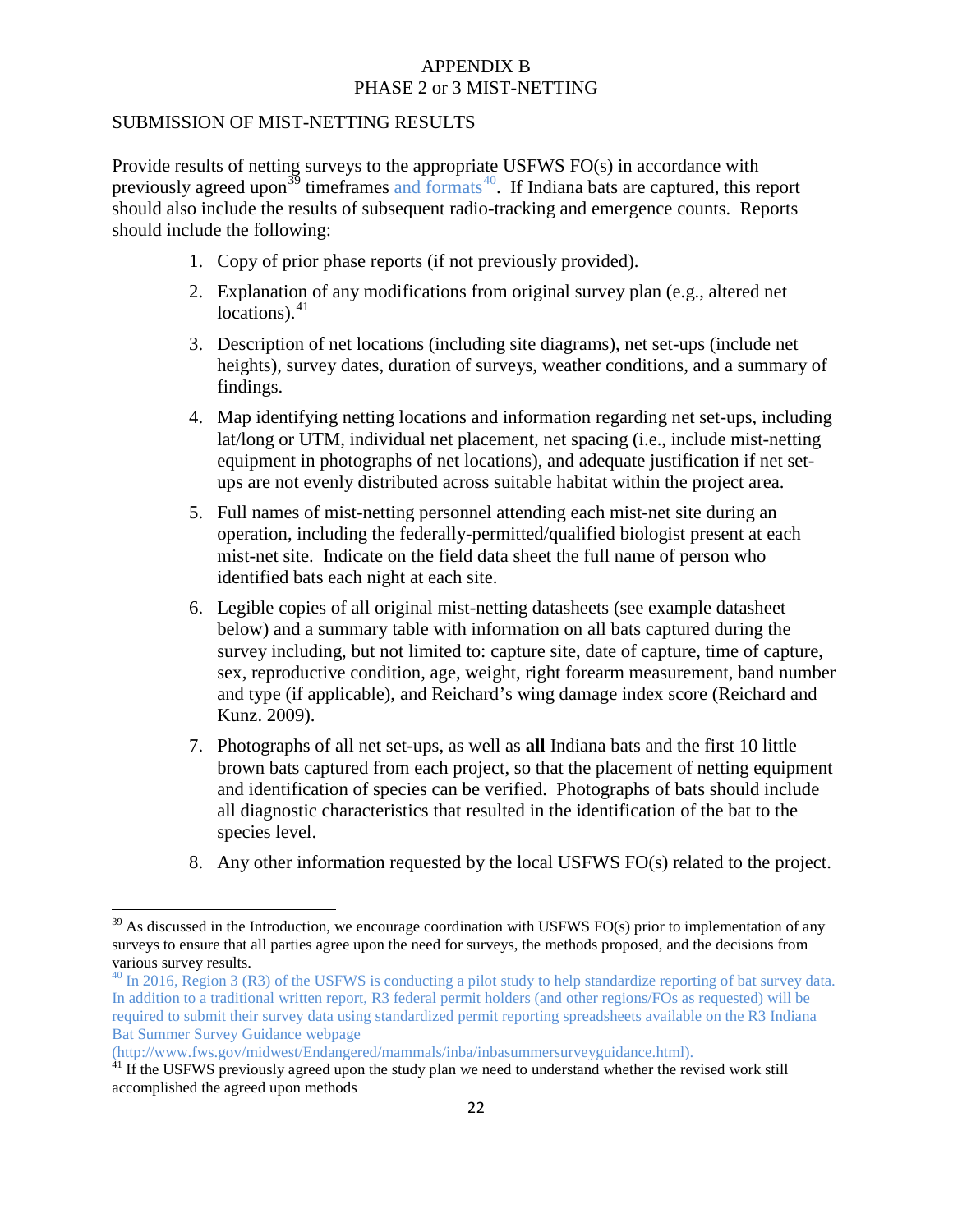#### REFERENCES

- Arndt, R.J. and B.A. Schaetz. 2009. A tale of two deniers: nylon versus polyester mist nets. Bat Research News 50(3):57.
- Carroll, S.K., T.C. Carter, and G.A. Feldhamer. 2002. Placement of nets for bats: effects on perceived fauna. Southeastern Naturalist 1:193-198.
- Canadian Council on Animal Care (CCAC). 2003. CCAC species-specific recommendations on bats. 9pp. Available at: [http://www.ccac.ca/en/CCAC\\_Programs/Guidelines\\_Policies/GDLINES/BatsFinal20Ma](http://www.ccac.ca/en/CCAC_Programs/Guidelines_Policies/GDLINES/BatsFinal20May03.htm) [y03.htm](http://www.ccac.ca/en/CCAC_Programs/Guidelines_Policies/GDLINES/BatsFinal20May03.htm) (Accessed October 30, 2008).
- Gannon, W.L., R.S. Sikes, and the Animal Care and Use Committee of the American Society of Mammologists. 2007. Guidelines of the American Society of Mammologists for the use of wild mammals in research. Journal of Mammalogy 88:809-823.
- Gardner, J. E., J.D. Garner, and J.E. Hofmann. 1989. A portable mist-netting system for capturing bats with emphasis on *Myotis sodalis* (Indiana bat). Bat Research News 30:1-8.
- Humphrey, P.S., D. Bridge, and T.E. Lovejoy. 1968. A technique for mist-netting in the forest canopy. Bird-Banding 39(1): 43-50.
- Kiser, J.D. and J.R. MacGregor. 2005. Indiana bat (*Myotis sodalis*) mist net surveys for coal mining activities. Pp. 169-172 *in* K.C. Vories and A. Harrington (eds.), The Proceedings of the Indiana bat and coal mining: a technical interactive forum Office of Surface Mining, U.S. Department of the Interior, Alton, IL. Available at: [http://www.mcrcc.osmre.gov/MCR/Resources/bats/pdf/Indiana\\_Bat\\_and\\_Coal\\_Mining.p](http://www.mcrcc.osmre.gov/MCR/Resources/bats/pdf/Indiana_Bat_and_Coal_Mining.pdf) [df.](http://www.mcrcc.osmre.gov/MCR/Resources/bats/pdf/Indiana_Bat_and_Coal_Mining.pdf) (Accessed October 06, 2011).
- Kunz, T.H. and A. Kurta. 1988. Capture methods and holding devices. Pp. 1-29 *in* T.H. Kunz (ed.), Ecological and behavioral methods for the study of bats. Smithsonian Institution Press, Washington, D.C.
- Kunz, T.H., R. Hodgkison, and C.D. Weise. 2009. Methods of capturing and handling bats. Pp. 3-35 *in* T.H. Kunz and S. Parsons (eds.), Ecological and behavioral methods for the study of bats, second edition. The Johns Hopkins University Press, Baltimore, Maryland.
- MacCarthy, K.A., T.C. Carter, B.J. Steffen, and G.A. Feldhamer. 2006. Efficacy of the mist-net protocol for Indiana bats: A video analysis. Northeastern Naturalist 13:25-28.
- Reichard, J.D., and T.H. Kunz. 2009. White-nose syndrome inflicts lasting injuries to the wings of little brown myotis (Myotis lucifugus). Acta Chiropterologica 11: 457-464.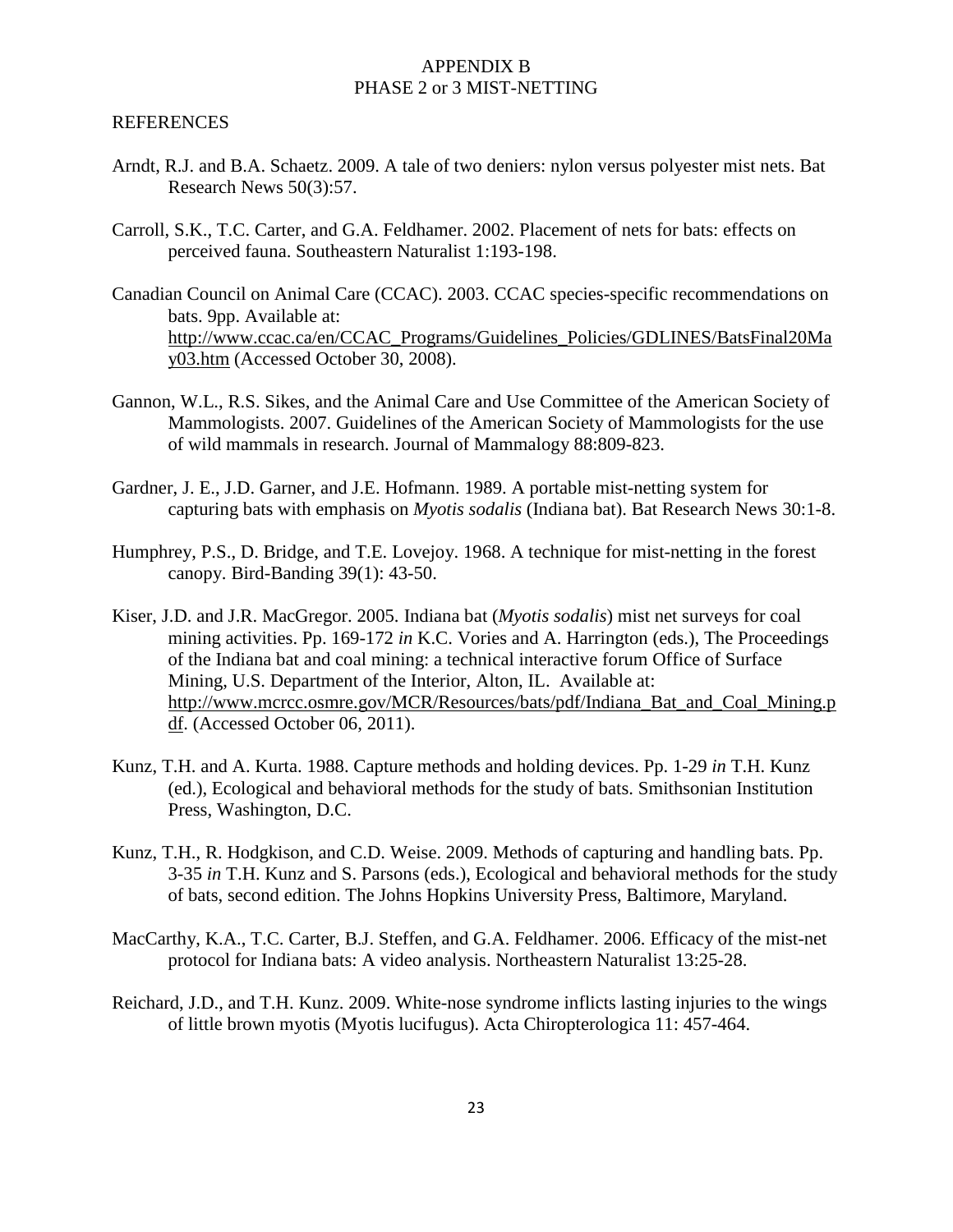- Robbins, L.W., K.L. Murray, and P.M. McKenzie. 2008. Evaluating the effectiveness of the standard mist-netting protocol for the endangered Indiana bat (*Myotis sodalis*). Northeastern Naturalist 15:275-282.
- Winhold, L. and A. Kurta. 2008. Netting surveys for bats in the Northeast: differences associated with habitat, duration of netting, and use of consecutive nights. Northeastern Naturalist 15:263-274.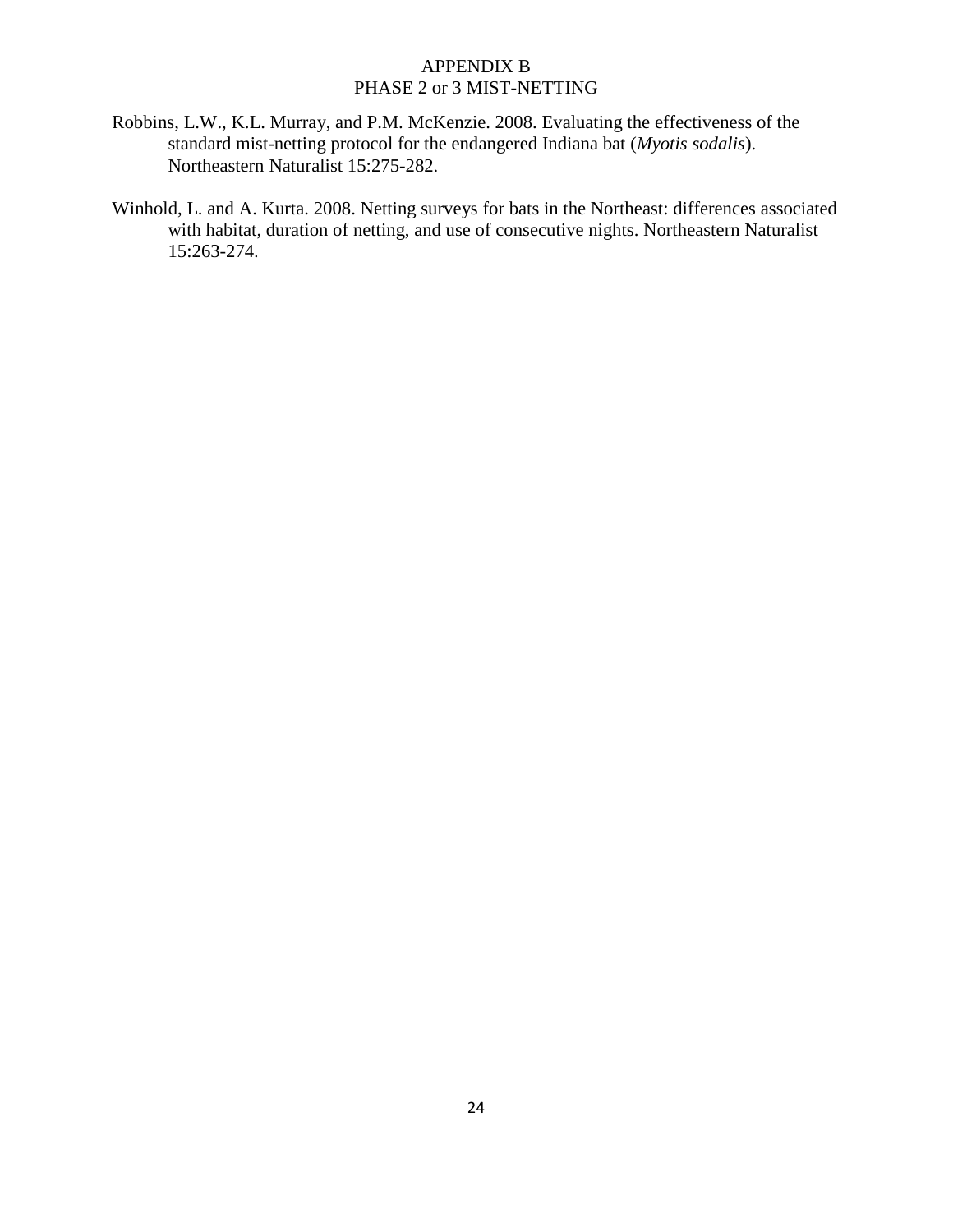### Sample Data Sheets for Indiana Bat Surveys

| Site No.                |                 |                |     |            | Project/Firm: |            |             |       |        |       | Date: |            |                         |                        |                 |                             |        |
|-------------------------|-----------------|----------------|-----|------------|---------------|------------|-------------|-------|--------|-------|-------|------------|-------------------------|------------------------|-----------------|-----------------------------|--------|
|                         | Location:       |                |     |            |               |            |             |       |        |       |       |            |                         |                        |                 |                             |        |
| County:                 |                 |                |     |            | State:        | Quad:      |             |       |        |       |       | Quadrant:  |                         |                        |                 |                             |        |
|                         | Lat/Long (DMS): | $\mathbf N$    |     | W          |               |            |             | Zone: |        |       |       | Surveyors: |                         |                        |                 |                             |        |
|                         |                 |                |     |            |               |            |             |       |        |       |       |            |                         |                        |                 |                             |        |
| #                       | Time            | <b>Species</b> | Age | <b>Sex</b> | Repro.        | <b>RFA</b> | <b>Mass</b> | Net/  | Guano/ | Wing  | Band# |            | <b>Moon Phase:</b>      |                        |                 | $\frac{0}{0}$               |        |
|                         |                 |                |     |            | Cond.*        | (mm)       | (g)         | Ht    | Hair   | Score | Type  |            |                         |                        |                 |                             |        |
| 1                       |                 |                |     |            |               |            |             |       |        |       |       |            |                         |                        | Rise            |                             | Set    |
| $\overline{\mathbf{2}}$ |                 |                |     |            |               |            |             |       |        |       |       |            | Moon:                   |                        |                 |                             |        |
| 3                       |                 |                |     |            |               |            |             |       |        |       |       |            | Sun:                    |                        |                 |                             |        |
| $\overline{\mathbf{4}}$ |                 |                |     |            |               |            |             |       |        |       |       |            |                         |                        |                 |                             |        |
| 5                       |                 |                |     |            |               |            |             |       |        |       |       |            | Time                    | Temp                   | Sky             | Wind                        | # Bats |
| 6                       |                 |                |     |            |               |            |             |       |        |       |       |            |                         |                        |                 |                             |        |
| $\overline{7}$          |                 |                |     |            |               |            |             |       |        |       |       |            |                         |                        |                 |                             |        |
| 8<br>9                  |                 |                |     |            |               |            |             |       |        |       |       |            |                         |                        |                 |                             |        |
| 10                      |                 |                |     |            |               |            |             |       |        |       |       |            |                         |                        |                 |                             |        |
|                         |                 |                |     |            |               |            |             |       |        |       |       |            |                         |                        |                 |                             |        |
| 11<br>12                |                 |                |     |            |               |            |             |       |        |       |       |            |                         |                        |                 |                             |        |
| 13                      |                 |                |     |            |               |            |             |       |        |       |       |            | Avg                     |                        |                 |                             |        |
| 14                      |                 |                |     |            |               |            |             |       |        |       |       |            |                         |                        |                 |                             |        |
| 15                      |                 |                |     |            |               |            |             |       |        |       |       |            |                         |                        | <b>Sky Code</b> |                             |        |
| 16                      |                 |                |     |            |               |            |             |       |        |       |       |            | $\theta$                | Clear                  |                 |                             |        |
| 17                      |                 |                |     |            |               |            |             |       |        |       |       |            | $\mathbf{1}$            | Few Clouds             |                 |                             |        |
| 18                      |                 |                |     |            |               |            |             |       |        |       |       |            | $\overline{2}$          | Partly Cloudy          |                 |                             |        |
| 19                      |                 |                |     |            |               |            |             |       |        |       |       |            | 3                       | Cloudy or overcast     |                 |                             |        |
| 20                      |                 |                |     |            |               |            |             |       |        |       |       |            | $\overline{4}$          | Smoke or fog           |                 |                             |        |
| 21                      |                 |                |     |            |               |            |             |       |        |       |       |            | 5                       | Drizzle or light rain  |                 |                             |        |
| 22                      |                 |                |     |            |               |            |             |       |        |       |       |            | 6                       | Thunderstorm           |                 |                             |        |
| 23                      |                 |                |     |            |               |            |             |       |        |       |       |            |                         |                        |                 |                             |        |
| 24                      |                 |                |     |            |               |            |             |       |        |       |       |            |                         |                        |                 | <b>Beauford Wind Code</b>   |        |
| 25                      |                 |                |     |            |               |            |             |       |        |       |       |            | $\mathbf{0}$            | Calm (0 mph)           |                 |                             |        |
| 26                      |                 |                |     |            |               |            |             |       |        |       |       |            | $\mathbf{1}$            | Light wind (1-3 mph)   |                 |                             |        |
| 27                      |                 |                |     |            |               |            |             |       |        |       |       |            | $\overline{2}$          | Light breeze (4-7 mph) |                 |                             |        |
| 28                      |                 |                |     |            |               |            |             |       |        |       |       |            | $\overline{\mathbf{3}}$ |                        |                 | Gentle breeze (8-12 mph)    |        |
| 29                      |                 |                |     |            |               |            |             |       |        |       |       |            | $\overline{4}$          |                        |                 | Moderate breeze (13-18 mph) |        |
| 30                      |                 |                |     |            |               |            |             |       |        |       |       |            |                         |                        |                 |                             |        |

\*Repro. Cond (Reproductive Condition): (P) pregnant; (L) lactating; (PL) post-lactating; (NR) non-reproductive, (TD) testes descended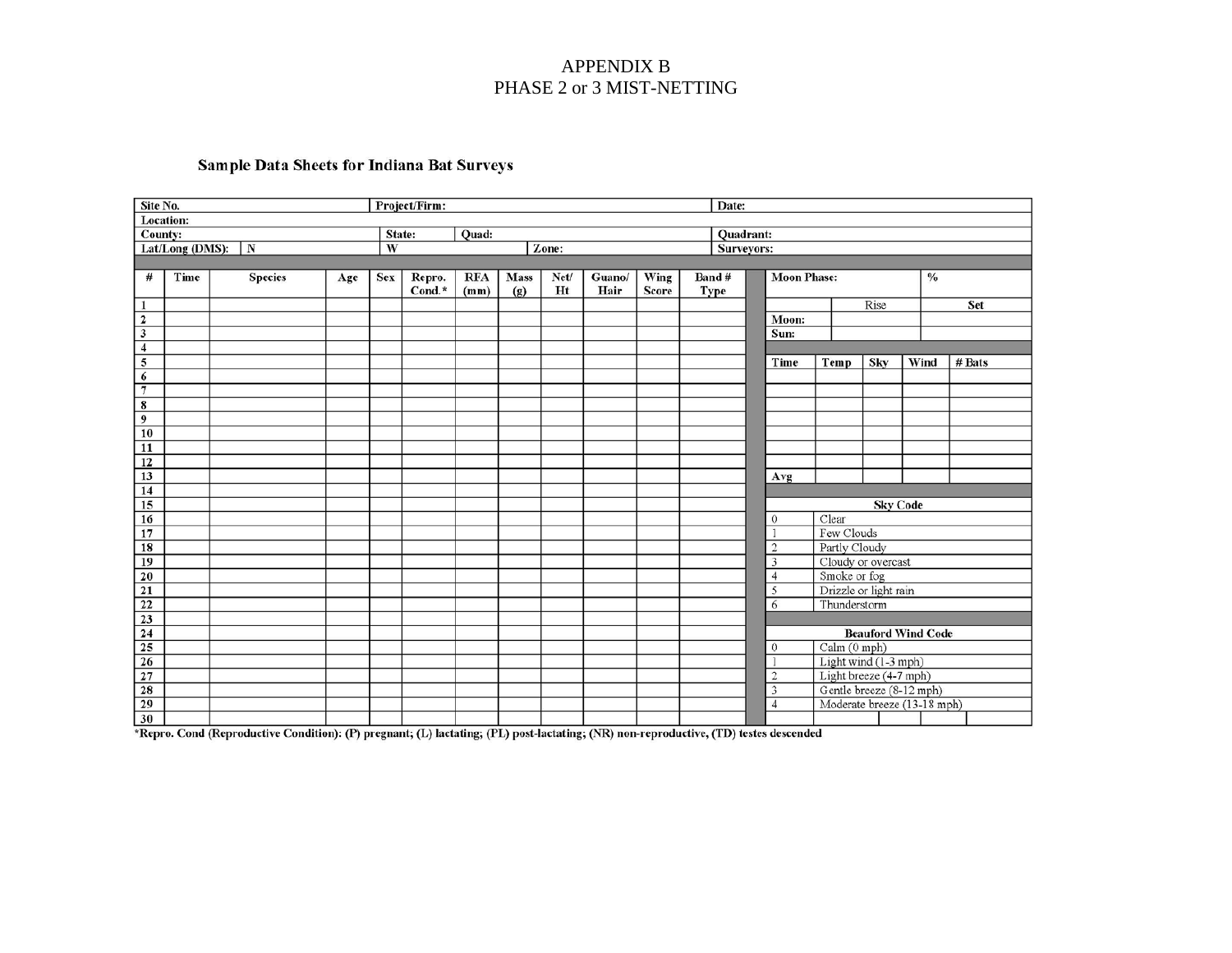### Sample Data Sheets for Indiana Bat Surveys

| <b>Net Site Diagram</b> |                       |                         | <b>Dominant Vegetation</b> |                         |                |  |
|-------------------------|-----------------------|-------------------------|----------------------------|-------------------------|----------------|--|
|                         |                       | 1                       |                            |                         |                |  |
|                         |                       | $\overline{2}$          |                            |                         |                |  |
|                         |                       | $\mathbf{3}$            |                            |                         |                |  |
|                         |                       | $\overline{4}$          |                            |                         |                |  |
|                         |                       | 5                       |                            |                         |                |  |
|                         |                       |                         |                            |                         |                |  |
|                         |                       |                         | Net Site(s) by Habitat     |                         |                |  |
|                         |                       | Habitat                 | $\boldsymbol{\Lambda}$     | $\overline{B}$          | $\overline{c}$ |  |
|                         |                       | River                   |                            |                         |                |  |
|                         |                       | Stream                  |                            |                         |                |  |
|                         |                       | Pond                    |                            |                         |                |  |
|                         |                       | Road Rut                |                            |                         |                |  |
|                         |                       | Corridor                |                            |                         |                |  |
|                         |                       | Cave/mine               |                            |                         |                |  |
|                         |                       |                         |                            |                         |                |  |
|                         |                       | <b>Total</b>            |                            |                         |                |  |
|                         |                       |                         |                            |                         |                |  |
|                         |                       |                         | No. of Poles X Net length  |                         |                |  |
|                         |                       | $\mathbf{A}$            | $=$                        | $\overline{\mathbf{X}}$ |                |  |
|                         |                       | $\, {\bf B}$            | $=$                        | $\mathbf X$             |                |  |
|                         |                       | $\overline{\mathbf{c}}$ | $=$                        | $\overline{\mathbf{X}}$ |                |  |
|                         | <b>Other Species:</b> | $\overline{D}$          | $=$                        | $\overline{\mathbf{X}}$ |                |  |
|                         |                       |                         |                            |                         |                |  |
|                         |                       |                         |                            |                         |                |  |
|                         |                       |                         |                            |                         |                |  |
|                         |                       |                         |                            |                         |                |  |
|                         |                       |                         |                            |                         |                |  |
| <b>Comments:</b>        |                       |                         |                            |                         |                |  |
|                         |                       |                         |                            |                         |                |  |
|                         |                       |                         |                            |                         |                |  |
|                         |                       |                         |                            |                         |                |  |
|                         |                       |                         |                            |                         |                |  |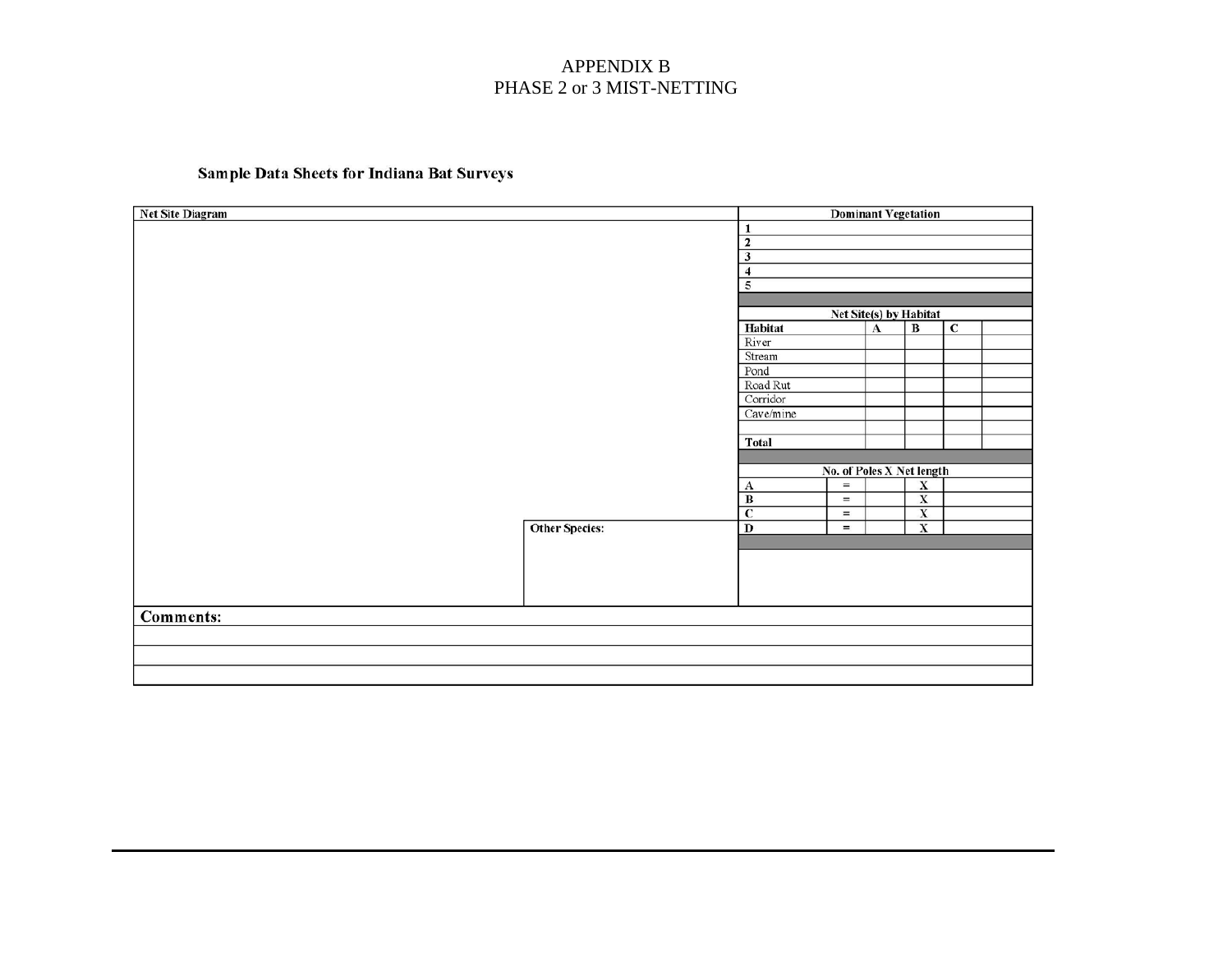### SUMMER ACOUSTIC SURVEY SEASON: May  $15 -$ August  $15^{42}$  $15^{42}$  $15^{42}$

### PERSONNEL<sup>[43](#page-26-1)</sup>

**Overall:** Acoustic surveyors should have either completed one or more of the available bat acoustic courses/workshops (e.g., BCI, BCM, AnaBat) or be able to show similar on-the-job or academic experience.

**Detector Deployment:** Acoustic surveyors should have a working knowledge of the acoustic equipment and Indiana bat ecology. Surveyors should be able to identify appropriate detector placement sites and establish those sites in the areas that are most suitable for recording highquality Indiana bat calls. Thus, it is highly recommended that all potential acoustic surveyors attend appropriate training and have experience in the proper placement of their field equipment.

**Acoustic Analysis:** Acoustic surveyors should have a working knowledge of the approved acoustic analysis programs. Thus, it is highly recommended that all potential acoustic surveyors attend appropriate training and have experience in the analysis of acoustic recordings.

**Qualitative Analysis:** Individuals qualified to conduct qualitative analysis of acoustic bat calls typically have experience: (1) gathering known calls. This provides a valuable resource in understanding how bat calls change and the variation present in them; (2) identifying bat calls recorded in numerous habitat types; (3) familiarity with the species likely to be encountered within the project area; and (4) individuals must have multiple years of experience and must have stayed current with qualitative ID skills. A resume (or similar documentation) must be submitted along with final acoustic survey reports for anyone making final qualitative identifications.

### COORDINATION WITH USFWS FO(s)

If not already required by federal permit, we recommend that applicants submit a draft study plan for all survey phases to the USFWS FO(s) for review and approval. Study plans should include a map/aerial photo identifying the proposed project area boundaries, suitable bat habitats and acreages within the project area, the proposed number and tentative locations of acoustic monitoring sites, and the identification of the approved acoustic software program(s) (and version #) used for analysis of calls for the specific project. If a single software program is used for analysis, surveyors will not be allowed to switch programs from what was originally identified in their final study plan.

### DETECTOR AND MICROPHONE REQUIRED CHARACTERISTICS

Full-spectrum and/or zero-crossing detectors are suitable for use in this survey protocol.

<span id="page-26-0"></span> $42$  With prior USFWS FO approval, a survey may be completed after August 15 if it was initiated in time to be completed by August 15 and extenuating weather circumstances resulted in delaying completion. Delays as a result of not meeting the acceptable weather requirements are the ONLY valid justification for surveying after August 15.

<span id="page-26-1"></span><sup>&</sup>lt;sup>43</sup> Coordinate with your local FO regarding any state-specific requirements.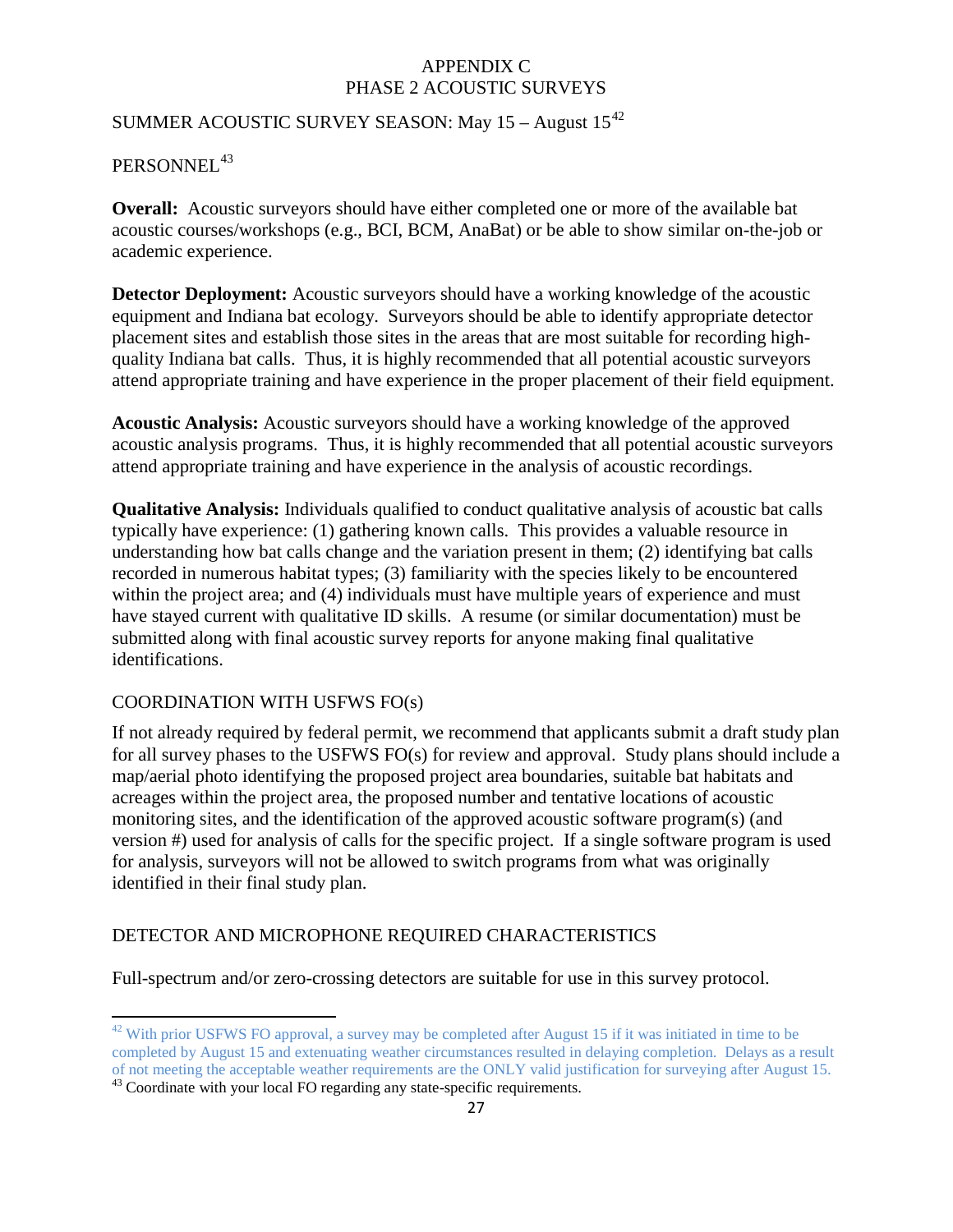Directional, hemispherical, and omnidirectional microphones are acceptable for acoustic surveys. The use of external microphones on an extension cable is the preferred deployment as it further limits degradation of call quality. Recording without after-market directional horns on hemispherical and omnidirectional microphones is preferred as the addition of these systems may result in some signal degradation and directional microphones are commercially available.

#### Use recommended manufacturer detector settings for conducting Indiana bat P/A surveys.

### ACOUSTIC SAMPLING PROTOCOL

#### Detector/Microphone Placement

Detector/Microphone placement is critical to the successful isolation of high-quality bat call sequences for later analysis. The following locations are likely to be suitable sites for detectors/microphones, including, but not limited to: (a) forest-canopy openings; (b) near water sources; (c) wooded fence lines that are adjacent to large openings or connect two larger blocks of suitable habitat; (d) blocks of recently logged forest where some potential roost trees remain; (e) road and/or stream corridors with open tree canopies or canopy height of more than 33 feet (10 meters); and (f) woodland edges (Britzke et al. 2010). Of equal importance to acoustic site selection is the surveyor's working knowledge of the sampling volume and area of highest sensitivity within the zone of detection around a given microphone, which helps to ensure that detector placement as well as microphone selection and orientation are best suited for a particular site. Detection distance, placement (e.g., location, orientation, height of microphone), and specific features (e.g., vegetation, water, and other obstructions) at the sample site should dictate whether a directional, hemispherical, or omnidirectional microphone is used. If detectors/microphones are placed in unsuitable locations, effective data analysis may be impossible, and the results of the sampling effort will likely be invalid.

Many features (e.g., vegetation, water, wind turbines, high-tensile power-lines, micro-wave towers) can obstruct and reflect call sequences recorded in the field and thereby reduce the surveyor's ability to record high-quality bat call sequences. The following recommendations are provided to aid surveyors in their selection of acoustic sites (also see Chenger and Tyburec 2014). If surveyors choose acoustic sites outside of these recommendations, then adequate justification for doing so should be provided with the acoustic survey report provided to the USFWS FO(s); otherwise, results from these sites will not be accepted. Surveyors should deploy microphones: (a) at least 10 feet (3 meters) in any direction from vegetation or other obstructions (Hayes 2000; Weller and Zabel 2002; Chenger and Tyburec 2014); (b) in areas without, or with minimal<sup>44</sup>, vegetation within 33 feet (10 meters) from the microphone; (c) parallel to woodland edges; and (d) at least 49 feet (15 meters) from known or suitable roosts<sup>[45](#page-27-1)</sup> (e.g., trees/snags, buildings, bridges, bat houses, cave or mine portal entrances).

<span id="page-27-0"></span><sup>&</sup>lt;sup>44</sup> If necessary, surveyors can remove small amounts of vegetation (e.g., small limbs, saplings) from the estimated detection cone at a site, much like what is done while setting up mist-nets. Deployment of detectors/microphones in closed-canopy locations that typically are good for mist-netting are acceptable as long as the area sampled below the canopy does not restrict the ability of the equipment's detection cone to record high-quality calls (i.e., the vegetation

<span id="page-27-1"></span>is outside of the detection cone). <sup>45</sup> If the surveyor discovers a potential roost and wishes to document bat use, please refer to Appendix E for guidance on conducting emergence surveys and contact the USFWS FO(s).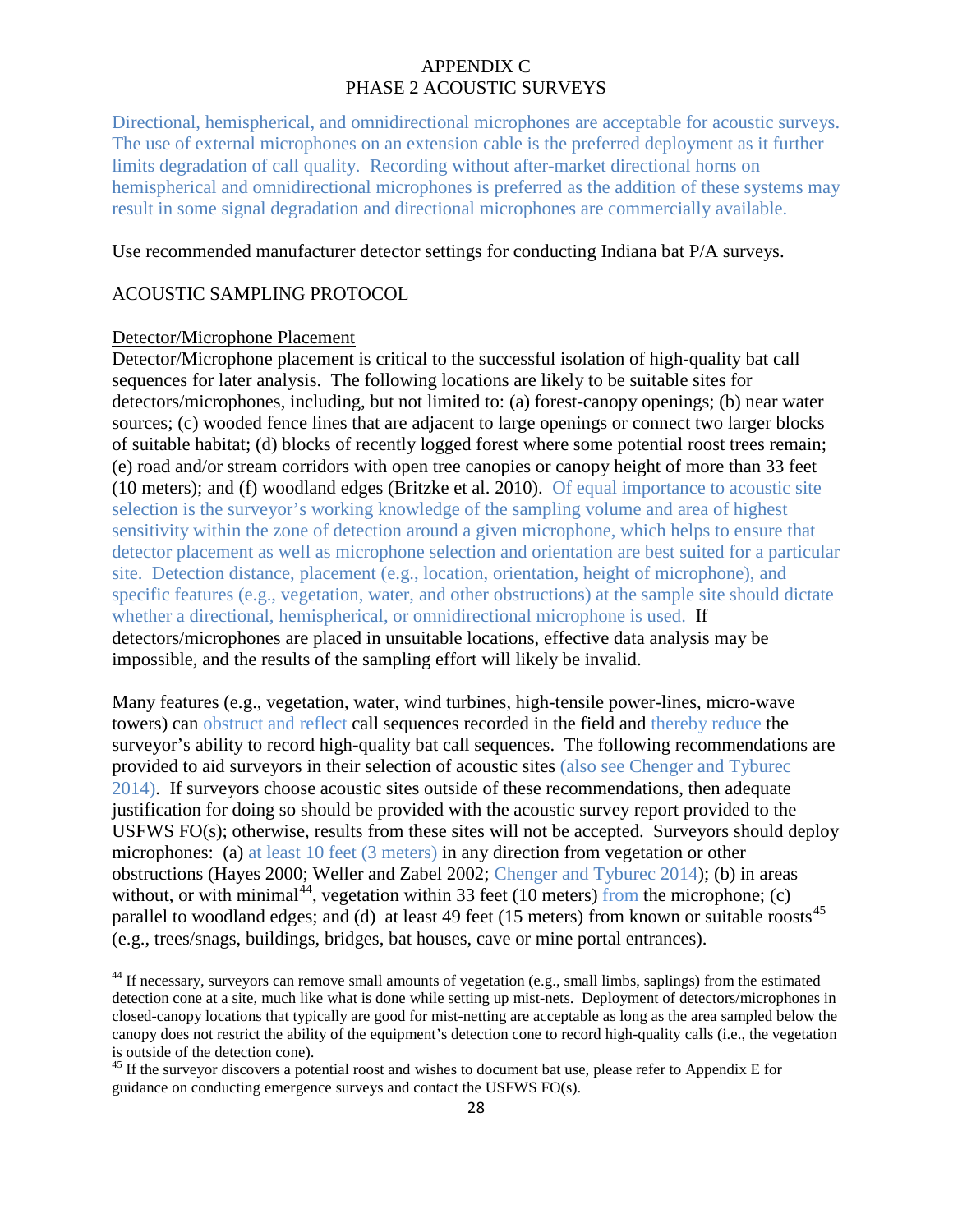Elevating a detector greater than 3 meters above ground level (AGL) vegetation dramatically improves recording quality. Microphones can be attached horizontally to a pole to listen out into flight space, rather than just listening up from the ground. This will serve to increase the volume of airspace sampled and avoid the distortion effect of recording near the ground.

Surveyors should distribute acoustic sites throughout the project area or adjacent habitats. In most cases, acoustic sites should be at least 656 feet (200 meters) apart. If closer spacing is determined to be necessary or beneficial (e.g., multiple suitable habitats and acoustic sites immediately adjacent to each other), sufficient justification must be provided in the acoustic survey report submitted to USFWS FO(s).

#### Verification of Deployment Location

It is recommended to temporarily attach GPS units to each detector (according to manufacturer's instructions) to directly record accurate location coordinates for each acoustic site that is paired with the acoustic data files. Regardless of technique used, accurate GPS coordinates must be generated and reported for each acoustic survey site.

#### Verification of Proper Functioning

It is highly recommended that surveyors ensure acoustic detectors are functioning properly through a periodic verification of performance to factory specifications (a service currently offered or in development by several manufacturers). It may be possible that independent service bureaus would be willing to perform this service, providing that a standard test/adjustment procedure can be developed.

It is also recommended to ensure equipment is working during set-up in the field. This can be done simply by producing ultrasound (e.g., finger rubs, calibrator, or follow the equipment manufacturer's testing recommendations) in front of the microphone at survey start and survey finish. These tests document that the equipment was working when deployed and when picked up (and by assumption throughout the entire period). Detector field settings (e.g., sensitivity, frequency, etc.) should follow the recommendations provided by the manufacturer. Surveyors should also save files produced by detectors (e.g., log files, status files, sensor files) as an excellent way to provide documentation when equipment was functioning within the survey period. Many types of detectors allow for setting timers that initiate and end recording sessions. This saves battery life as well as reducing the number of extraneous noise files recorded. However, if the units are visited when the timer is on (i.e., unit is in standby mode), the surveyor cannot verify that the unit is functioning properly. This is particularly important in areas where no bat activity is recorded for the entire night or during the last portion of the night. In these cases, if the surveyor cannot demonstrate that the detector was indeed functioning properly throughout the survey period, then the site will need to be re-sampled, unless adequate justification can be provided to the USFWS FO(s).

Selection of acoustic sites is similarly important. Suitable set-up of the equipment should result in high-quality call sequences that are adequate for species identification. Nights of sampling at individual sites that produce no bat calls may need to be re-sampled unless adequate justification (e.g., areas with significant bat population declines due to WNS) can be provided to the USFWS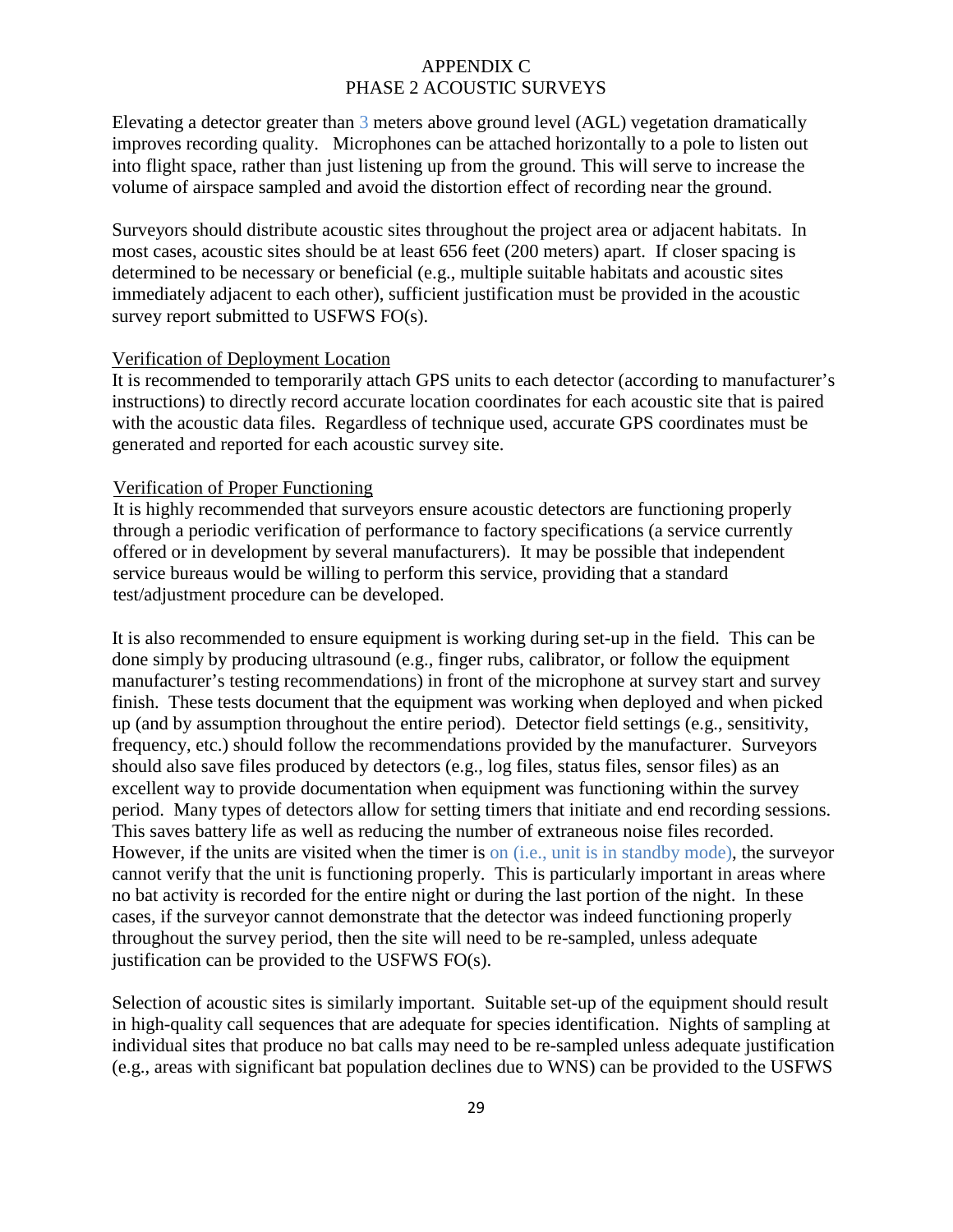FO(s). Modifications of the equipment (e.g., changing the orientation and/or microphone type) at the same location on subsequent nights may improve quantity and quality of call sequences recorded, which can be determined through daily data downloads. If modifications of the equipment do not improve call identification, then the detectors will need to be moved to a new location.

#### **Orientation**

Detectors deployed with directional microphones should be aimed to sample the majority of the identified flight path/zone. Omnidirectional microphones deployed on a pole in the center of the flight path/zone should be oriented horizontally. In some circumstances (e.g., forest openings, understory corridors, etc.), it might be desirable to aim a directional microphone vertically or at an angle between horizontal and vertical. Hemispherical microphones should be aimed vertically, creating a dome-like detection field. Hemispherical microphones are best suited for open areas where deploying at heights greater than 3 meters AGL is problematic because of the lack of structure to hide the microphone and prevent it from becoming a novel item of interest to bats. Vertical orientation, however, precludes the use of weatherproofing for protection of the microphone, since no currently-approved weatherproofing system will adequately protect the microphone of a detector aimed vertically. Once acoustic sites are identified, photographs documenting the orientation, detection cone (i.e., "what the detector is sampling"), and relative position of the microphone should be taken for later submittal to the USFWS FO(s) as part of the acoustic survey report (See Submission of Acoustic Survey Results for additional description).

#### Weather Conditions

If any of the following weather conditions exist at a survey site during acoustic sampling, note the time and duration of such conditions, and repeat the acoustic sampling effort for that night $^{46}$ : (a) temperatures fall below  $50^{\circ}F(10^{\circ}C)$  during the first 5 hours of survey period; (b) precipitation, including rain and/or fog, that exceeds 30 minutes or continues intermittently during the first 5 hours of the survey period; and (c) sustained wind speeds greater than 9 miles/hour (4 meters/second; 3 on Beaufort scale) for 30 minutes or more during the first 5 hours of the survey period. At a minimum, nightly weather conditions for survey sites should be checked using the nearest NOAA National Weather Service station and summarized in the survey reports.

#### Weatherproofing

Most bat detectors are not weatherproof when delivered from the factory. Recording without after-market weatherproofing is preferred as the addition of these systems may result in some signal degradation. **The decision to weatherproof detectors or not should be determined nightly based on the likelihood of precipitation in the survey area.** If necessary, detectors should be placed in after-market weatherproof containers and an external microphone, attached by an extension cable should be deployed greater than 3 meters AGL.

<span id="page-29-0"></span><sup>&</sup>lt;sup>46</sup> With prior USFWS FO approval, a survey may be completed after August 15 if it was initiated in time to be completed by August 15 and extenuating weather circumstances resulted in delaying completion. Delays as a result of not meeting the acceptable weather requirements are the ONLY valid justification for surveying after August 15.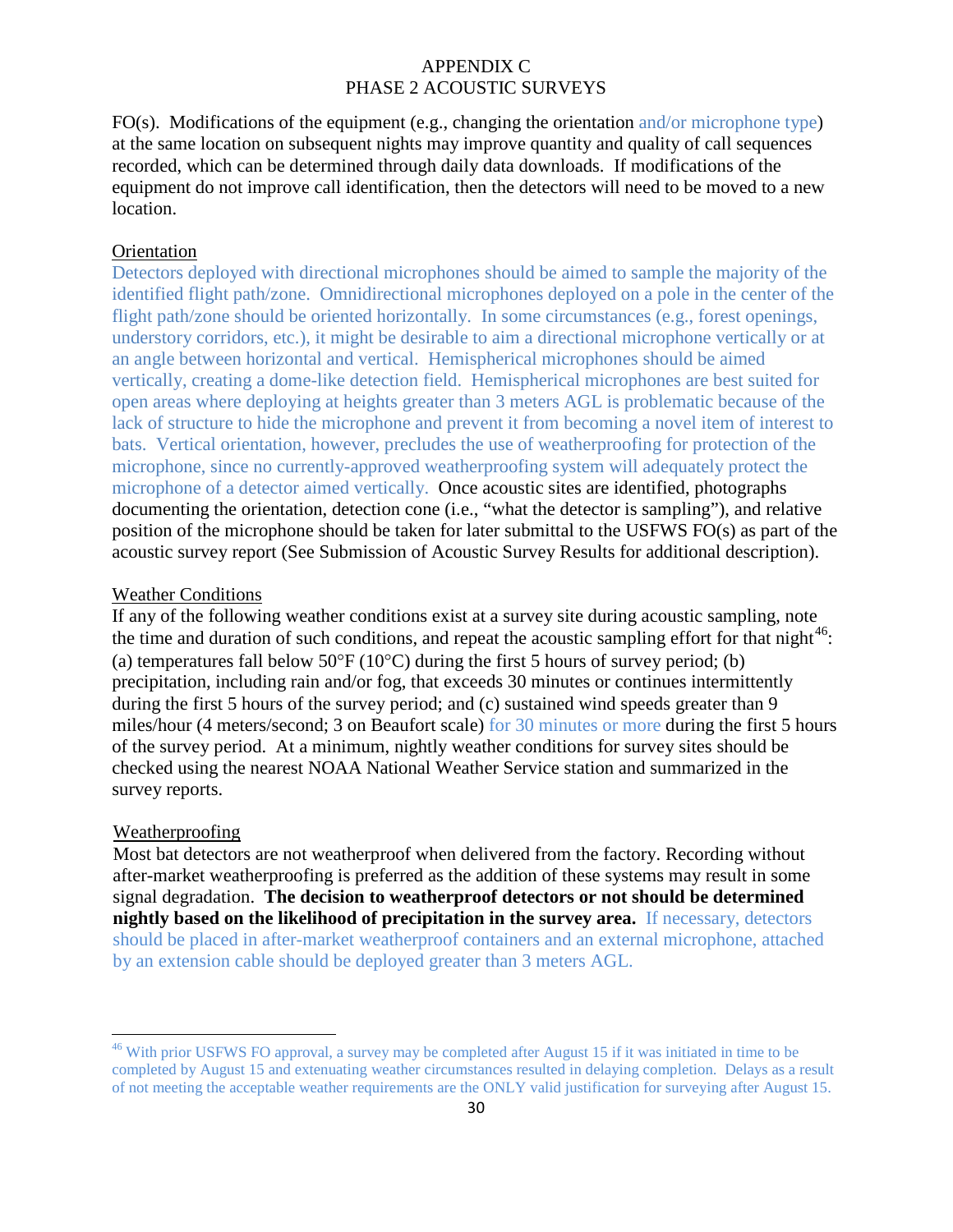For directional microphones, the use of a polyvinyl chloride (PVC) tube<sup>47</sup>, generally in the form of a 45-degree elbow the same diameter as the microphone (Britzke et al. 2010) is acceptable, if the situation requires the use of after-market weatherproofing. Attach the elbow to a weatherproof box that houses the main portion of the detector. Place the microphone into the enclosed end of the elbow and aim the open end of the elbow approximately 40-degrees below the area to be monitored (Corben & Livengood 2014). Again, the preferred option for weatherproofing detectors is to detach the microphone from the detector so that the detector can be placed in a weatherproof container but the microphone (tethered by a cable) remains unobstructed.

Other after-market weatherproofing systems may become available and approved by the USFWS provided they show that call quality and the number of calls recorded are comparable to those without weatherproofing.

### MINIMUM LEVEL OF EFFORT

The number of acoustic survey sites required for a project will be dependent upon the overall acreage of suitable habitat proposed to be impacted by the action. To determine the acoustic survey effort, quantify the amount of suitable summer habitat within the project area. NOTE: for projects where other impacts are likely (e.g., collision), ensure that presence/probable absence surveys are designed to cover the entire project area and NOT just the locations where tree removal is planned.

Linear projects: a minimum of 2 detector nights per km (0.6 miles) of suitable summer habitat (See Appendix F).

At least 1 detector location for at least 2 calendar nights.

Non-linear projects: a minimum of 4 detector nights per 123 acres  $(0.5 \text{ km}^2)$  of suitable summer habitat.

2 detector locations per 123 acre "site" shall be sampled until at least 4 detector nights has been completed over the course of at least 2 calendar nights (may be consecutive).

For example:

- 2 detectors for 2 nights each (can sample the same location or move within the site)
- 1 detector for 4 nights (must sample at least 2 locations)

<span id="page-30-0"></span><sup>&</sup>lt;sup>47</sup> The PVC option has only been tested with AnaBat detectors and directional microphones. It may not perform as well with other detector microphone combinations.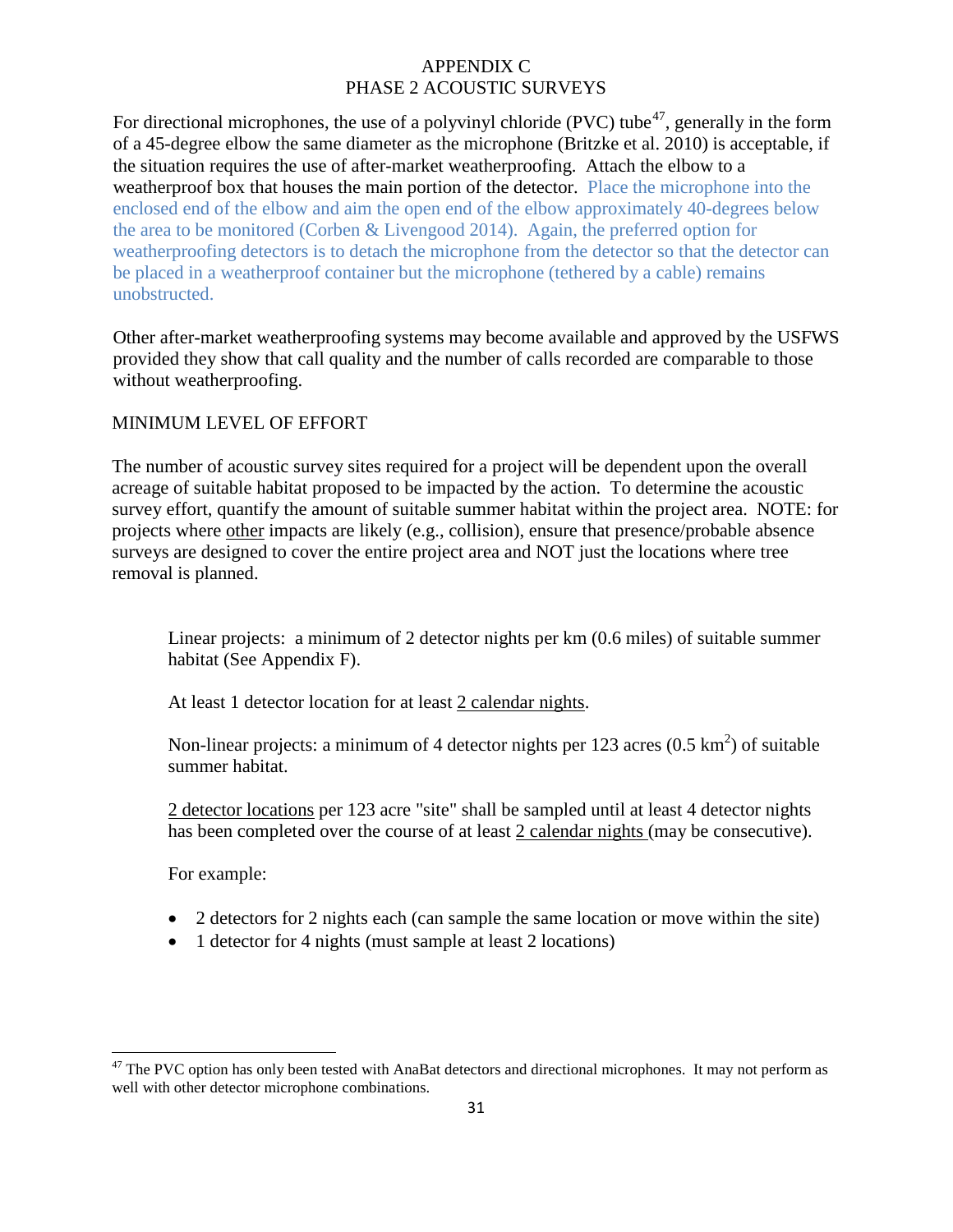The acoustic sampling period for each site must begin at sunset  $48$  and ends at sunrise each night of sampling.

### ANALYSIS OF RECORDED ECHOLOCATION CALLS

### **Step 5. Optional coarse screening - for high frequency (HF) or myotid calls (depending on available filters) or Proceed to Step 6.**

- a) If no positive detection of HF calls ( $\geq$ 35 kHz) or myotid calls, no further summer surveys necessary.
- b) If positive detection of HF or myotid calls, then
	- i) proceed to Step 6 for further acoustic analysis; **OR**
	- ii) assume presence of Indiana bats and coordinate with the USFWS FO(s); **OR**
	- iii) assume presence and proceed to **Phase 3**.

### **Step 6. Conduct Automated Acoustic Analyses for each site that had HF or Myotid calls from Step 5 or ALL sites if Step 5 was not conducted.**

Use **one or more** of the currently available 'approved' acoustic bat ID programs<sup>[49](#page-31-1)</sup> (use most current approved software versions available and manufacturer's recommended settings for Indiana bat P/A surveys). 'Candidate' programs are not yet approved by USFWS for stand-alone use for Indiana bat P/A surveys, but may be used in conjunction with one or more of the approved programs. Include your plans for which specific software program(s) you will use in your survey work plan and submit for USFWS FO(s) review prior to conducting surveys. Beginning with acoustic data from night one at each acoustic site, run each night's data for each site through your chosen ID program(s). Review results by site by night from each acoustic ID program used<sup>50</sup>.

- a) If Indiana bat presence is considered unlikely by the approved and candidate program(s) used in analysis, then no further summer surveys necessary.
- b) If Indiana bat presence is considered likely at one or more sites on one or more nights by any approved or candidate program(s) used in analysis, then i) proceed to Step 7 for qualitative ID; **OR**

<span id="page-31-0"></span><sup>&</sup>lt;sup>48</sup> Surveys may need to start a little earlier or later than official sunset times (i.e., at "dusk") in some settings such as a deep/dark forested valleys or ridge tops to avoid missing early-flying bats or capturing late-flying birds, respectively. Sunset tables for the location of survey can be found at: [http://aa.usno.navy.mil/data/docs/RS\\_OneYear.php](http://aa.usno.navy.mil/data/docs/RS_OneYear.php)

<span id="page-31-1"></span><sup>49</sup> Approved and candidate programs are listed at <http://www.fws.gov/midwest/Endangered/mammals/inba/surveys/inbaAcousticSoftware.html><br><sup>50</sup> The approved acoustic identification programs all have implemented a maximum likelihood estimator (MLE) at

<span id="page-31-2"></span>this time. If the analysis of collected calls at a given site on a given night results in the probable presence of Indiana bats with high levels of certainty (P<0.05), then select one of the options available in Step 6b.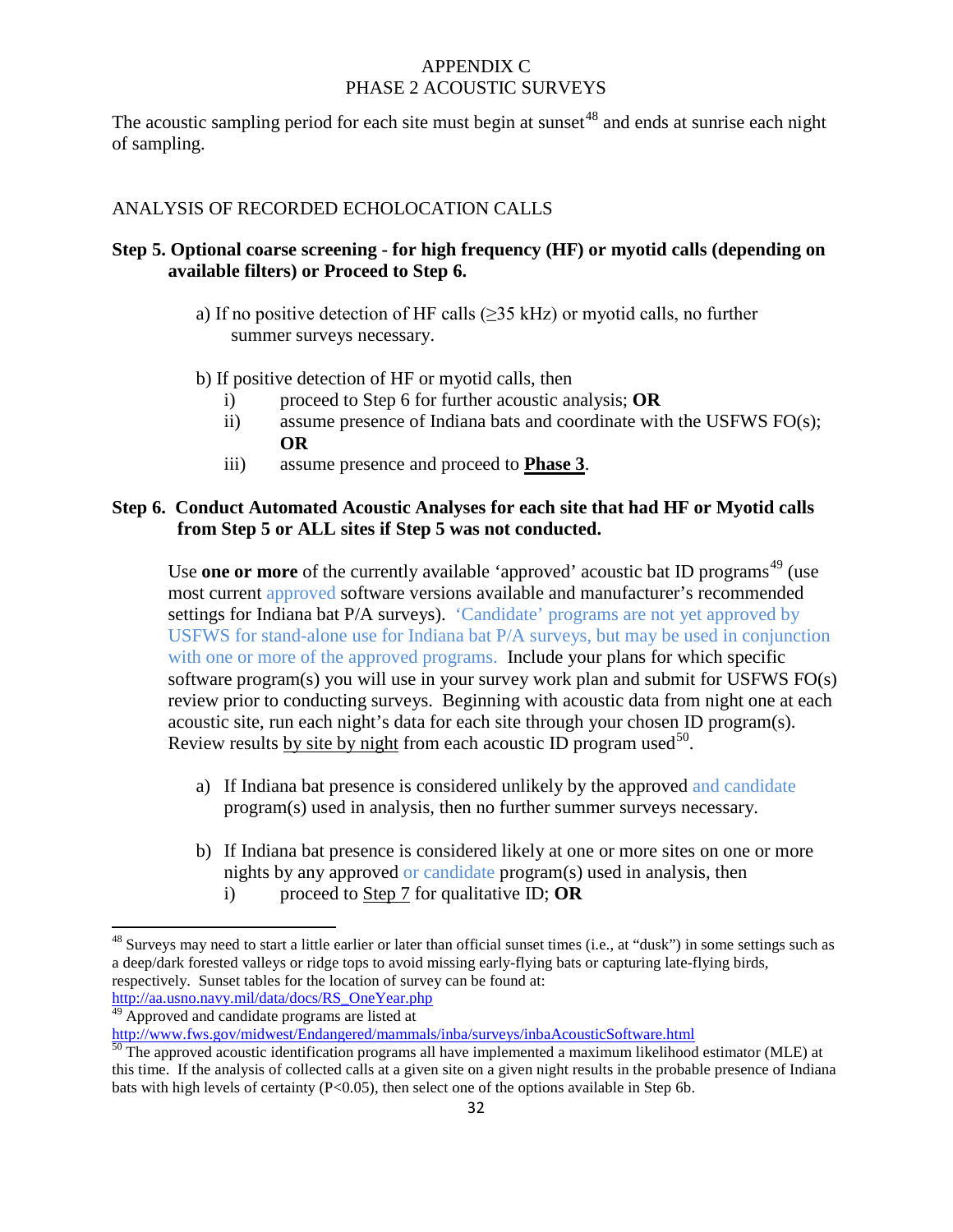- ii) assume presence of Indiana bats and coordinate with the USFWS  $FO(s)$ ; **OR**
- iii) assume presence and proceed to **Phase 3**.

#### **Step 7. Conduct Qualitative Analysis of probable Indiana bat calls from Step 6.**

At a minimum, for each site/night a program considered Indiana presence likely, review all files from that site/night. Qualitative analysis<sup>[51](#page-32-0)</sup> must also include and present within a written report a comparison of the results of each acoustic ID program by site and night (including: number of call files flagged as probable Indiana bats by each tool used; an evaluation of other species identified by the acoustic ID program; individual file level agreements and disagreements on Indiana bats between programs; and a qualitative analysis of ALL probable Indiana bat call sequences to further evaluate whether the correct ID has been made by the program(s) used).

- a) If no visual confirmation of probable Indiana bats, then no further summer surveys necessary.
- b) If visual confirmation of probable Indiana bats, then
	- i) assume presence of Indiana bats and coordinate with the USFWS FO(s); **OR**
	- ii) assume presence and proceed to **Phase 3**.

### SUBMISSION OF ACOUSTIC SURVEY RESULTS

NOTE: All raw data, including log files, MUST be maintained for a period of 7 years and be made available to the USFWS FO(s), if requested. Failure to do so may result in invalidation of survey results.

Provide results of acoustic surveys to the appropriate USFWS FO(s) within 10 days of completing the survey unless otherwise agreed upon with the local USFWS FO(s)<sup>[52](#page-32-1)</sup>. Each acoustic survey report should include the following<sup>[53](#page-32-2)</sup> (also, see checklist at end of this appendix):

1. Copy of habitat assessment (if not previously provided)

<span id="page-32-0"></span><sup>&</sup>lt;sup>51</sup> Qualitative analysis of each acoustic site and night with probable detections of Indiana bats during Step 6 should include the entire night's high frequency call data and not just those files making it through the acoustic analysis tools as probable Indiana bats in Step 6.

<span id="page-32-1"></span> $52$  As discussed in the Introduction, we encourage coordination with USFWS FO(s) prior to implementation of any surveys to ensure that all parties agree upon the need for surveys, the methods proposed, and the decisions from various survey results.

<span id="page-32-2"></span> $53$  In 2016, Region 3 (R3) of the USFWS is conducting a pilot study to help standardize reporting of bat survey data. In addition to a traditional written report, R3 federal permit holders (and other regions/FOs as requested) will be required to submit their survey data using standardized permit reporting spreadsheets available on the R3 Indiana Bat Summer Survey Guidance webpage

<sup>(</sup>http://www.fws.gov/midwest/Endangered/mammals/inba/inbasummersurveyguidance.html).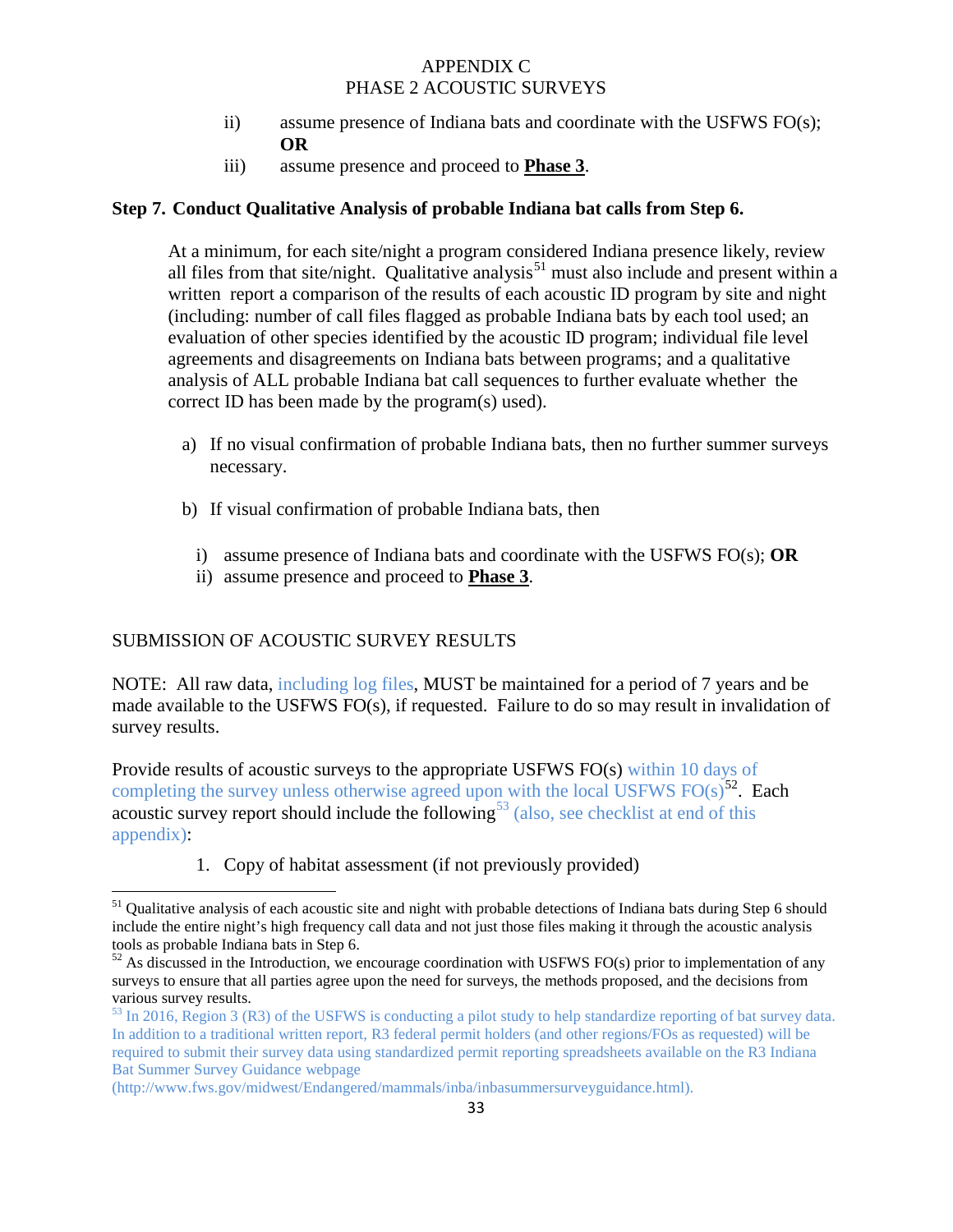- 2. Explanation of any modifications from original survey plan (e.g., altered site locations)<sup>[54](#page-33-0)</sup>
- 3. Full names of all personnel conducting acoustic surveys, including those that selected acoustic sites and deployed detectors
- 4. Full name and resume of individual(s) conducting qualitative acoustic analyses (if applicable)
- 5. Description of acoustic monitoring sites, survey dates, duration of survey, weather conditions, and a summary of findings
- 6. Table with information on acoustic monitoring and resulting data, including but not limited to: detector GPS coordinates, survey dates, survey hours
- 7. Map identifying acoustic monitoring locations and a corresponding table including the GPS coordinates. Include arrow(s) showing direction(s) of microphone(s).
- 8. Photographs of each acoustic site documenting the location of the detector, the orientation of the detector, and the detection cone (i.e., what the detector sampled). Please include detector and something for scale (e.g., vehicle, person) in photographs of acoustic sites.
- 9. Description of acoustic detector brand(s) and model(s) used, microphone type, use of weatherproofing, acoustic monitoring equipment settings (e.g., sensitivity, audio and data division ratios), deployment data (i.e., deployment site, habitat, date, time started, time stopped, orientation), and call analysis methods used
- 10. A description of how proper functioning of bat detectors was verified
- 11. Discussion of what software program(s) was/were used (including settings).
- 12. Acoustic analysis software program output/summary results by site by night (i.e., number of calls detected, species composition, MLE results)
- 13. Discussion for any site/nights with zero bat calls (were additional nights added?, was detector functioning?, was placement appropriate?).
- 14. If manual vetting was used, discussion of how this was done (e.g., what keys were used?). Detailed analysis and results of any qualitative acoustic analysis conducted on those projects where a program(s) considered Indiana bat presence likely, including justification for rejecting any program MLE results (if applicable).

15. Any other information requested by the local USFWS FO(s) related to the project

**REFERENCES** 

<span id="page-33-0"></span><sup>&</sup>lt;sup>54</sup> If the USFWS previously agreed upon the study plan we need to understand whether the revised work still accomplished the agreed upon methods.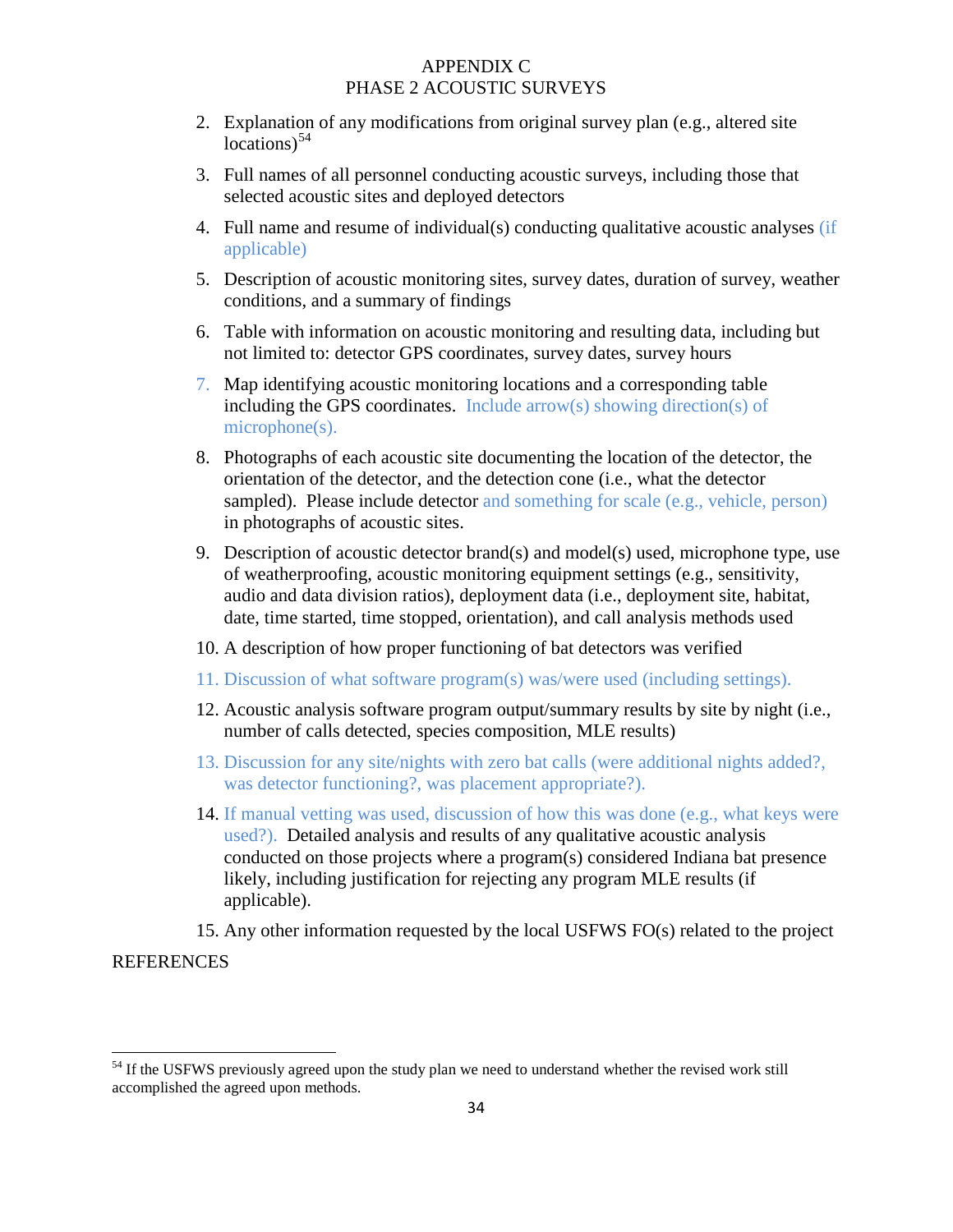- Britzke, E.R, B.A. Slack, M.P. Armstrong, and S.C. Loeb. 2010. Effects of orientation and weatherproofing on the detection of bat echolocation calls. Journal of Fish and Wildlife Management 1(2):136-141.
- Chenger, J.D. and J.D. Tyburec. 2014. Comparing bat detector deployments at different heights, in different orientations, and using different microphone types. Poster presentation at the Southeast Bat Diversity Network Meeting, Nacogdoches, TX. February 2014.
- Corben, C., and K. Livengood. 2014. Weather protection for Anabat detectors. Poster presentation at the Southeastern Bat Diversity Network Meeting, Nacogdoches, TX. February 2014.
- Hayes, J. P. 2000. Assumption and practical considerations in the design and interpretation of echolocation-monitoring studies. Acta Chiropterologica 2:225-236.
- MacKenzie, D.I., and J.A Royle. 2005. Designing occupancy studies: general advice and allocating survey effort. Journal of Applied Ecology 42:1105-1114.
- Weller, T. J., and C. J. Zabel. 2002. Variation in bat detections due to detector orientation in a forest. Wildlife Society Bulletin 30:922-930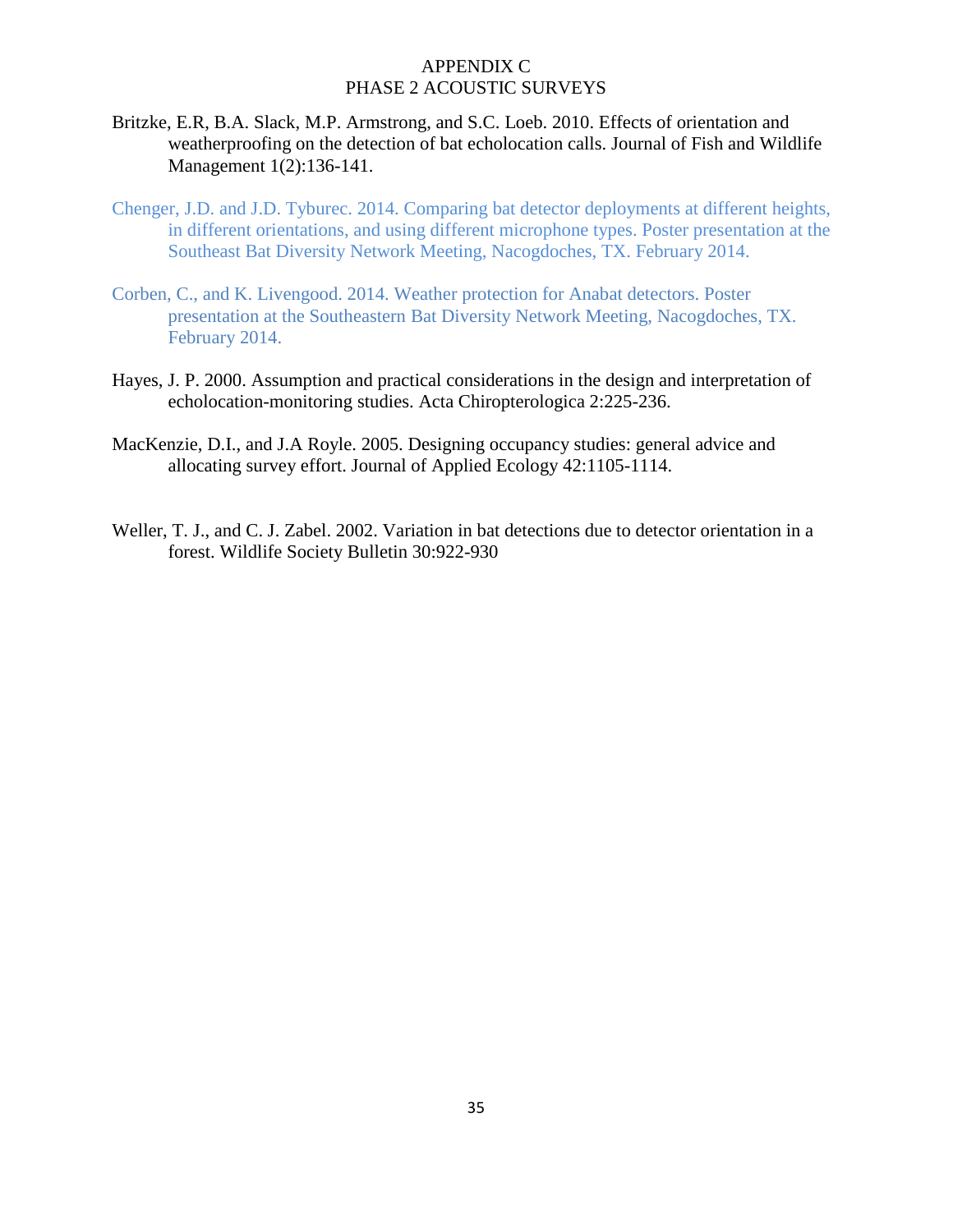# **General Checklist for Acoustic Surveys of Indiana Bats**

The following items should be documented and clearly presented within acoustic bat survey reports submitted to the Service

#### **ACOUSTIC SURVEY INFO**

- □ Project Name
- □ Site ID No./Name
- $\Box$  State and County
- □ Site Lat./Long. Coordinates (e.g., decimal degrees, NAD83)
- Approx. accuracy of Lat./Long. Coordinates

.

- $\Box$  Survey Date(s)
- $\Box$  Person who Selected Acoustic Site(s)
- $\Box$  Person who Deployed Detector(s)
- Detector Brand & Model
- $\Box$  Microphone Brand & Model
- $\Box$  Microphone Type: Directional/Hemispherical/Omnidirectional
- $\Box$  Type of Weatherproofing (if any)
- $\Box$  Microphone Height above Ground-level Vegetation(m)
- □ Distance from Nearest Vegetation or other Obstruction (m)(apart from veg. on ground)
- $\Box$  Horizontal Orientation of Microphone  $(1-360)$ <sup>o</sup>
- $\Box$  Vertical Orientation of Microphone (assuming 0° is parallel with horizon)
- $\Box$  Photographs of Detector Set-up at each Site
- $\Box$  Detector Settings (all settings used for each brand/model of detector. For example, sensitivity, gain, data division, 16k high filter, sample rate, min./max. duration, min. trigger freq., trigger level, etc.)
- $\square$  Survey Start Time (military)
- $\Box$  Survey End Time (military)

.

- $\Box$  Methods used to Field-test proper Functioning of Detector
- □ Were calls collected in Full Spectrum or Zero Crossing?
- $\Box$  Habitat Type and/or Feature Surveyed
- Weather Conditions during Survey Period

#### **ACOUSTIC ANALYSIS INFO**

- $\Box$  Program used to convert Full Spectrum to Zero Cross (if applicable)?
- $\Box$  Filter(s) used (if any) and parameters used (e.g., CFRead, noise, bug, etc.)
- □ Name of Service-approved Bat ID Software Program(s) and Version(s) used and Candidate program(s)(if used)
- $\Box$  Program Settings (if applicable):
	- o Min. # of pulses for species ID
	- o Min. # of pulses per group ID
	- o Min. discrim. prob. for species ID
	- o Other relevant settings affecting ID
	- o Suite of species/groups included in program analysis
- □ Table summarizing Number of Calls ID'd for each Species/Site/Night/Program (including MLE p-values)
- $\Box$  If Qualitative Analysis was conducted, include Number of Calls Confirmed through Qualitative ID for each Species/Site/Night
- $\Box$  Full Name of Person(s) who conducted Qualitative Analysis
- □ Additional Survey Reporting Requirements
- Acoustic Report Appendices:
	- o data sheets and maps,
	- o photographs of detector set-ups,
	- o computer screen captures of representative bat species identified during acoustic analyses, and
	- o resume(s) highlighting relevant qualifications of person(s) who conducted qualitative analysis (e.g., experience visually identifying *Myotis*, certificates of training, publications etc.)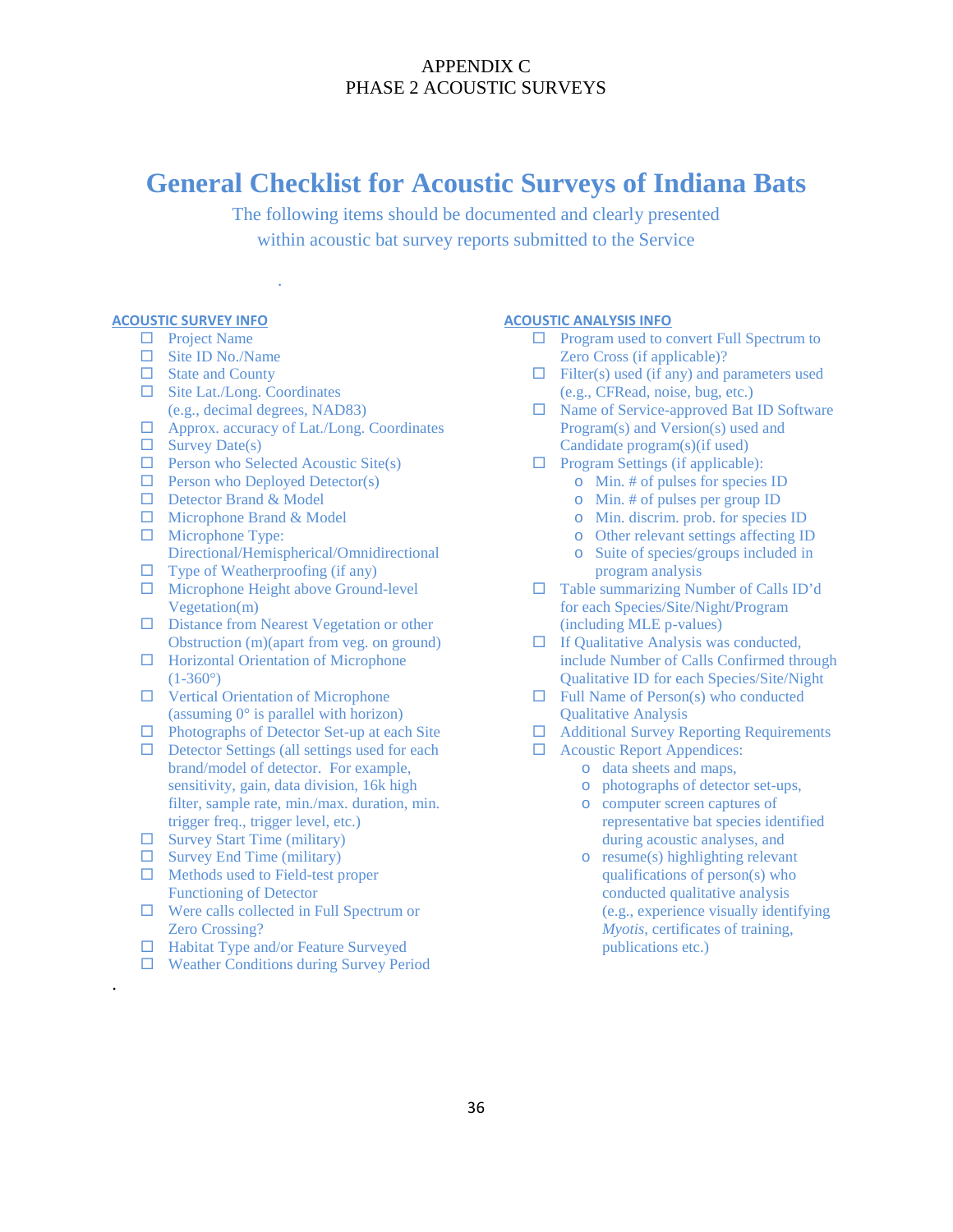#### **PERSONNEL**

**Transmitter Attachment:** A qualified biologist<sup>[55](#page-36-0)</sup> who is experienced in handling Indiana bats and attaching radio transmitters must perform transmitter attachments, as further explained in the protocol below.

**Tracking:** Biological technicians and/or a qualified biologist who is experienced in tracking transmittered bats must be present and actively involved in all tracking activities for Indiana bats as further explained in the protocol below.

#### **METHODS**

If one or more Indiana bats are captured, the following radio-tracking protocols will be applicable:

- 1. Biologists should coordinate in advance with USFWS FO(s) regarding recommendations for the number and distribution of transmitters (e.g., prioritization of sex/age, maximum number per site) and whether foraging data would be beneficial to collect. Also, professional judgment should be used to determine whether attachment of transmitters could compromise the health of a bat. Since the maximum holding times for Indiana bats targeted for radio-tracking is 30 minutes<sup>[56](#page-36-1)</sup>, or as allowed in federal and state permits, surveyors should be prepared to place transmitters on bats immediately following their capture to minimize holding times.
- 2. The radio transmitter, adhesive, and any other markings (e.g., wing bands) should weigh less than 5% of pre-attachment body weight (Aldridge and Brigham 1988, American Society of Mammalogists 1998), the total weight of the package (transmitter and adhesive) may not exceed 6% of the bat's body weight, and must comply with any USFWS and state permits. In all cases, the lightest transmitters capable of the required task should be used, particularly with pregnant females and volant juveniles. With pregnant bats, biologists should always use the lightest transmitter possible but no more than 5% of their expected non-pregnant weight.
- 3. Proposed radio telemetry equipment (e.g., receivers, antennas, and transmitters) and frequencies should be coordinated with the appropriate state natural resource agency and USFWS FO(s).
- 4. The qualified biologist or biological technician(s) should track all radio-tagged bats captured to diurnal roosts in accordance with permit requirements. We generally

<span id="page-36-0"></span><sup>&</sup>lt;sup>55</sup> A qualified biologist is an individual who holds a USFWS Recovery Permit (Federal Fish and Wildlife Permit) for federally-listed bats in the state/region in which they are surveying and/or has been authorized by the appropriate state agency to mist-net for Indiana bats. Several USFWS offices maintain lists of qualified bat surveyors, and if working in one of those states with authorizations in lieu of a Recovery Permits, the individual will either need to be

<span id="page-36-1"></span>on that list or submit qualifications to receive USFWS approval prior to conducting any field work.<br><sup>56</sup> Current standard federal Section 10 bat permit conditions require prior written approval from the Field Supervisor in the USFWS FO(s) if capture times may exceed 30 minutes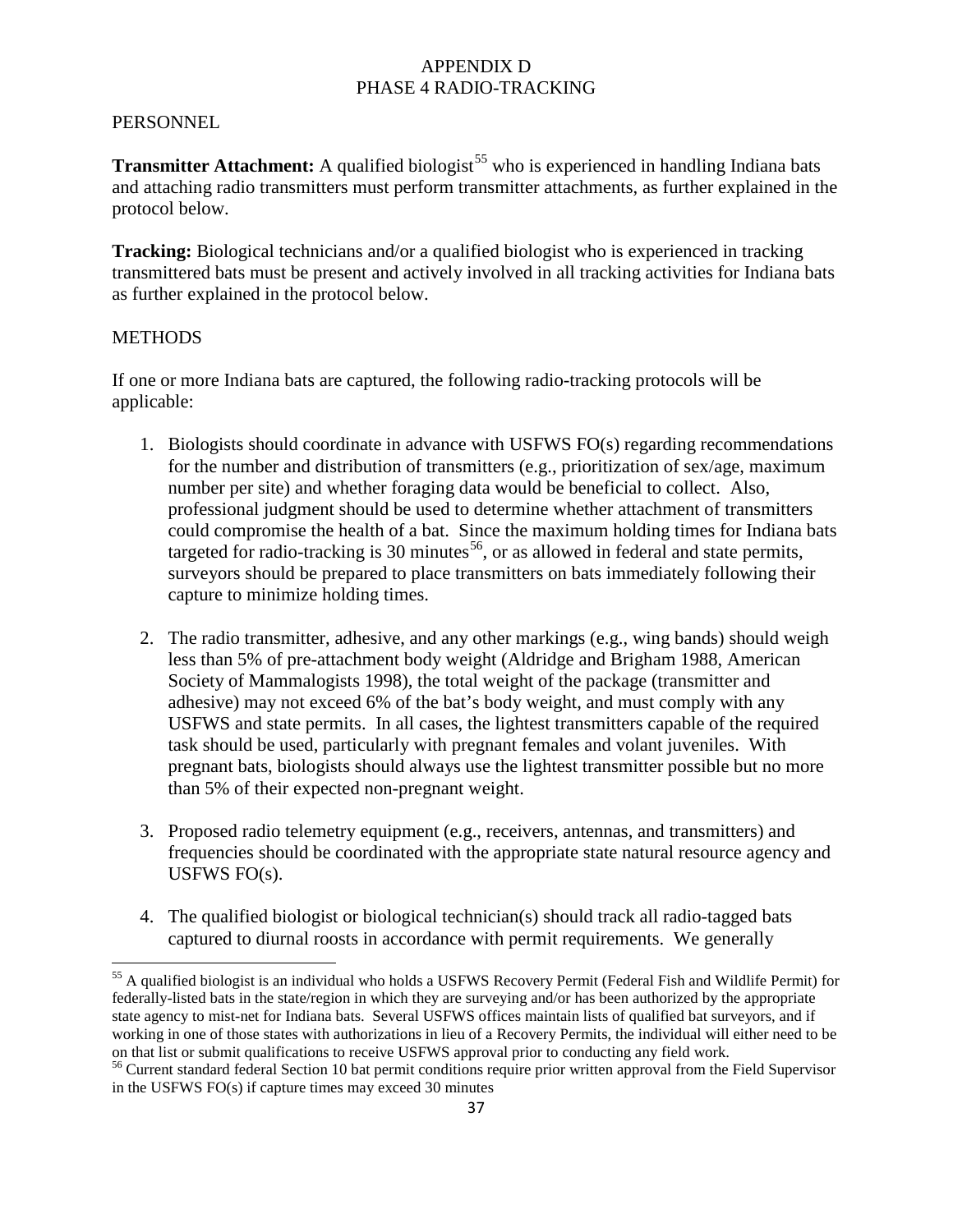recommend tracking until the transmitter fails, fall off, or cannot be located for at least 7 days and should conduct a minimum of 2 evening emergence counts at each identified roost (See Appendix E for Emergence Survey Protocols). However, biologists are encouraged to continue radio-tracking efforts for the life of the transmitter. Biologists should contact the USFWS FO(s) immediately if they plan to cease tracking efforts before the 7-day tracking period ends. If landowner access is denied, approximate roost locations (i.e., coordinates) should be determined using triangulation.

- 5. Daily radio telemetry searches for roosts must be conducted during daylight hours and should be conducted until the bat(s) is located or for a minimum of 4 hours of ground or 1 hour of aerial-searching effort per tagged bat per day for 7 days. However, multiple bats captured at the same net location or nearby may be tracked simultaneously. Once a signal is detected, tracking should continue until the roost is located. At a minimum, biologists should document all ground and aerial-searching effort for all bats not recovered during radio-tracking for submittal with the survey report. For each roost identified during tracking, the biologist should complete a "USFWS Indiana Bat Roost Datasheet".
- 6. To minimize potential for disease transmission, any equipment that comes in contact with bats should be kept clean and disinfected, following approved protocols; this is particularly a concern relative to WNS. Protocols are posted at [http://www.whitenosesyndrome.org/.](http://www.whitenosesyndrome.org/) Federal and state permits may also have specific equipment restrictions and disinfection requirements.

### SUBMISSION OF RADIO-TRACKING RESULTS

Phase 4 radio-tracking results should be included with the Phase 2 or 3 mist-netting report and submitted to the appropriate USFWS FO(s). Each report should include the following information related to radio-tracking efforts<sup>57</sup>:

- 1. Copy of prior phase reports (if not previously provided)
- 2. Explanation of any modifications from original survey plan (e.g., number of transmitters used, frequency of transmitters changed) $58$
- 3. Map and narrative detailing all ground and aerial searching effort for all bats not recovered during radio-tracking and relative to the negotiated or agreed effort as determined by the appropriate USFWS FO(s)
- 4. Map summarizing Indiana bat data collected from summer surveys for the proposed project (e.g., project area boundary and results from the site habitat assessment, acoustic survey, mist-net survey, radio-tracking, and emergence surveys)

<span id="page-37-0"></span> $<sup>57</sup>$  In 2016, Region 3 (R3) of the USFWS is conducting a pilot study to help standardize reporting of bat survey data.</sup> In addition to a traditional written report, R3 federal permit holders (and other regions/FOs as requested) will be required to submit their survey data using standardized permit reporting spreadsheets available on the R3 Indiana Bat Summer Survey Guidance webpage

<sup>(</sup>http://www.fws.gov/midwest/Endangered/mammals/inba/inbasummersurveyguidance.html).

<span id="page-37-1"></span><sup>&</sup>lt;sup>58</sup> If the USFWS previously agreed upon the study plan we need to understand whether the revised work still accomplished the agreed upon methods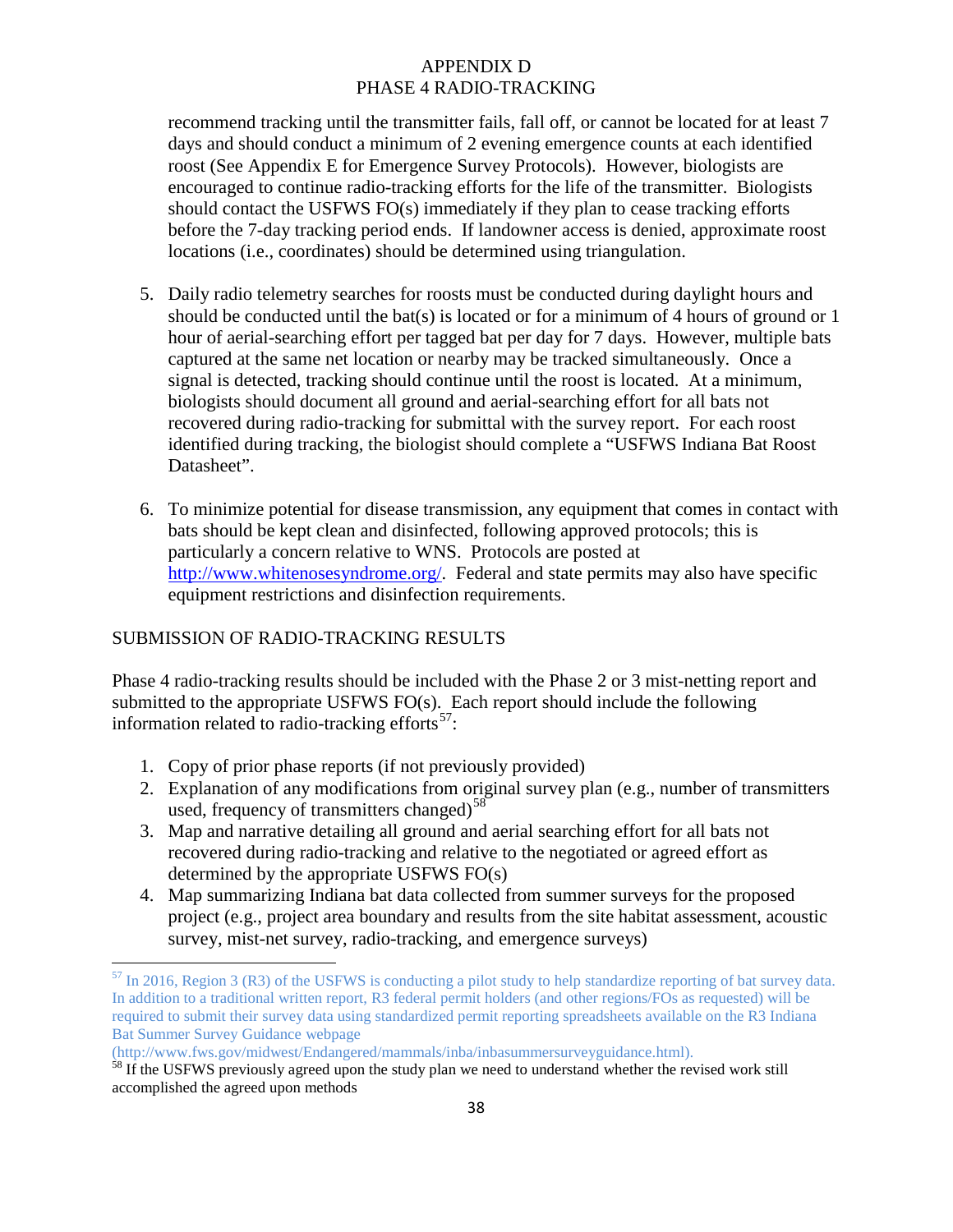- 5. Full names and permit numbers of personnel who attached transmitters to Indiana bats and full names of all personnel conducting radio-tracking efforts
- 6. Photographs of all roosts identified during radio-tracking
- 7. Legible copies of all original USFWS Indiana Bat Roost Datasheets
- 8. Any other information requested by the local USFWS FO(s) where work was conducted

### REFERENCES

- Aldridge, H., and R.M. Brigham. 1988. Load carrying and maneuverability in an insectivorous bat: a test of the 5% "rule." Journal of Mammalogy 69:379-382.
- American Society of Mammalogists. 1998. Guidelines for the capture, handling and care of mammals. Journal of Mammalogy 79:1416-1431.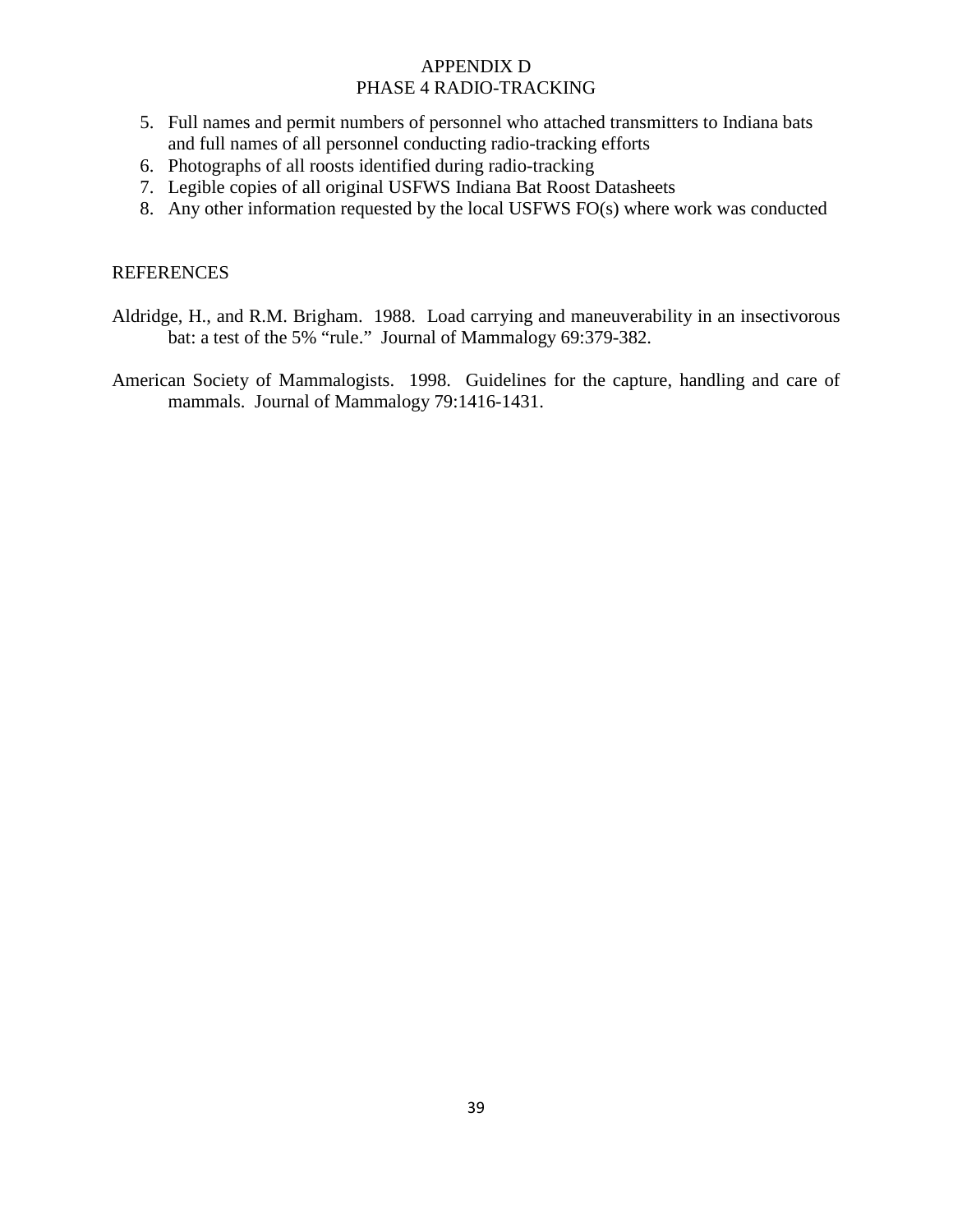# **USFWS INDIANA BAT ROOST DATASHEET**

| <b>Roost Tree Data</b>                                                                               |  |  |
|------------------------------------------------------------------------------------------------------|--|--|
|                                                                                                      |  |  |
|                                                                                                      |  |  |
|                                                                                                      |  |  |
| Height of roost area (if known)____________________Dist. from capture site__________________________ |  |  |
| Roost position aspect (deg)_________                                                                 |  |  |
| Exfoliating bark on bole (%)_______________ Describe: sloughing __ platy__ tight__                   |  |  |
|                                                                                                      |  |  |
|                                                                                                      |  |  |

**Roost Decay State: 1 2 3 4 5 6 7 8 9 Other**

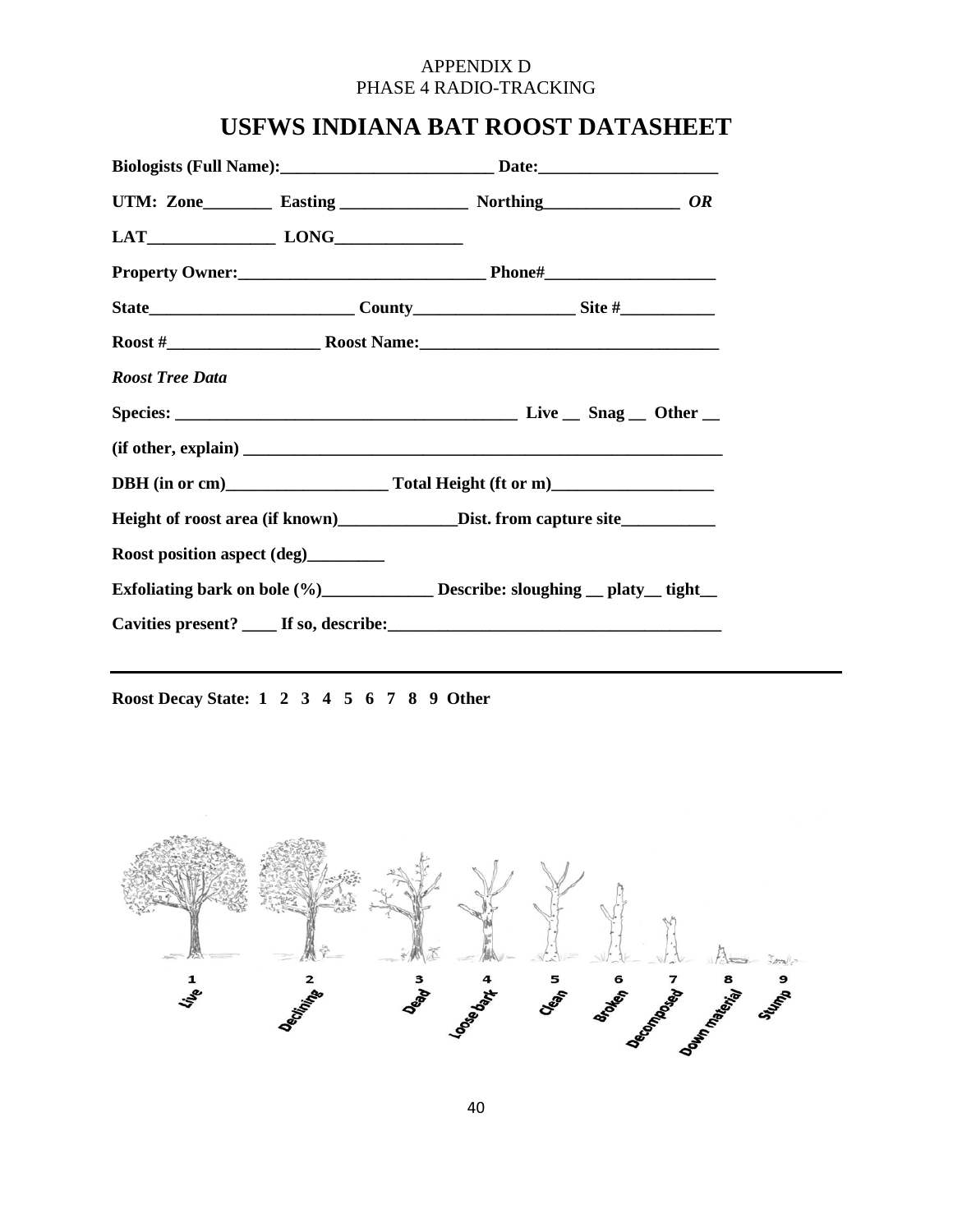| Roost tree or snag canopy position: Dominant _ Co-Dominant _ Suppressed _                           |  |  |  |  |
|-----------------------------------------------------------------------------------------------------|--|--|--|--|
| <b>Surrounding Habitat Condition</b>                                                                |  |  |  |  |
| Canopy closure at roost (%) ______________                                                          |  |  |  |  |
|                                                                                                     |  |  |  |  |
| Describe forest/woodlot current condition (mature, partially cut-over, burned, insect damage, etc.) |  |  |  |  |
|                                                                                                     |  |  |  |  |
|                                                                                                     |  |  |  |  |
|                                                                                                     |  |  |  |  |
|                                                                                                     |  |  |  |  |
|                                                                                                     |  |  |  |  |
|                                                                                                     |  |  |  |  |
|                                                                                                     |  |  |  |  |
|                                                                                                     |  |  |  |  |
|                                                                                                     |  |  |  |  |
|                                                                                                     |  |  |  |  |
|                                                                                                     |  |  |  |  |
|                                                                                                     |  |  |  |  |
|                                                                                                     |  |  |  |  |
|                                                                                                     |  |  |  |  |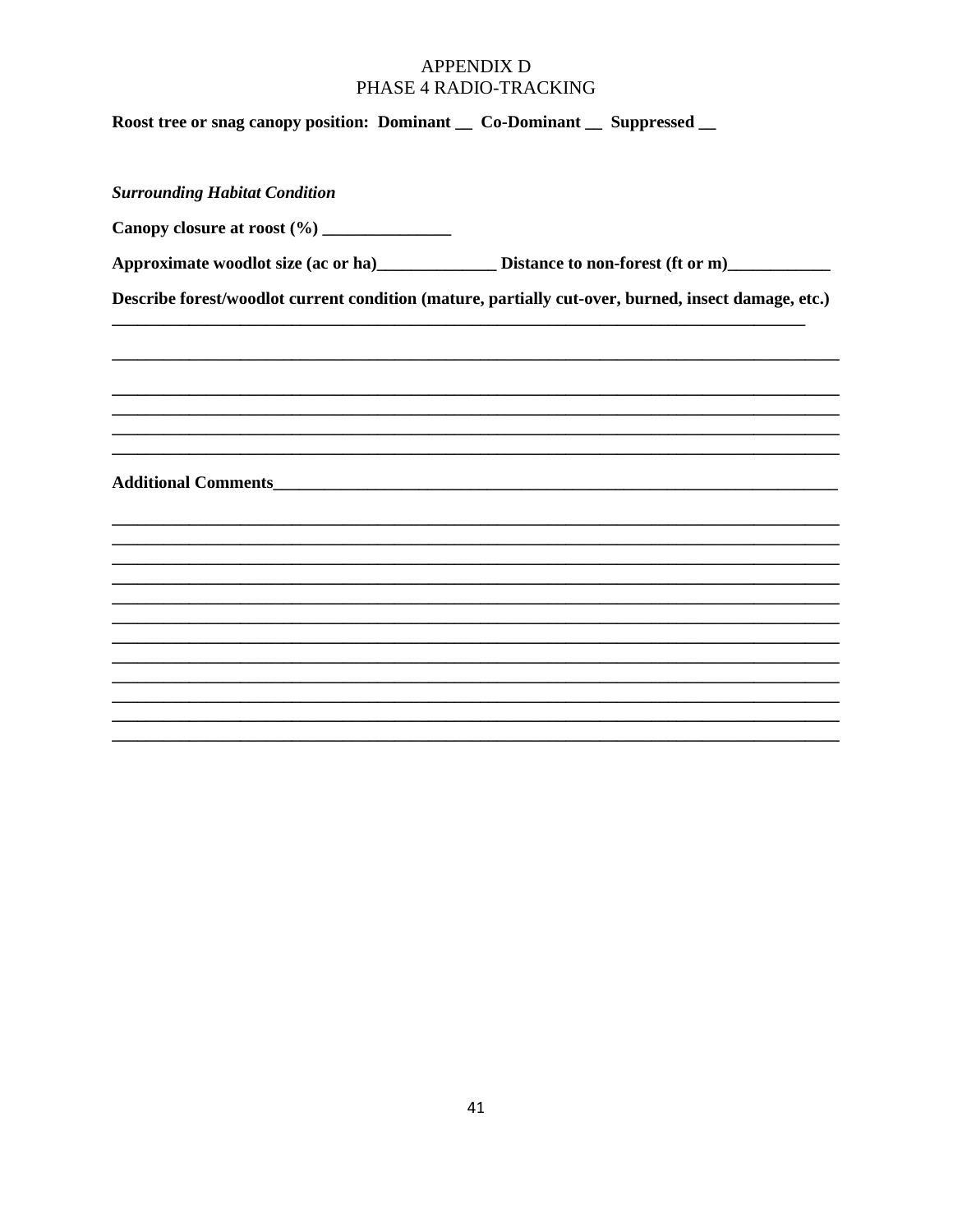#### **PERSONNEL**

Qualified biologists<sup>59</sup>, biological technicians, and any other individuals deemed qualified by a local USFWS FO may conduct emergence surveys for Indiana bats by following the protocols below.

### EMERGENCE SURVEYS FOR KNOWN INDIANA BAT ROOSTS

The following protocols should begin as soon as feasible after identification of a diurnal roost (ideally that night):

- 1. Bat emergence surveys should begin one half hour before sunset  $60$  and continue until at least one hour after sunset or until it is otherwise too dark to see emerging bats. The surveyor(s) should be positioned so that emerging bats will be silhouetted against the sky as they exit the roost. Tallies of emerging bats should be recorded every few minutes or as natural breaks in bat activity allow. There should be at least one surveyor per roost. Surveyors must be close enough to the roost to observe all exiting bats but not close enough to influence emergence. That is, do not stand directly beneath the roost, do not make noise or carry on a conversation, and minimize use of lights (use a small flashlight or similar to record data, if necessary). Do not shine a light on the roost as this may prevent or delay bats from emerging. Use of an infra-red, night vision, or thermalimaging video camera or spotting scope is encouraged but not required. Likewise, use of an ultrasonic bat detector may aid in identifying the exact timing of bats emerging and may be used to help differentiate between low- and high-frequency bats species, and therefore, is strongly recommended. If multiple roosts are known within a colony, then simultaneous emergence surveys are encouraged to estimate population size. [Note: If a roost cannot be adequately silhouetted, then the local USFWS FO(s) should be contacted to discuss alternative survey methods].
- 2. Bat activity is affected by weather; therefore emergence surveys should not be conducted when the following conditions exist: (a) temperatures that fall below  $50^{\circ}F(10^{\circ}C)$ ; (b) precipitation, including rain and/or fog, that exceeds 30 minutes or continues intermittently during the survey period; and (c) sustained wind speeds greater than 9 miles/hour (4 meters/second; 3 on Beaufort scale).
- 3. Surveyors should use the attached (or similar) "Bat Emergence Survey Datasheet".

<span id="page-41-0"></span><sup>59</sup> A qualified biologist is an individual who holds a USFWS Recovery Permit (Federal Fish and Wildlife Permit) for federally-listed bats in the state/region in which they are surveying and/or has been authorized by the appropriate state agency to mist-net for Indiana bats. Several USFWS offices maintain lists of qualified bat surveyors, and if working in one of those states with authorizations in lieu of a Recovery Permits, the individual will either need to be on that list or submit qualifications to receive USFWS approval prior to conducting any field work.

<span id="page-41-1"></span> $60$  Surveys may need to start a little earlier or later than one half hour before official sunset times (i.e., before "dusk") in some settings such as deep/dark forested valleys or ridge tops, respectively. Sunset tables for the location of survey can be found at: [http://aa.usno.navy.mil/data/docs/RS\\_OneYear.php](http://aa.usno.navy.mil/data/docs/RS_OneYear.php)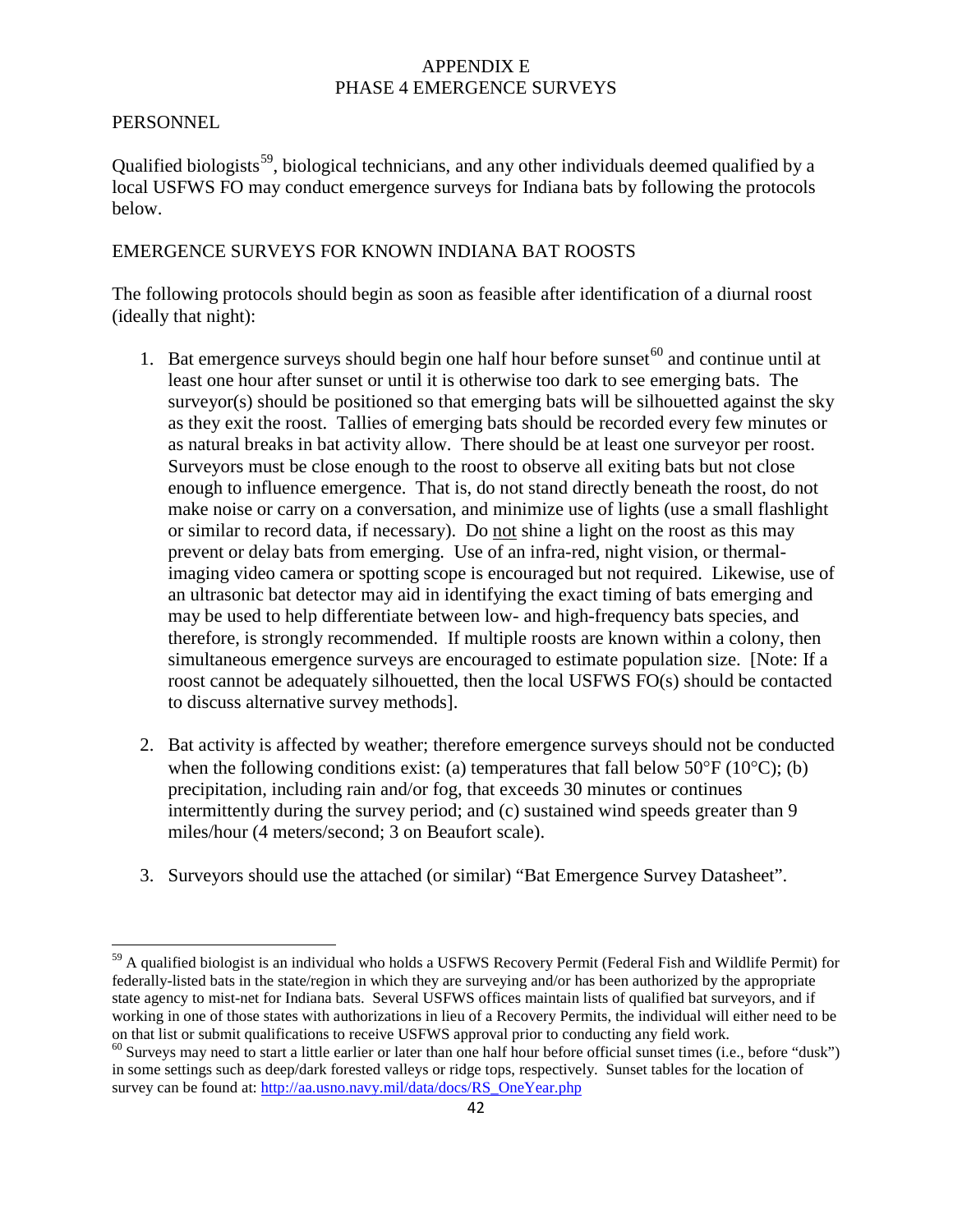- 4. Surveyors should also complete an "Indiana Bat Roost Datasheet" for each roost known to be used by one or more Indiana bats (see Appendix D for an example).
- 5. Completed datasheets should be included in reports prepared for the USFWS.

### EMERGENCE SURVEYS FOR POTENTIAL INDIANA BAT ROOSTS

In some limited cases (e.g., individual hazard tree removal during the active season), surveyors may have the option of conducting emergence surveys for individual potential Indiana bat roosts to determine use prior to removal. The following protocol applies to these surveys:

- 1. Consult with the local USFWS FO(s) to determine whether a tree(s) that needs to be felled/ cleared may be potential roosting habitat for Indiana bats and whether conducting an emergence survey is an appropriate means of avoiding take of Indiana bats<sup>61</sup>. In general, the USFWS only approves of conducting emergence surveys as a means of avoiding direct take of bats for projects that only affect a very small number of potential roosts (e.g., less than or equal to  $10^{-62}$  $10^{-62}$  $10^{-62}$  in relatively small project areas. An online directory of USFWS offices is available at: [http://www.fws.gov/offices/.](http://www.fws.gov/offices/)
- 2. If the USFWS FO(s) approves/concurs with Step 1, then follow the emergence guidelines for Emergence Surveys for Known Indiana Bat Roosts (above) to determine if any bats are roosting in the tree(s).
- 3. At the conclusion of the emergence survey:
	- a. If **no** bats were observed emerging from the potential roost(s), then it maybe felled immediately. If safety concerns dictate that a tree cannot be felled immediately (i.e., in the dark), then the tree(s) should be felled as soon as possible after sunrise on the following day. If a tree is not felled during the daytime immediately following an emergence survey, then the survey has to be repeated, because bats may switch roosts on a nightly basis. Immediately after the tree is felled, a visual inspection of the downed tree must be completed to ensure that no bats were present, injured, or killed. The USFWS FO(s) should be contacted immediately, if bats are discovered during this inspection.
	- b. If **1 or more** bats (regardless of species, because species identification cannot reliably be made during visual emergence counts alone) are observed emerging from the roost, then it should **not** be felled, and the USFWS FO(s) should be contacted the next working day for further guidance.

<span id="page-42-0"></span> $61$  If a potential bat roost tree poses an imminent threat to human safety or property, then emergency consultation procedures should be followed as appropriate. (50 CFR §402.05). If a hazard tree does not pose an imminent threat, then the USFWS requests that it be felled during the bat's inactive season (i.e., generally from October – March, but contact the FO for specific dates for your area.) When possible, felling of potential roost/hazard trees should be avoided during the primary maternity period (June – July) to avoid potential adverse effects to non-volant pups.  $62$  Areas containing >10 hazard trees will be assessed by the USFWS on a case-by-case basis with the projec

<span id="page-42-1"></span>proponent.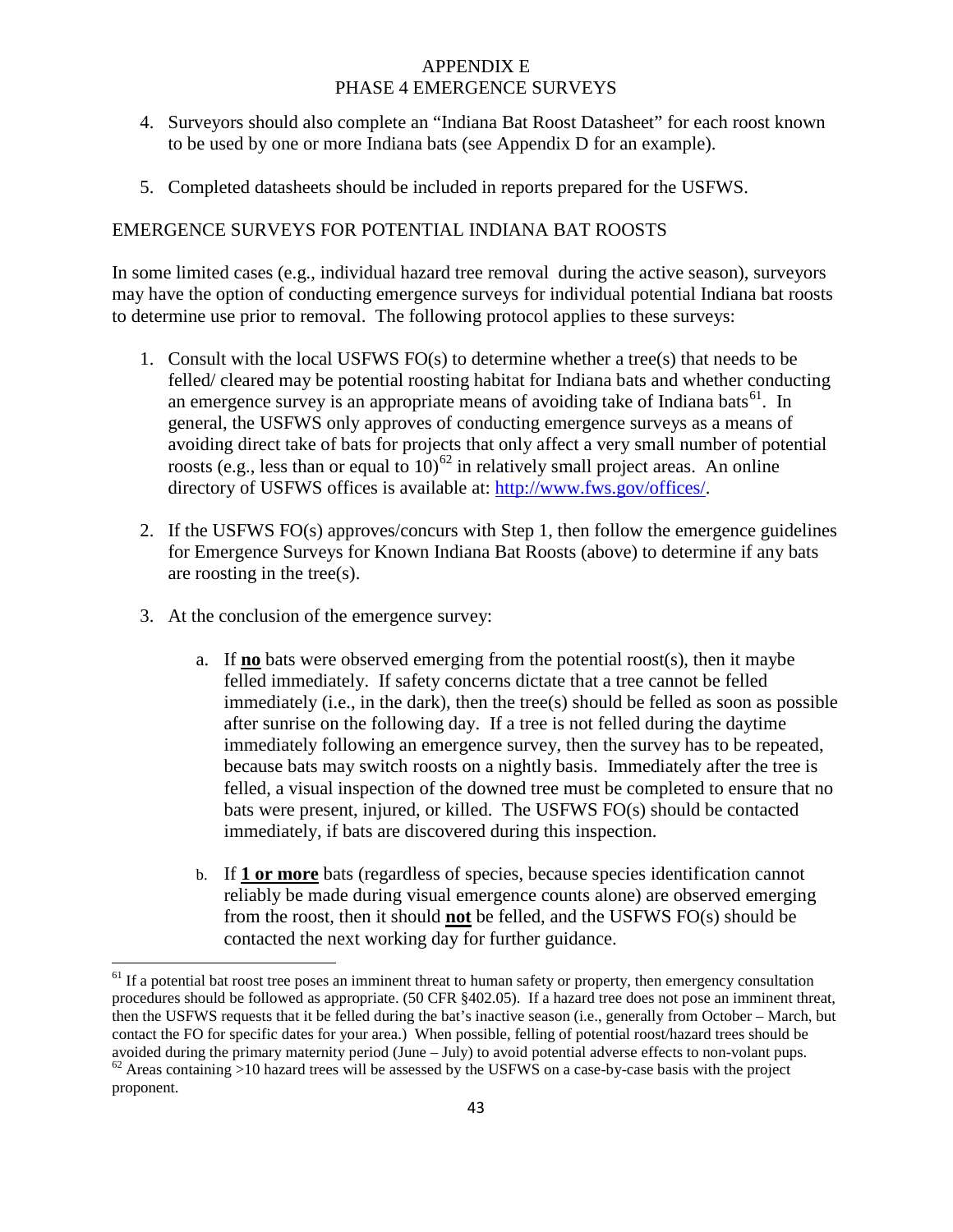#### SUBMISSION OF EMERGENCE SURVEY RESULTS

Emergence survey results should be included with the mist-netting survey report, unless the survey was completed as an evaluation of potential roosts, and should be submitted to the appropriate USFWS FO(s) for review. Each survey report should include the following information related to emergence survey efforts $63$ :

- 1. Copy of prior phase reports (if not previously provided)
- 2. Explanation of any modifications from the Phase 4 emergence count study plan (e.g., number of potential roosts surveyed), if applicable
- 3. Summary of roost emergence data
- 4. Map identifying location of roost(s) identified during radio-tracking and/or emergence surveys for Indiana bat(s) including GPS coordinates
- 5. Full names of personnel present during emergence survey efforts and who conducted emergence surveys of roosts
- 6. Photographs of each identified roost
- 7. Copies of all "Emergence Survey" and "Indiana Bat Roost" datasheets
- 8. Any other information requested by the local USFWS FO(s) where work was conducted
- 9. Copy of the pre-approved site-specific written authorization from USFWS and/or state natural resource agency (if required)

<span id="page-43-0"></span><sup>&</sup>lt;sup>63</sup> In 2016, Region 3 (R3) of the USFWS is conducting a pilot study to help standardize reporting of bat survey data. In addition to a traditional written report, R3 federal permit holders (and other regions/FOs as requested) will be required to submit their survey data using standardized permit reporting spreadsheets available on the R3 Indiana Bat Summer Survey Guidance webpage

<sup>(</sup>http://www.fws.gov/midwest/Endangered/mammals/inba/inbasummersurveyguidance.html).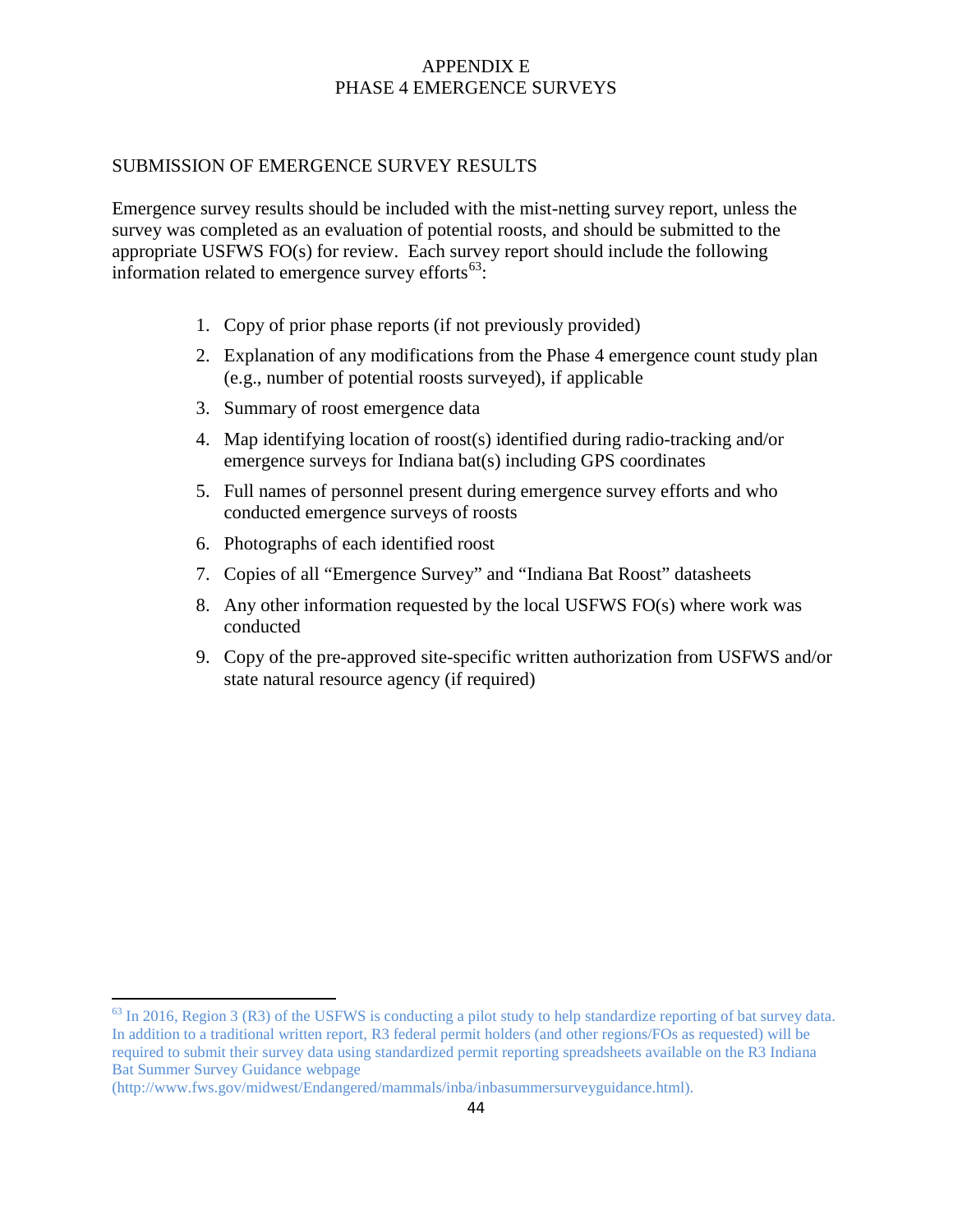# **USFWS BAT EMERGENCE SURVEY DATASHEET**

| State: County: County: Project Name: County: County: County: County: County: County: County: County: County: County: County: County: County: County: County: County: County: County: County: County: County: County: County: C |  |
|--------------------------------------------------------------------------------------------------------------------------------------------------------------------------------------------------------------------------------|--|
|                                                                                                                                                                                                                                |  |
|                                                                                                                                                                                                                                |  |
| Description of Roost/Habitat Feature Surveyed: __________________________________                                                                                                                                              |  |
| Bat Species Known to be using this Roost/Feature (if not known, leave blank):                                                                                                                                                  |  |
|                                                                                                                                                                                                                                |  |
| Weather Conditions during Survey (temperature, precipitation, wind speed):                                                                                                                                                     |  |
|                                                                                                                                                                                                                                |  |

| <b>Survey Start Time:</b> | <b>Time of Sunset:</b> | <b>Survey End Time:</b> |
|---------------------------|------------------------|-------------------------|
|                           |                        |                         |

**NOTE:** Emergence surveys should begin  $\frac{1}{2}$  hour before sunset and continue for a minimum of 1 hour or until it is otherwise too dark to see emerging bats. The surveyor(s) should position him or herself so that emerging bats will be silhouetted against the sky as they exit the roost. Tallies of emerging bats should be recorded every few minutes or as natural breaks in bat activity allow. Please ensure that surveyor(s) are close enough to the roost to observe all exiting/returning bats, but not close enough to influence emergence (i.e., do not stand directly beneath the roost and do not make unnecessary noise and/or conversation, and minimize use of lights other than a small flashlight to record data, if necessary). Do not shine a light on the roost tree crevice/cave/mine entrance itself as this may prevent or delay bats from emerging. If available, use of an infra-red, night vision, or thermal-imaging video camera or spotting scope and an ultrasonic bat detector are strongly recommended but not required.

| <b>Time</b> | <b>Number of Bats</b><br><b>Leaving Roost*</b> | <b>Comments / Notes</b> |
|-------------|------------------------------------------------|-------------------------|
|             |                                                |                         |
|             |                                                |                         |
|             |                                                |                         |
|             |                                                |                         |
|             |                                                |                         |
|             |                                                |                         |
|             |                                                |                         |
|             |                                                |                         |
|             |                                                |                         |
|             |                                                |                         |
|             |                                                |                         |
|             |                                                |                         |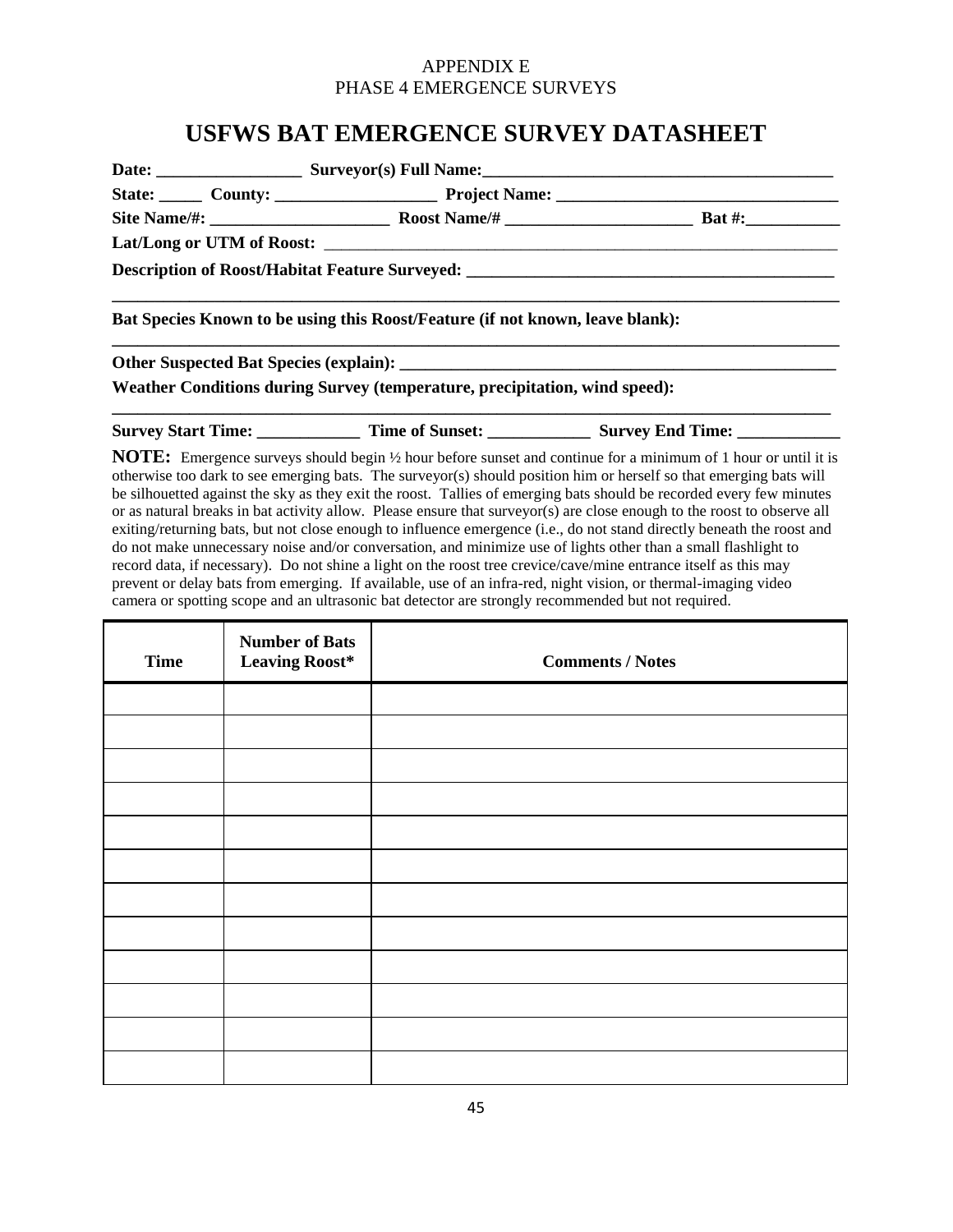**Site Name/#: \_\_\_\_\_\_\_\_\_\_\_\_\_\_\_\_\_\_\_\_\_\_ Roost Name/#: \_\_\_\_\_\_\_\_\_\_\_\_\_\_\_\_\_\_\_\_\_\_\_\_\_\_\_**

| <b>Time</b>                                    | <b>Number of Bats</b><br><b>Leaving Roost*</b> | <b>Comments / Notes</b> |
|------------------------------------------------|------------------------------------------------|-------------------------|
|                                                |                                                |                         |
|                                                |                                                |                         |
|                                                |                                                |                         |
|                                                |                                                |                         |
|                                                |                                                |                         |
|                                                |                                                |                         |
|                                                |                                                |                         |
|                                                |                                                |                         |
|                                                |                                                |                         |
|                                                |                                                |                         |
|                                                |                                                |                         |
|                                                |                                                |                         |
|                                                |                                                |                         |
|                                                |                                                |                         |
|                                                |                                                |                         |
| <b>Total Number of</b><br><b>Bats Observed</b> |                                                |                         |
| Emerging from the $\,$<br>Roost/Feature        |                                                |                         |
| During the Survey:                             |                                                |                         |

\* If any bats return to the roost during the survey, then they should be subtracted from the tally.

**Describe Emergence**: Did bats emerge simultaneously, fly off in the same direction, loiter, circle, disperse, etc. If a radio-tagged bat was roosting in the tree, at what time did it emerge?

\_\_\_\_\_\_\_\_\_\_\_\_\_\_\_\_\_\_\_\_\_\_\_\_\_\_\_\_\_\_\_\_\_\_\_\_\_\_\_\_\_\_\_\_\_\_\_\_\_\_\_\_\_\_\_\_\_\_\_\_\_\_\_\_\_\_\_\_\_\_\_\_\_\_\_\_\_\_

\_\_\_\_\_\_\_\_\_\_\_\_\_\_\_\_\_\_\_\_\_\_\_\_\_\_\_\_\_\_\_\_\_\_\_\_\_\_\_\_\_\_\_\_\_\_\_\_\_\_\_\_\_\_\_\_\_\_\_\_\_\_\_\_\_\_\_\_\_\_\_\_\_\_\_\_\_\_\_\_\_\_\_\_\_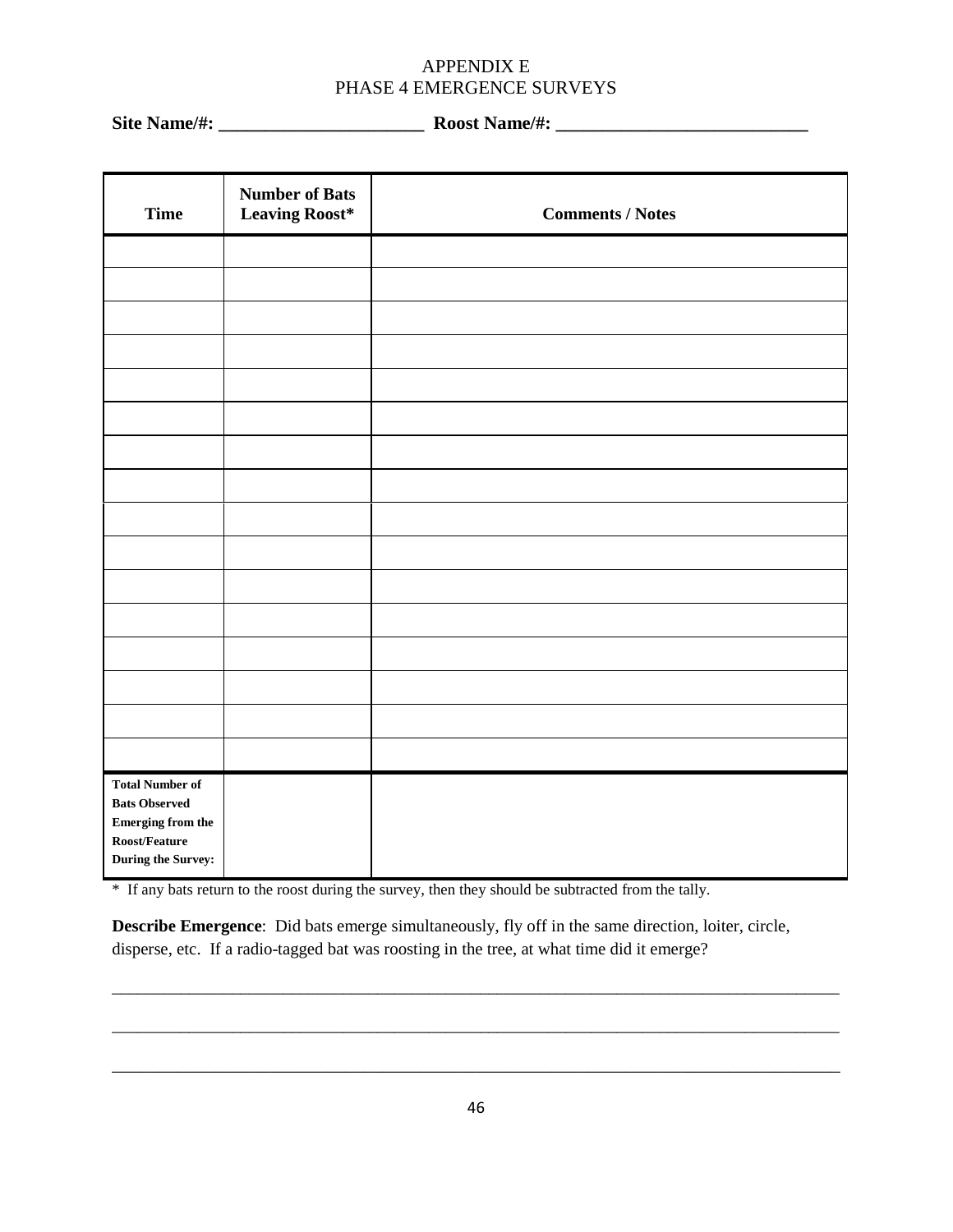#### APPENDIX F LINEAR PROJECT GUIDANCE

For linear projects (e.g., pipelines and roadways), surveyors have the option to use either mist nets or acoustic detectors in any given 1-km segment of suitable habitat. A survey site may also cover other associated linear project facilities (e.g., access roads) that are located within a pre-determined distance of each segment. When possible, surveyors should seek out the best available survey sites located within the footprint of the project alignment, and directly adjacent to, or near, the alignment if no suitable sites are available within the footprint. Because the best survey sites for capturing/detecting bats may fall outside of a project footprint, the surveyor and project proponent should coordinate with the appropriate USFWS FO to establish a project-specific maximum distance from the centerline or project boundary prior to initiating surveys.

Tentative survey site locations along linear projects should be included in a proposed study plan to be reviewed and approved by the USFWS FO. One site should be surveyed within each approximate 1-km segment that contains suitable forested habitat along the proposed workspace. It is not appropriate to cumulatively add up each habitat block crossed until 1km of habitat has been traversed. Segments along a linear project that do not contain suitable habitat should be skipped until the next patch of suitable habitat is encountered (Figure 1). Establishing exactly how many survey sites are needed for presence/absence surveys along a linear project often involves some give and take particularly in fragmented habitat areas (Figure 1, rows B and C). The final number of survey sites could be greater than the minimum number of sites prescribed in the protocol in order to adequately cover the areas of suitable habitat to be impacted. When available, habitat quality and quantity (e.g., size and location of suitable maternity roost trees) from on-the-ground habitat assessments can be used to fine tune and guide the placement of survey sites. In some marginal habitat areas, the quality and quantity of the existing habitat may be low enough to justify skipping some survey segments (e.g., Figure 1, Site 11). Likewise, some isolated woodlots, fencelines or individual trees may be considered too isolated and/or small to independently support bats and may be skipped if the USFWS FO concurs. Habitat suitability in fragmented areas should be assessed on a site-specific basis and consider habitat configuration and connectivity to other suitable habitat patches. In general, we recommend surveying a few more sites for a project than the absolute minimum required.

In instances where a mist netting survey has been proposed, but no suitable mist net sites can be found or accessed within a particular segment, biologists should contact the USFWS FO for further guidance or ideally agree in advance as to how such situations will be handled when encountered in the field (e.g., an acoustic survey may be substituted). Similarly, if an area of forest habitat that seemed suitable from aerial photography appears to be unsuitable or of particularly low quality upon field inspection, then you should coordinate with the USFWS FO to determine if an area may be exempted from surveys. To avoid problems, any significant departures from previously agreed to survey plans should be justified and coordinated with the USFWS FO prior to leaving the field.